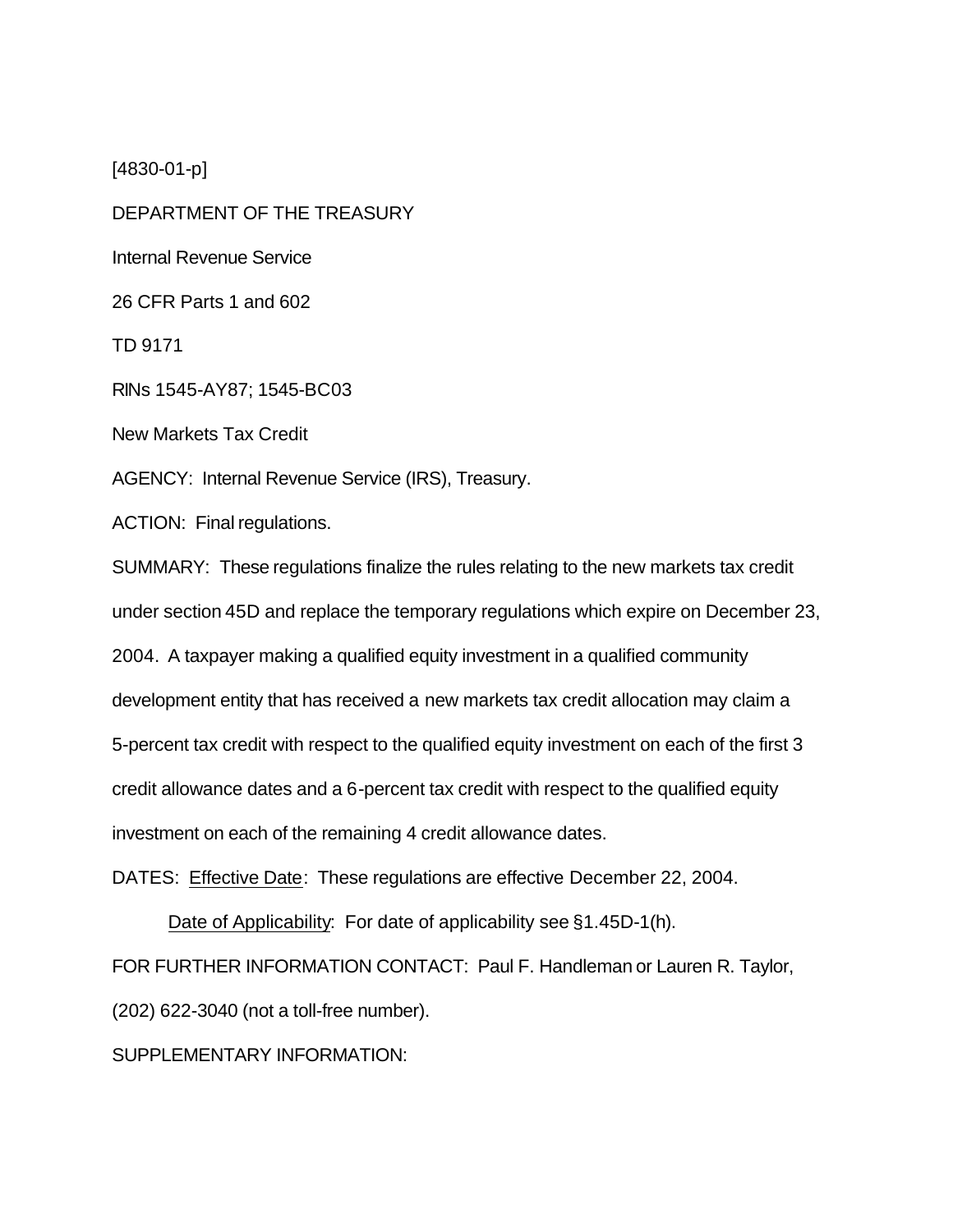#### **Paperwork Reduction Act**

The collection of information contained in these final regulations has been reviewed and approved by the Office of Management and Budget in accordance with the Paperwork Reduction Act (44 U.S.C. 3507) under control number 1545-1765. Responses to this collection of information are mandatory so that a taxpayer may claim a new markets tax credit on each credit allowance date during the 7-year credit period and report compliance with the requirements of section 45D to the Secretary.

An agency may not conduct or sponsor, and a person is not required to respond to, a collection of information unless the collection of information displays a valid control number assigned by the Office of Management and Budget.

The estimated annual burden per respondent varies from 15 minutes to 5 hours, depending on individual circumstances, with an estimated average of 2.5 hours.

Comments concerning the accuracy of this burden estimate and suggestions for reducing this burden should be sent to the Internal Revenue Service, Attn: IRS Reports Clearance Officer, SE:W:CAR:MP:T:T:SP Washington, DC 20224, and to the Office of Management and Budget, Attn: Desk Officer for the Department of the Treasury, Office of Information and Regulatory Affairs, Washington, DC 20503.

Books or records relating to this collection of information must be retained as long as their contents may become material in the administration of any internal revenue law. Generally, tax returns and tax return information are confidential, as required by 26 U.S.C. 6103.

 $-2 -$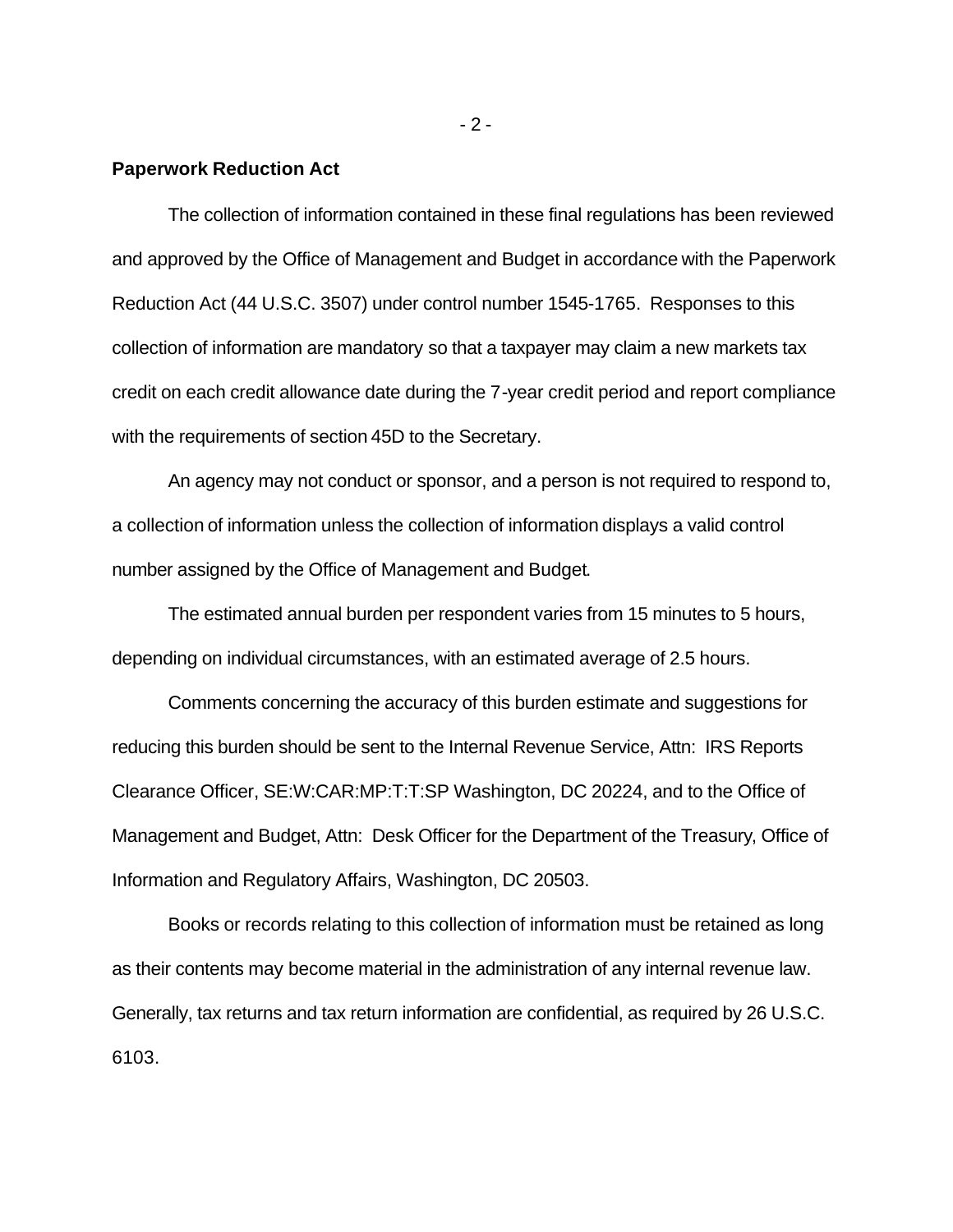### **Background**

This document amends 26 CFR part 1 to provide rules relating to the new markets tax credit under section 45D of the Internal Revenue Code (Code). On December 26, 2001, the IRS published in the **Federal Register** temporary and proposed regulations (the 2001 temporary regulations) (66 FR 66307, 66 FR 66376). On March 11, 2004, the IRS published in the **Federal Register** temporary and proposed regulations revising and clarifying the 2001 temporary regulations (the 2004 temporary regulations) (69 FR 11507; 69 FR 11561). On March 14, 2002, and June 2, 2004, the IRS and Treasury Department held public hearings on the 2001 temporary regulations and the 2004 temporary regulations, respectively. Written and electronic comments responding to the temporary regulations and notices of proposed rulemaking were received. After consideration of all the comments, the proposed regulations are adopted as amended by this Treasury decision, and the corresponding temporary regulations are removed. The revisions are discussed below.

Section 45D was added to the Code by section 121(a) of the Community Renewal Tax Relief Act of 2000 (Pub. L. 106-554). The Secretary has delegated certain administrative, application, allocation, monitoring, and other programmatic functions relating to the new markets tax credit program to the Under Secretary (Domestic Finance), who in turn has delegated those functions to the Community Development Financial Institutions Fund.

Sections 221 and 223 of the American Jobs Creation Act of 2004 (Pub. L. 108- 357) amended the definition of a low-income community under section 45D(e). This

- 3 -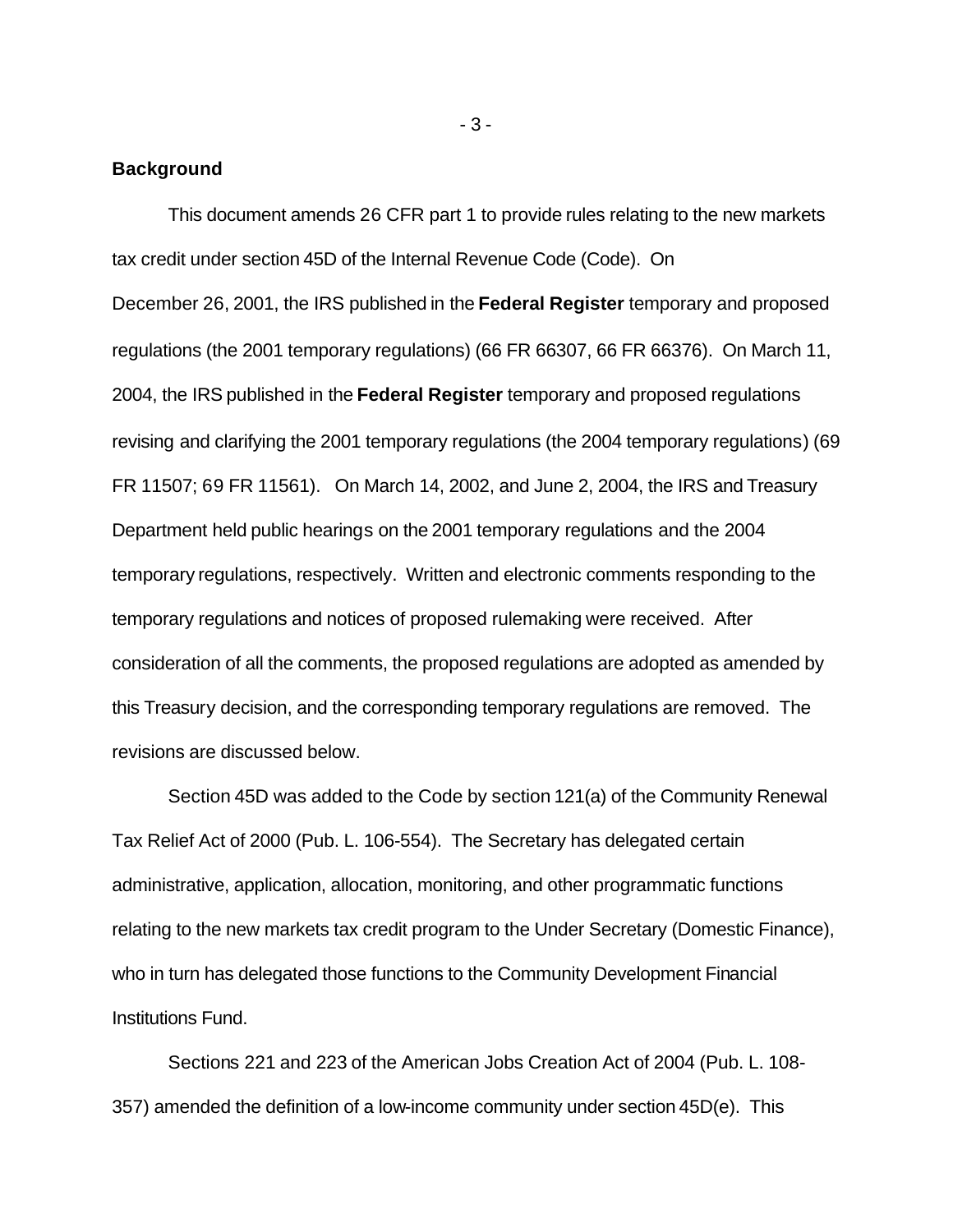document does not provide guidance on these amendments. The IRS and Treasury Department are studying the amendments for guidance in the near future.

# **Explanation of Provisions**

#### General Overview

Taxpayers may claim a new markets tax credit on a credit allowance date in an amount equal to the applicable percentage of the taxpayer's qualified equity investment in a qualified community development entity (CDE). The credit allowance date for any qualified equity investment is the date on which the investment is initially made and each of the 6 anniversary dates thereafter. The applicable percentage is 5 percent for the first 3 credit allowance dates and 6 percent for the remaining credit allowance dates.

A CDE is any domestic corporation or partnership if: (1) the primary mission of the entity is serving or providing investment capital for low-income communities or low-income persons; (2) the entity maintains accountability to residents of low-income communities through their representation on any governing board of the entity or on any advisory board to the entity; and (3) the entity is certified by the Secretary for purposes of section 45D as being a CDE.

The new markets tax credit may be claimed only for a qualified equity investment in a CDE. A qualified equity investment is any equity investment in a CDE for which the CDE has received an allocation from the Secretary if, among other things, the CDE uses substantially all of the cash from the investment to make qualified low-income community investments. Under a safe harbor, the substantially-all requirement is treated as met if at

- 4 -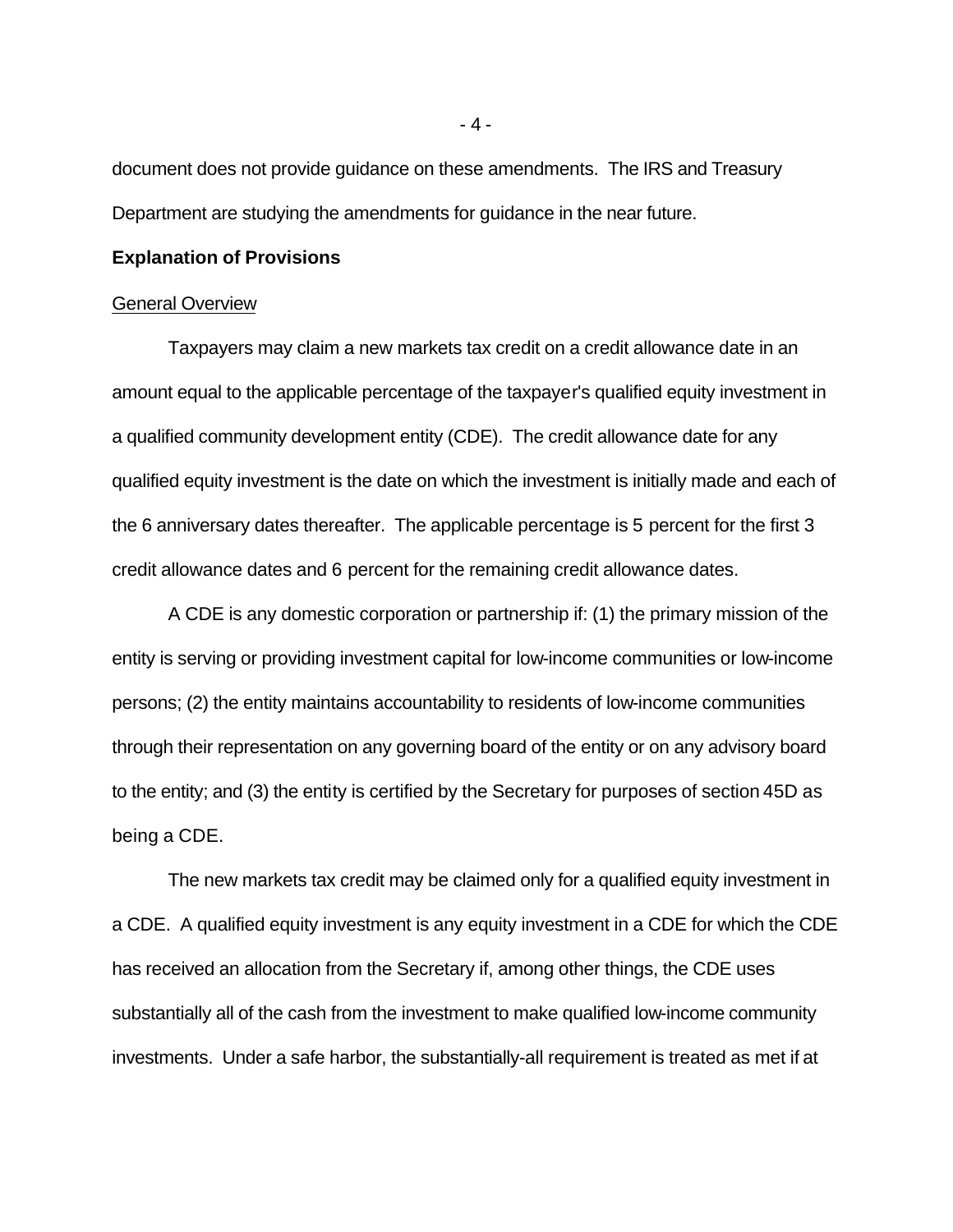least 85 percent of the aggregate gross assets of the CDE are invested in qualified lowincome community investments.

Qualified low-income community investments consist of: (1) any capital or equity investment in, or loan to, any qualified active low-income community business; (2) the purchase from another CDE of any loan made by such entity that is a qualified low-income community investment; (3) financial counseling and other services to businesses located in, and residents of, low-income communities; and (4) certain equity investments in, or loans to, a CDE.

In general, a qualified active low-income community business is a corporation or a partnership if for the taxable year: (1) at least 50 percent of the total gross income of the entity is derived from the active conduct of a qualified business within any low-income community; (2) a substantial portion of the use of the tangible property of the entity is within any low-income community; (3) a substantial portion of the services performed for the entity by its employees is performed in any low-income community; (4) less than 5 percent of the average of the aggregate unadjusted bases of the property of the entity is attributable to certain collectibles; and (5) less than 5 percent of the average of the aggregate unadjusted bases of the property of the entity is attributable to certain nonqualified financial property.

A recapture event requiring an investor to recapture credits previously taken occurs for an equity investment in a CDE if the CDE: (1) ceases to be a CDE; (2) ceases to use substantially all of the proceeds of the equity investment for qualified low-income community investments; or (3) redeems the investor's equity investment. In addition, the

- 5 -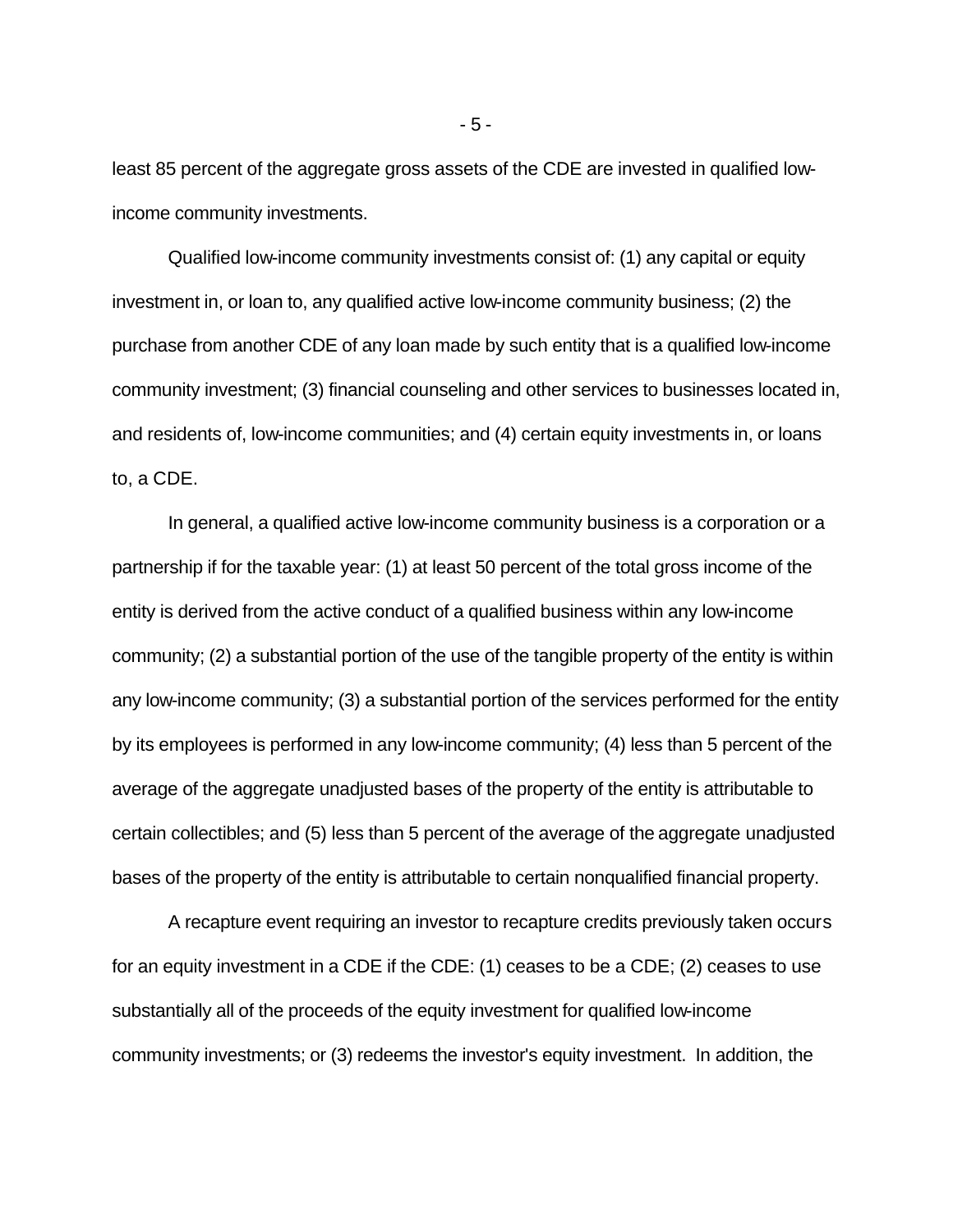investor's basis in any qualified equity investment is reduced by the amount of the new markets tax credit.

#### Substantially All

As indicated above, a CDE must use substantially all of the cash from a qualified equity investment to make qualified low-income community investments. Section 1.45D-1T(c)(5)(i) provides that the substantially-all requirement is treated as satisfied for an annual period if either the direct-tracing calculation under §1.45D-1T(c)(5)(ii), or the safe harbor calculation under §1.45D-1T(c)(5)(iii), is performed every six months and the average of the two calculations for the annual period is at least 85 percent. The final regulations clarify that a CDE may choose the same two testing dates for all qualified equity investments regardless of the date each qualified equity investment was initially made. To conform the annual testing requirement with the 12 month time limit for making qualified low-income community investments, the final regulations provide that for the first annual period, the substantially-all calculation may be performed on a single testing date. The final regulations also amend the beginning of the 12-month period for making qualified low-income community investments to provide that the 12-month period begins on the same date as the beginning of the first annual period of the 7-year credit period.

Section 1.45D-1T(d)(3) provides that reserves (not in excess of 5 percent of the taxpayer's cash investment under §1.45D-1T(b)(4)) maintained by the CDE for loan losses or for additional investments in existing qualified low-income community investments are treated as invested in a qualified low-income community investment. In response to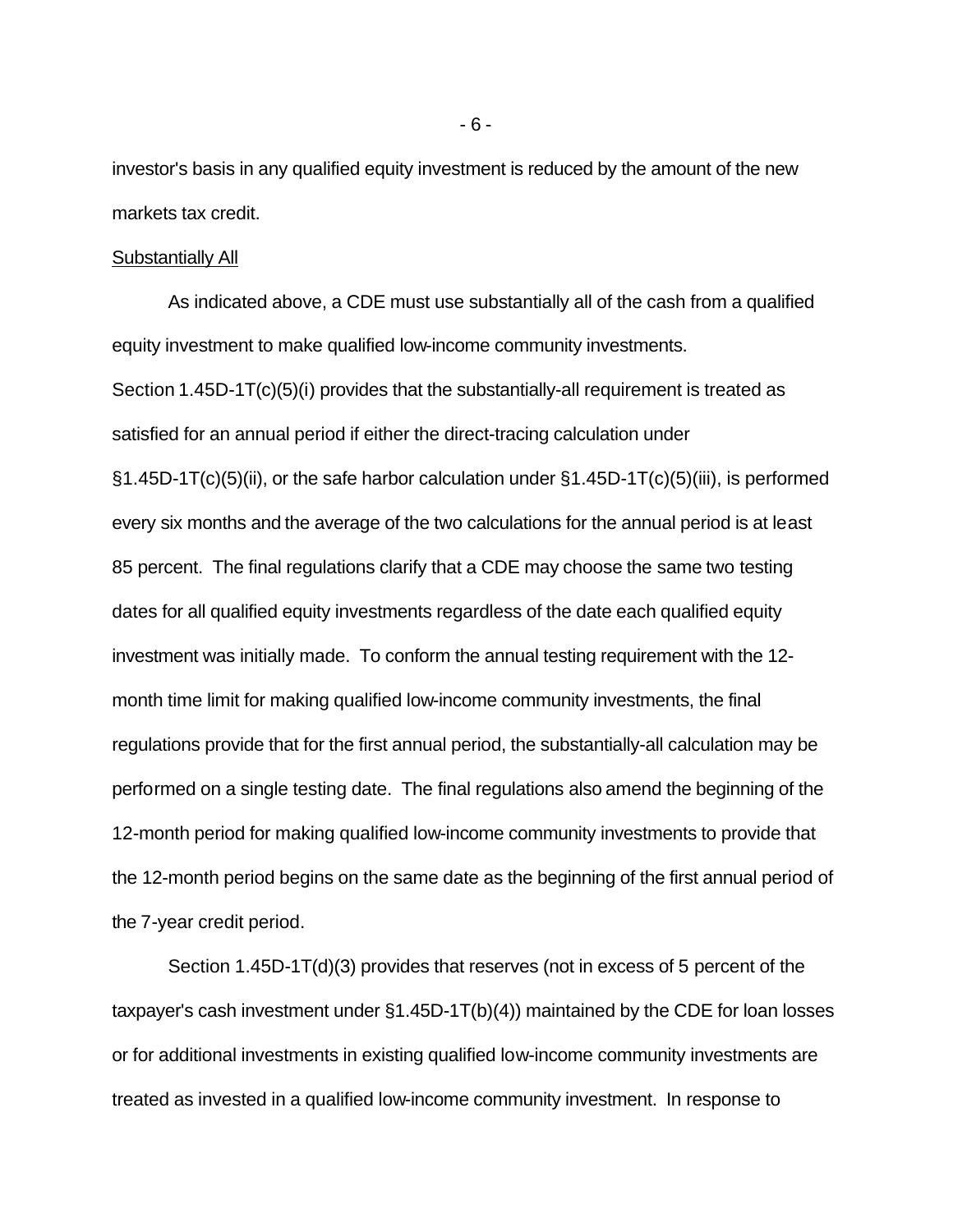comments, the final regulations provide that reserves include fees paid to third parties to protect against loss of all or a portion of the principal of, or interest on, on a loan that is a qualified low-income community investment.

#### Qualified Active Low-Income Community Business

As indicated above, qualified low-income community investments include any capital or equity investment in, or loan to, any qualified active low-income community business. Under §1.45D-1T(d)(4)(i)(B), an entity is a qualified active low-income community business only if, among other requirements, at least 40 percent of the use of the tangible property of such entity (whether owned or leased) is within any low-income community. In response to comments, the final regulations provide an example of how the tangible property test applies to property that is used both outside and inside a low-income community. The example demonstrates that use is measured based on the entity's business hours of operation and does not include non-business hours.

Under section 45D(d)(2)(C), a qualified active low-income community business includes any trade or business that would qualify as a qualified active low-income community business if such trade or business were separately incorporated. Commentators requested clarification of how this rules applies.

The final regulations provide that a CDE may treat any trade or business (or portion thereof) as a qualified active low-income community business if the trade or business (or portion thereof) would meet the requirements to be a qualified active low-income community business if the trade or business (or portion thereof) were separately incorporated and a complete and separate set of books and records is maintained for that

- 7 -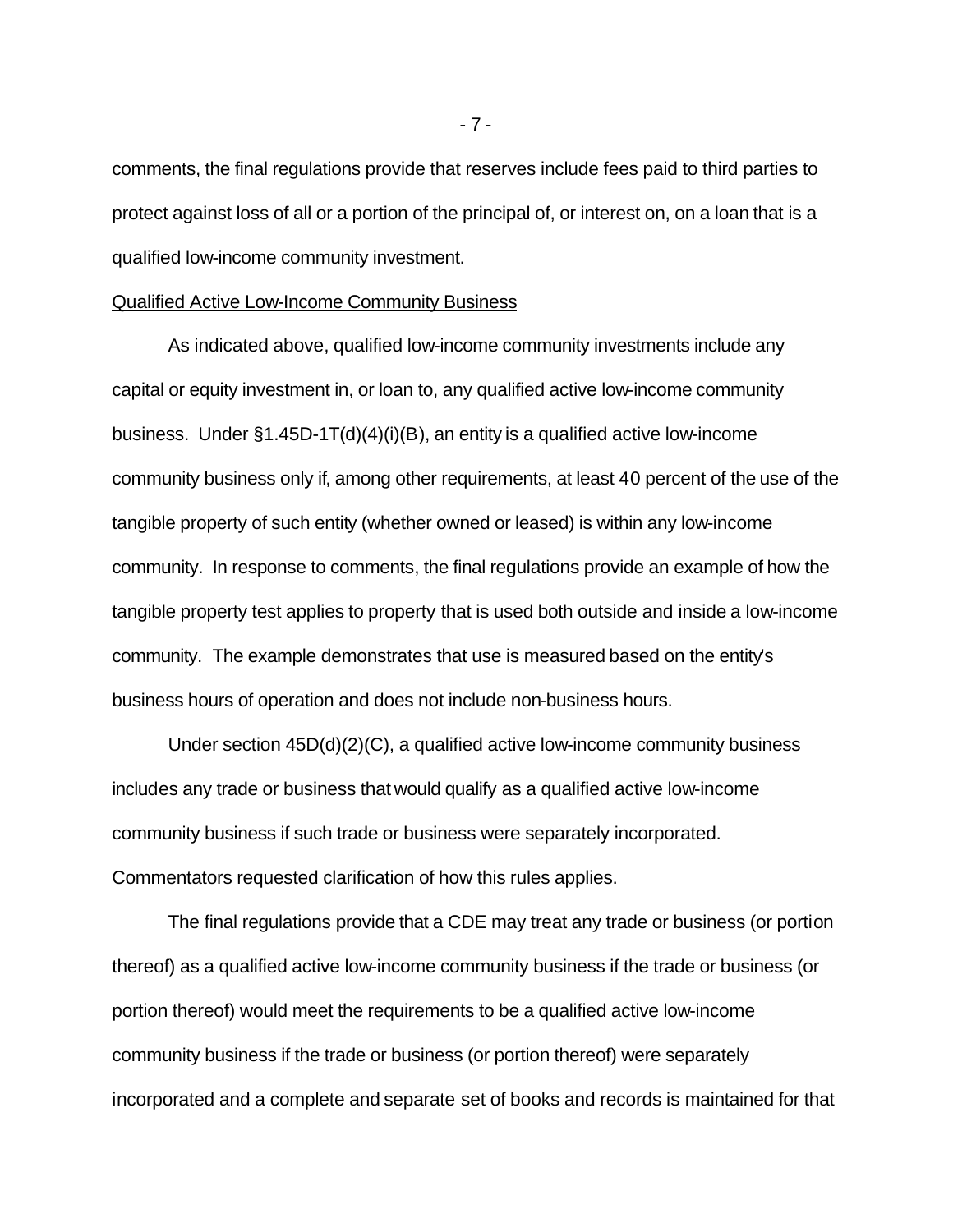trade or business (or portion thereof). The final regulations further provide, however, that under this rule a CDE's capital or equity investment or loan is not a qualified low-income community investment to the extent the proceeds of the investment or loan are not used for the trade or business (or portion thereof) that is treated as a qualified active low-income community business.

Section §1.45D-1T(d)(4)(iv) provides that an entity will be treated as engaged in the active conduct of a trade or business if, at the time the CDE makes a capital or equity investment in, or loan to, the entity, the CDE reasonably expects that the entity will generate revenues (or, in the case of a nonprofit corporation, receive donations) within 3 years after the date the investment or loan is made. The final regulations amend this rule with respect to a nonprofit corporation by providing that the nonprofit corporation must be engaged in an activity that furthers its purpose as a nonprofit corporation within the 3-year period.

Under §1.45D-1T(d)(4)(i)(E), an entity is a qualified active low-income community business only if, among other requirements, less than 5 percent of the average of the aggregate unadjusted bases of the property of such entity is attributable to nonqualified financial property (as defined in section 1397C(e)). Section 1397C(e)(1) contains an exception to the definition of nonqualified financial property for reasonable amounts of working capital held in cash, cash equivalents, or debt instruments with a term of 18 months or less. The final regulations provide that, for these purposes, the proceeds of a capital or equity investment or loan by a CDE that will be expended on construction of real property within 12 months after the date the investment or loan is made qualify as a reasonable amount of working capital.

- 8 -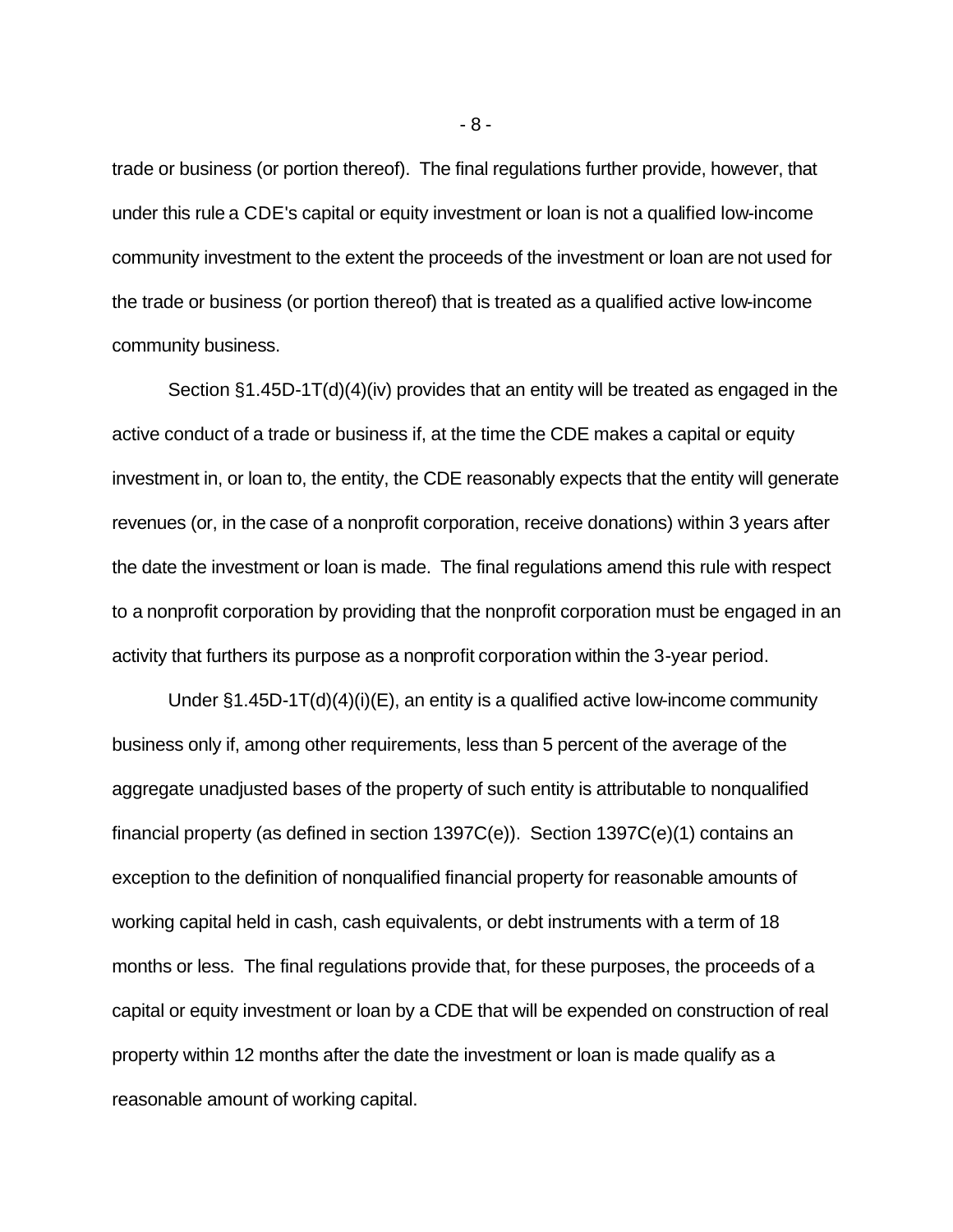Section 45D(d)(3)(A) provides that the rental to others of real property located in any low-income community is treated as a qualified business only if, among other requirements, there are substantial improvements located on such property. Commentators requested clarification of the term substantial improvements. The final regulations provide that the term substantial improvements means improvements the cost basis of which equals or exceeds 50 percent of the cost basis of the land on which the improvements are located and the costs of which are incurred after the date the CDE makes the investment or loan. In addition, the final regulations provide that a CDE's investment in or loan to a business engaged in the rental of real property is not a qualified low-income community investment to the extent any lessee of the real property is not a qualified business.

#### Recapture

As indicated above, there is a recapture event with respect to an equity investment in a CDE if such investment is redeemed by the CDE. Commentators requested clarification of when distributions by a CDE to its investors will be treated as redemptions. The final regulations provide guidance on when a distribution by a CDE that is a corporation for Federal tax purposes will be treated as a redemption.

Some commentators suggested that, in the case of a CDE that is treated as a partnership for Federal tax purposes, a redemption should be limited to purchases by the CDE of a partner's capital interest. Alternatively, commentators requested guidance on how to distinguish between a return of capital and a distribution of profits if a return of capital is treated as a redemption. In response to comments, the final regulations provide

- 9 -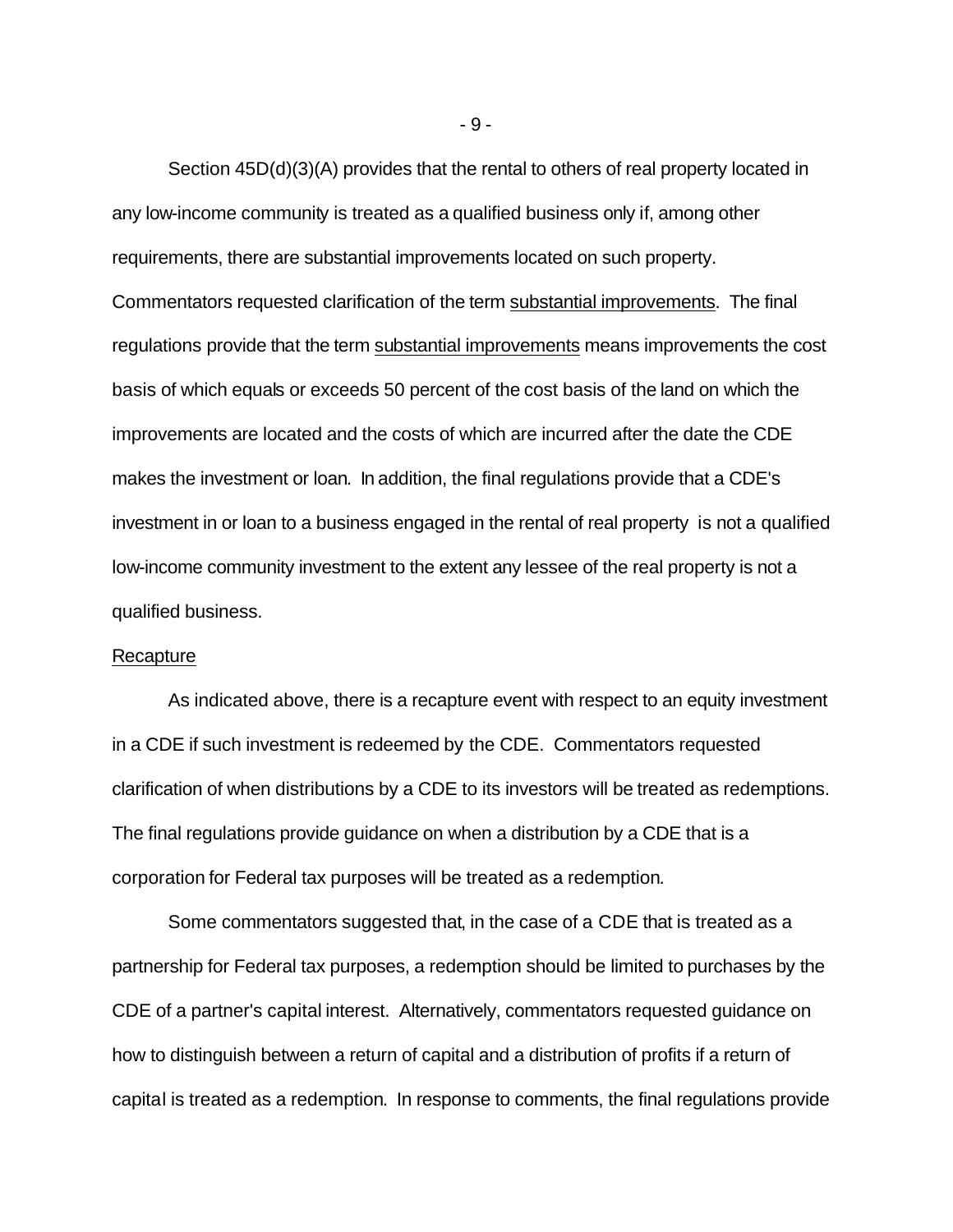a safe harbor under which cash distributions by a partnership will not be treated as a redemption. Under the safe harbor, a pro rata cash distribution by the CDE to its partners based on each partner's capital interest in the CDE during the taxable year will not be treated as a redemption if the distribution does not exceed the CDE's operating income (as defined in the final regulations) for the taxable year. In addition, a non-pro rata de minimis cash distribution by a CDE to a partner or partners during the taxable year will be not treated as a redemption. A non-pro rata de minimis cash distribution may not exceed the lesser of 5 percent of the CDE's operating income for that taxable year or 10 percent of the partner's capital interest in the CDE.

Commentators suggested that cure periods be provided to enable CDEs to correct any noncompliance with the requirements under section 45D. One commentator suggested that a cure period be provided to allow an investment that no longer qualifies as a qualified low-income community investment to be replaced with a qualifying investment by the end of the calendar year following the year the original investment lost its status as a qualified low-income community investment. Other commentators suggested that, if a qualified equity investment fails the substantially-all requirement, the failure should not be a recapture event if the CDE corrects the failure within 6 months after the date the CDE discovers (or reasonably should have discovered) the failure. The final regulations provide that, if a qualified equity investment fails the substantially-all requirement, the failure is not a recapture event if the CDE corrects the failure within 6 months after the date the CDE becomes aware (or reasonably should have become aware) of the failure. Only one correction is permitted for each qualified equity investment during the 7-year credit period.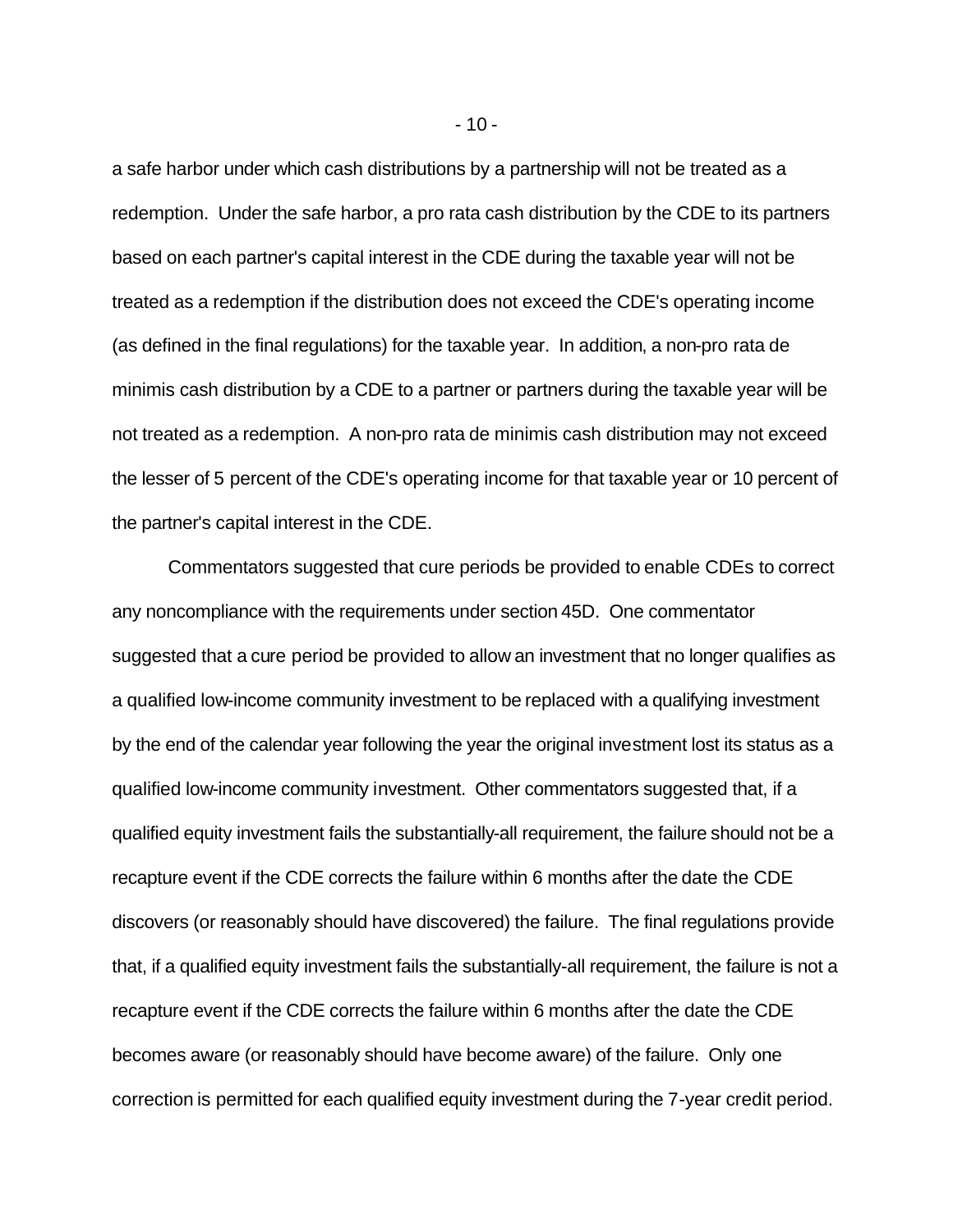#### Other Issues

Section 45D(i)(1) authorizes the Secretary to prescribe regulations as may be appropriate to carry out section 45D including regulations that limit the new markets tax credit for investments that are directly or indirectly subsidized by other Federal tax benefits (including the low-income housing credit under section 42 and the exclusion from gross income under section 103). The final regulations do not prohibit a CDE from purchasing tax-exempt bonds because tax-exempt financing provides a subsidy to borrowers and not bondholders. However, the final regulations provide that if a CDE makes a capital or equity investment or loan with respect to a qualified low-income building under section 42, the investment or loan is not a qualified low-income community investment to the extent the building's eligible basis under section 42(d) is financed by the proceeds of the investment or loan.

### **Effective Dates**

The final regulations are effective December 22, 2004, and may be applied by taxpayers before December 22, 2004. However, both the definition of the term substantial improvements and the requirement that each lessee be a qualified business apply to qualified low-income community investments made on or after February 22, 2005.

- 11 -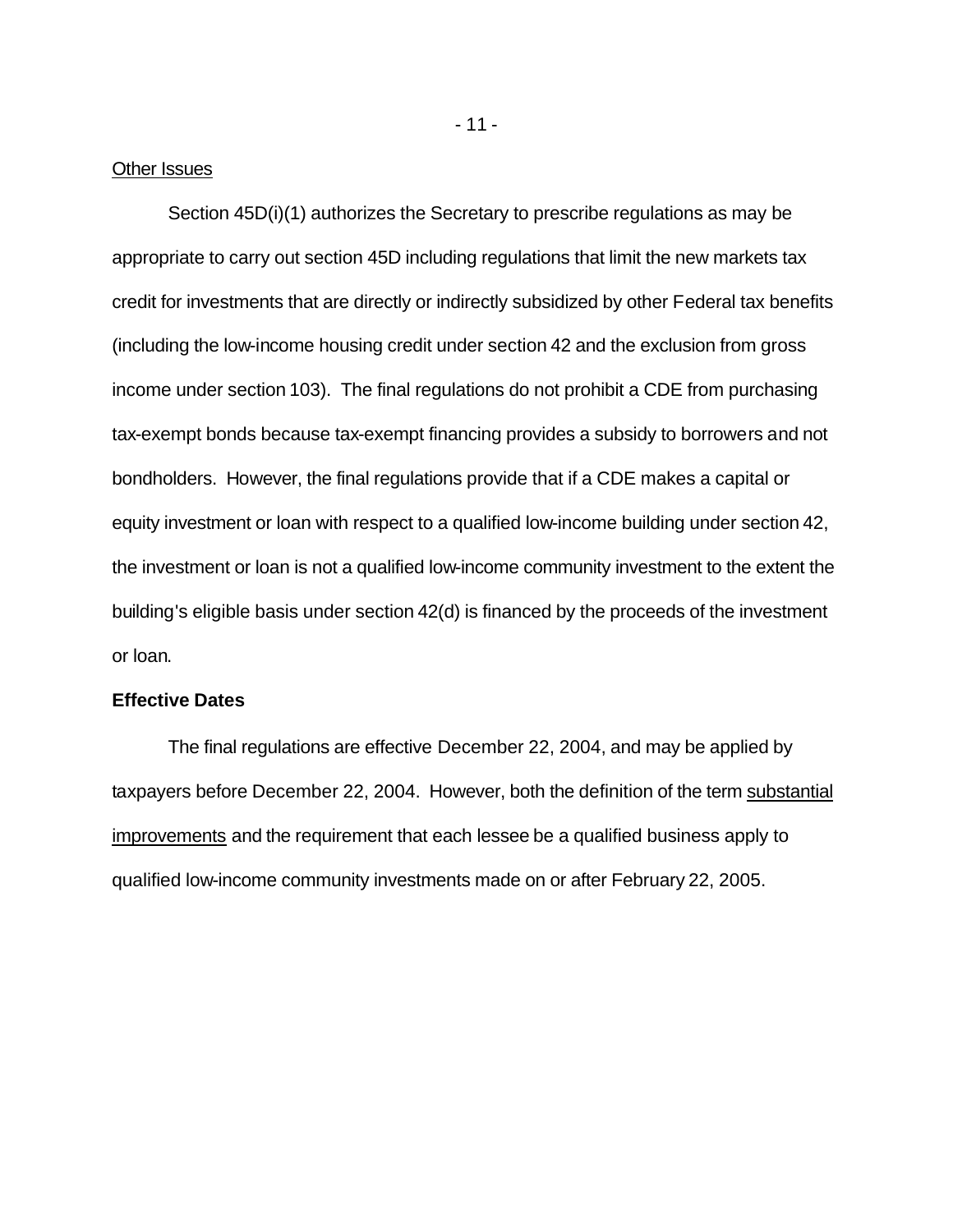# **Special Analyses**

It has been determined that this Treasury decision is not a significant regulatory action as defined in Executive Order 12866. Therefore, a regulatory assessment is not required. It also has been determined that section 553(b) of the Administrative Procedure Act (5 U.S.C. chapter 5) does not apply to these regulations. It is hereby certified that the collection of information in these regulations will not have a significant economic impact on a substantial number of small entities. This certification is based upon the fact that any burden on taxpayers is minimal. Accordingly, a Regulatory Flexibility Analysis under the Regulatory Flexibility Act (5 U.S.C. chapter 6) is not required. Pursuant to section 7805(f) of the Code, the notices of proposed rulemaking preceding these regulations were submitted to the Chief Counsel for Advocacy of the Small Business Administration for comment on their impact on small business.

# **Drafting Information**

The principal author of these regulations is Paul F. Handleman, Office of the Associate Chief Counsel (Passthroughs and Special Industries), IRS. However, other personnel from the IRS and Treasury Department participated in their development.

# **List of Subjects**

## 26 CFR Part 1

Income taxes, Reporting and recordkeeping requirements.

# 26 CFR Part 602

Reporting and recordkeeping requirements.

## **Adoption of Amendments to the Regulations**

- 12 -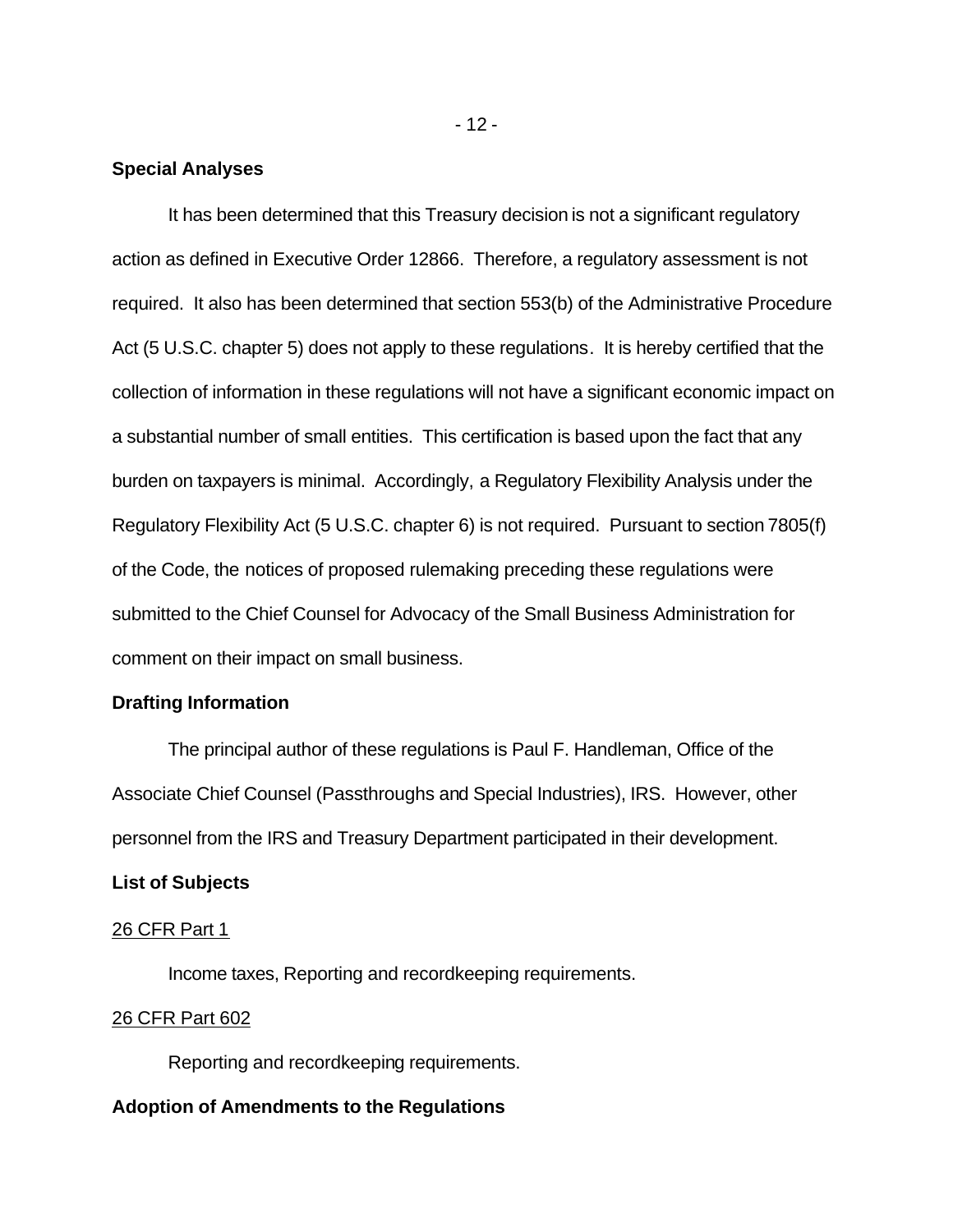Accordingly, 26 CFR parts 1 and 602 are amended as follows:

# PART 1--INCOME TAXES

Paragraph 1. The authority citation for part 1 continues to read in part as follows:

Authority: 26 U.S.C. 7805 \* \* \*

Section 1.45D-1 also issued under 26 U.S.C. 45D(i); \*\*\*

Par. 2. Section 1.45D-1 is added to read as follows:

# §1.45D-1 New markets tax credit.

(a) Table of contents. This paragraph lists the headings that appear in §1.45D-1.

- (a) Table of contents.
- (b) Allowance of credit
- (1) In general.
- (2) Credit allowance date.
- (3) Applicable percentage.
- (4) Amount paid at original issue.
- (c) Qualified equity investment.
- (1) In general.
- (2) Equity investment.
- (3) Equity investments made prior to allocation.
- (i) In general.
- (ii) Exceptions.
- (A) Allocation applications submitted by August 29, 2002.
- (B) Other allocation applications.
- (iii) Failure to receive allocation.
- (iv) Initial investment date.
- (4) Limitations.
- (i) In general.
- (ii) Allocation limitation.
- (5) Substantially all.
- (i) In general.
- (ii) Direct-tracing calculation.
- (iii) Safe harbor calculation.
- (iv) Time limit for making investments.
- (v) Reduced substantially-all percentage.
- (vi) Examples.
- (6) Aggregation of equity investments.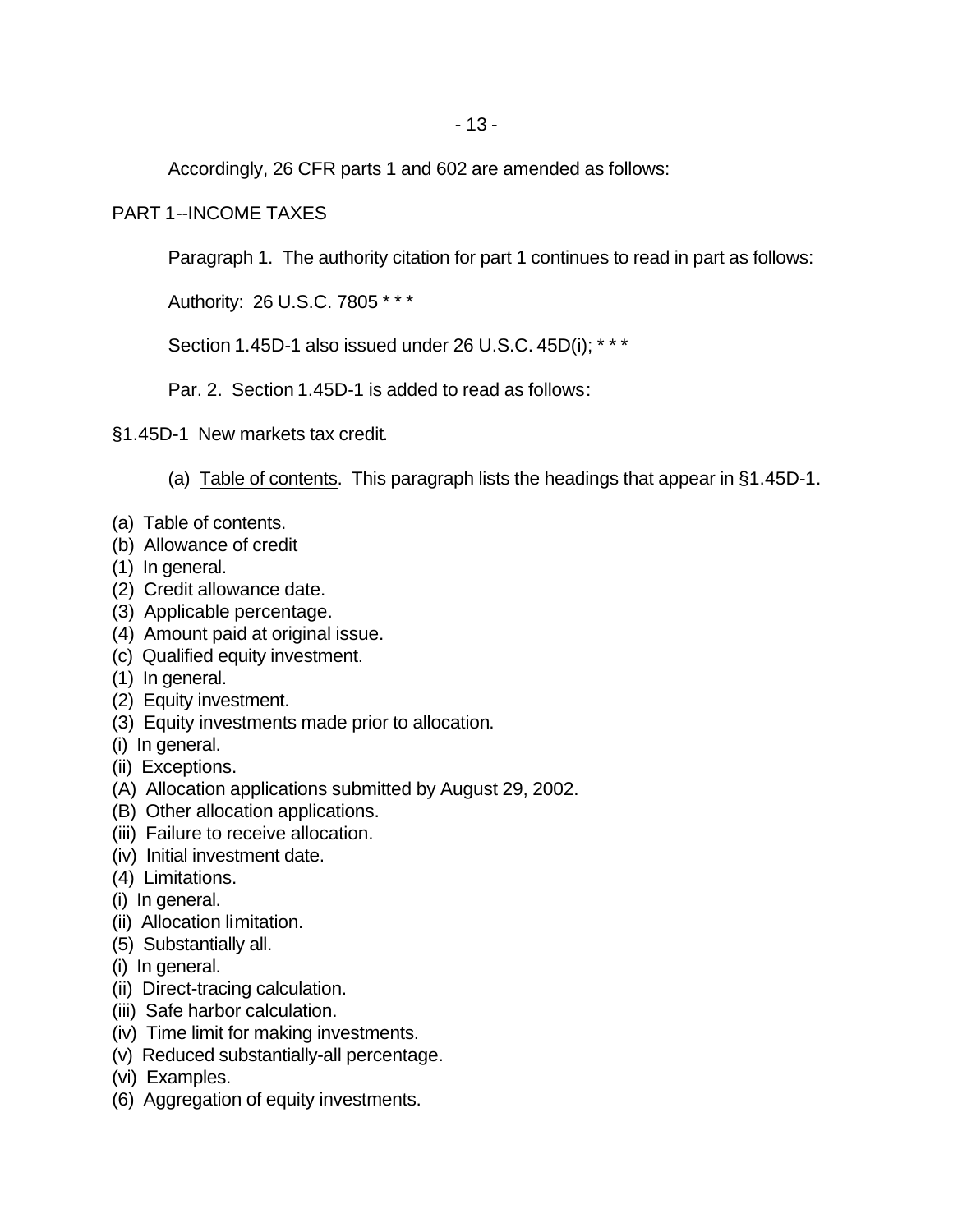- (7) Subsequent purchasers.
- (d) Qualified low-income community investments.
- (1) In general.
- (i) Investment in a qualified active low-income community business.
- (ii) Purchase of certain loans from CDEs.
- (A) In general.
- (B) Certain loans made before CDE certification.
- (C) Intermediary CDEs.
- (D) Examples.
- (iii) Financial counseling and other services.
- (iv) Investments in other CDEs.
- (A) In general.
- (B) Examples.
- (2) Payments of, or for, capital, equity or principal.
- (i) In general.
- (ii) Subsequent reinvestments.
- (iii) Special rule for loans.
- (iv) Example.
- (3) Special rule for reserves.
- (4) Qualified active low-income community business.
- (i) In general.
- (A) Gross-income requirement.
- (B) Use of tangible property.
- (1) In general.
- (2) Example.
- (C) Services performed.
- (D) Collectibles.
- (E) Nonqualified financial property.
- (1) In general.
- (2) Construction of real property.
- (ii) Proprietorships.
- (iii) Portions of business.
- (A) In general.
- (B) Examples.
- (iv) Active conduct of a trade or business.
- (A) Special rule.
- (B) Example.
- (5) Qualified business.
- (i) In general.
- (ii) Rental of real property.
- (iii) Exclusions.
- (A) Trades or businesses involving intangibles.
- (B) Certain other trades or businesses.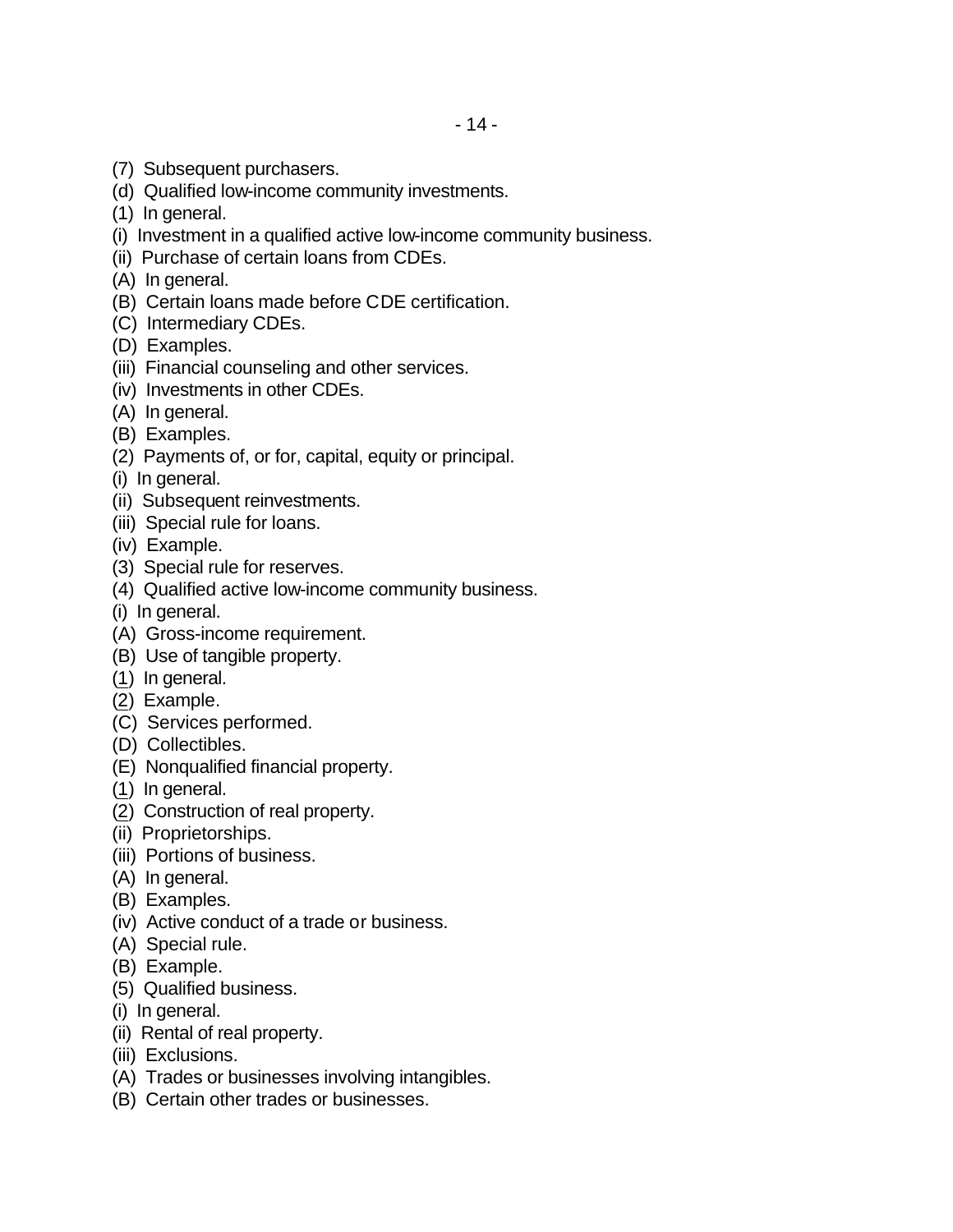- (C) Farming.
- (6) Qualifications.
- (i) In general.
- (ii) Control.
- (A) In general.
- (B) Definition of control.
- (C) Disregard of control.
- (7) Financial counseling and other services.
- (8) Special rule for certain loans.
- (i) In general.
- (ii) Example.
- (e) Recapture.
- (1) In general.
- (2) Recapture event.
- (3) Redemption.
- (i) Equity investment in a C corporation.
- (ii) Equity investment in an S corporation.
- (iii) Capital interest in a partnership.
- (4) Bankruptcy.
- (5) Waiver of requirement or extension of time.
- (i) In general.
- (ii) Manner for requesting a waiver or extension.
- (iii) Terms and conditions.
- (6) Cure period.
- (7) Example.
- (f) Basis reduction.
- (1) In general.
- (2) Adjustment in basis of interest in partnership or S corporation.
- (g) Other rules.
- (1) Anti-abuse.
- (2) Reporting requirements.
- (i) Notification by CDE to taxpayer.
- (A) Allowance of new markets tax credit.
- (B) Recapture event.
- (ii) CDE reporting requirements to Secretary.
- (iii) Manner of claiming new markets tax credit.
- (iv) Reporting recapture tax.
- (3) Other Federal tax benefits.
- (i) In general.
- (ii) Low-income housing credit.
- (4) Bankruptcy of CDE.
- (h) Effective dates.
- (1) In general.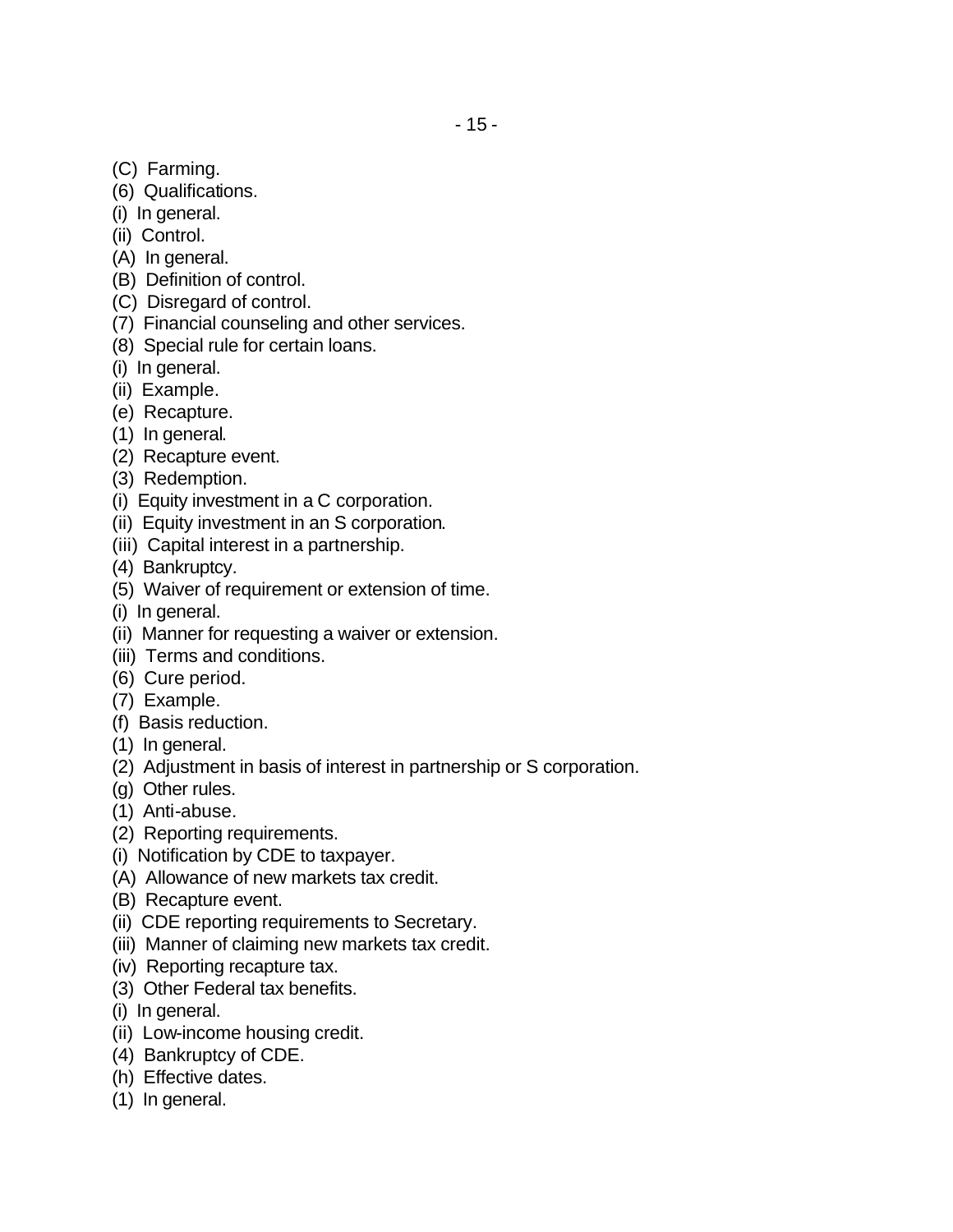(2) Exception for certain provisions.

(b) Allowance of credit--(1) In general. For purposes of the general business credit under section 38, a taxpayer holding a qualified equity investment on a credit allowance date which occurs during the taxable year may claim the new markets tax credit determined under section 45D and this section for such taxable year in an amount equal to the applicable percentage of the amount paid to a qualified community development entity (CDE) for such investment at its original issue. Qualified equity investment is defined in paragraph (c) of this section. Credit allowance date is defined in paragraph (b)(2) of this section. Applicable percentage is defined in paragraph (b)(3) of this section. A CDE is a qualified community development entity as defined in section 45D(c). The amount paid at original issue is determined under paragraph (b)(4) of this section.

(2) Credit allowance date. The term credit allowance date means, with respect to any qualified equity investment--

(i) The date on which the investment is initially made; and

(ii) Each of the 6 anniversary dates of such date thereafter.

(3) Applicable percentage. The applicable percentage is 5 percent for the first 3 credit allowance dates and 6 percent for the other 4 credit allowance dates.

(4) Amount paid at original issue. The amount paid to the CDE for a qualified equity investment at its original issue consists of all amounts paid by the taxpayer to, or on behalf of, the CDE (including any underwriter's fees) to purchase the investment at its original issue.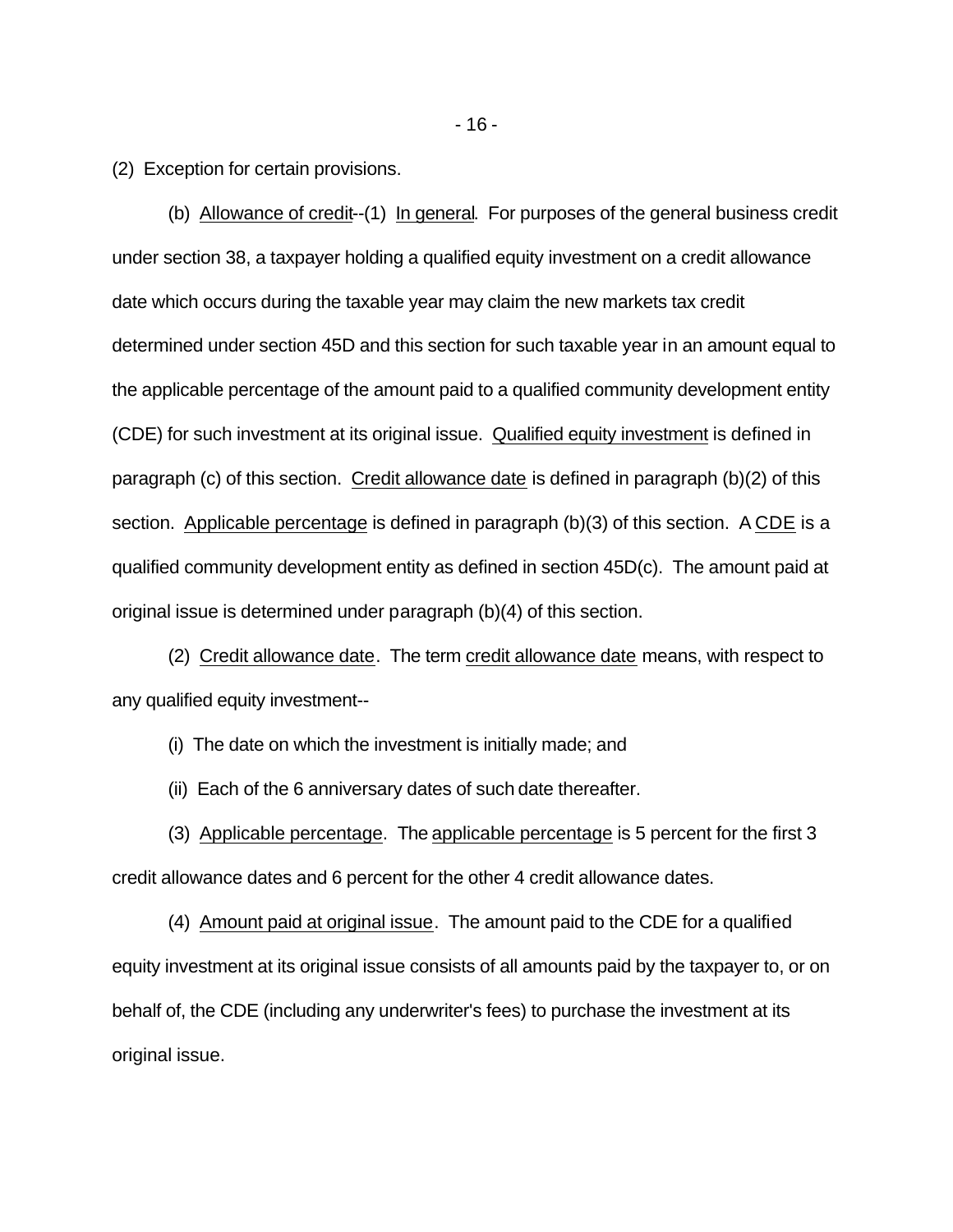(c) Qualified equity investment--(1) In general. The term qualified equity investment means any equity investment (as defined in paragraph (c)(2) of this section) in a CDE if--

(i) The investment is acquired by the taxpayer at its original issue (directly or through an underwriter) solely in exchange for cash;

(ii) Substantially all (as defined in paragraph (c)(5) of this section) of such cash is used by the CDE to make qualified low-income community investments (as defined in paragraph (d)(1) of this section); and

(iii) The investment is designated for purposes of section 45D and this section by the CDE on its books and records using any reasonable method.

(2) Equity investment. The term equity investment means any stock (other than nonqualified preferred stock as defined in section  $351(q)(2)$ ) in an entity that is a corporation for Federal tax purposes and any capital interest in an entity that is a partnership for Federal tax purposes. See §§301.7701-1 through 301.7701-3 of this chapter for rules governing when a business entity, such as a business trust or limited liability company, is classified as a corporation or a partnership for Federal tax purposes.

(3) Equity investments made prior to allocation--(i) In general. Except as provided in paragraph (c)(3)(ii) of this section, an equity investment in an entity is not eligible to be designated as a qualified equity investment if it is made before the entity enters into an allocation agreement with the Secretary. An allocation agreement is an agreement between the Secretary and a CDE relating to a new markets tax credit allocation under section 45D(f)(2).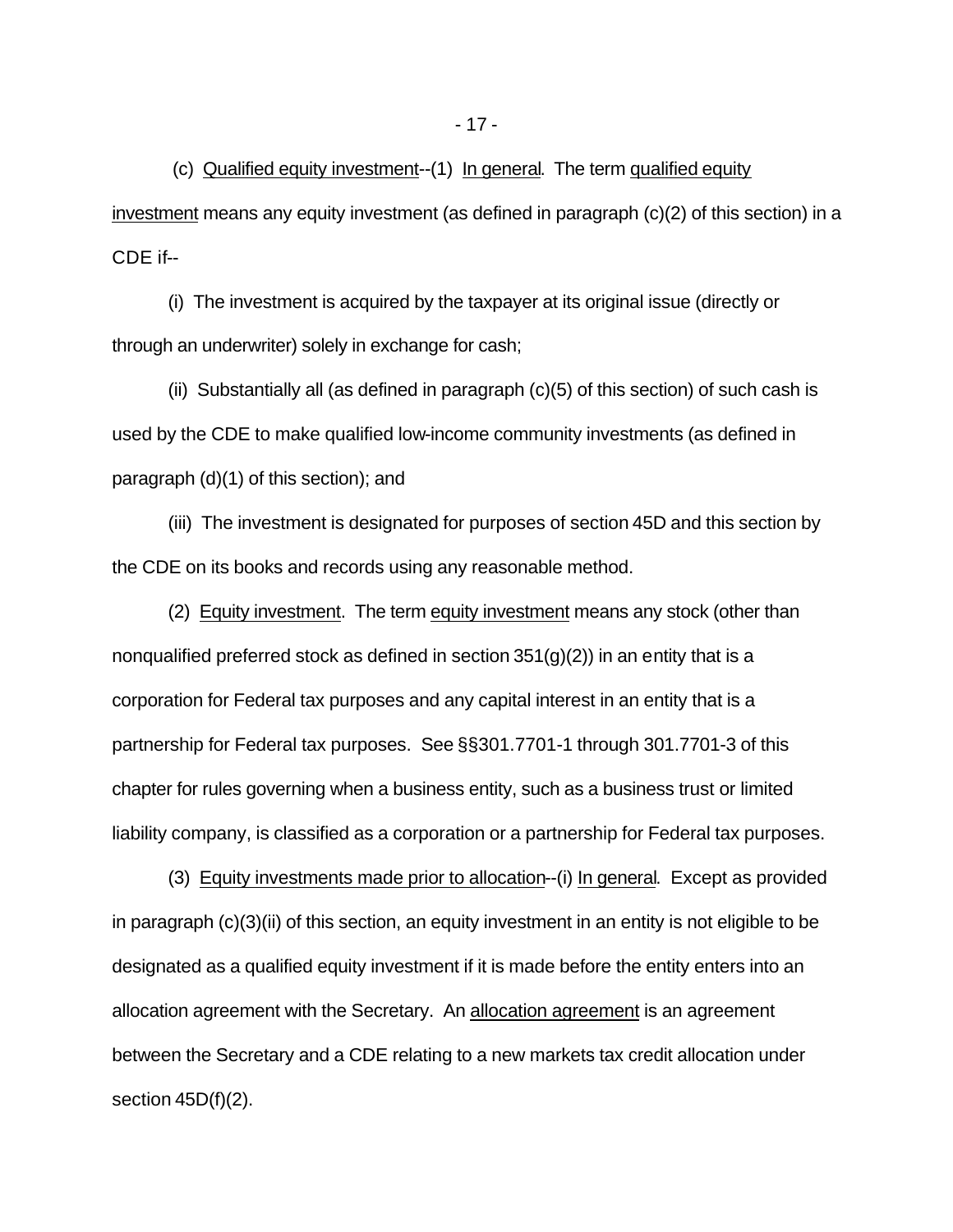(ii) Exceptions. Notwithstanding paragraph (c)(3)(i) of this section, an equity investment in an entity is eligible to be designated as a qualified equity investment under paragraph (c)(1)(iii) of this section if--

(A) Allocation applications submitted by August 29, 2002.

(1) The equity investment is made on or after April 20, 2001;

(2) The designation of the equity investment as a qualified equity investment is made for a credit allocation received pursuant to an allocation application submitted to the Secretary no later than August 29, 2002; and

(3) The equity investment otherwise satisfies the requirements of section 45D and this section; or

(B) Other allocation applications.

(1) The equity investment is made on or after the date the Secretary publishes a Notice of Allocation Availability (NOAA) in the **Federal Register**;

(2) The designation of the equity investment as a qualified equity investment is made for a credit allocation received pursuant to an allocation application submitted to the Secretary under that NOAA; and

(3) The equity investment otherwise satisfies the requirements of section 45D and this section.

(iii) Failure to receive allocation. For purposes of paragraph  $(c)(3)(ii)(A)$  of this section, if the entity in which the equity investment is made does not receive an allocation pursuant to an allocation application submitted no later than August 29, 2002, the equity investment will not be eligible to be designated as a qualified equity investment. For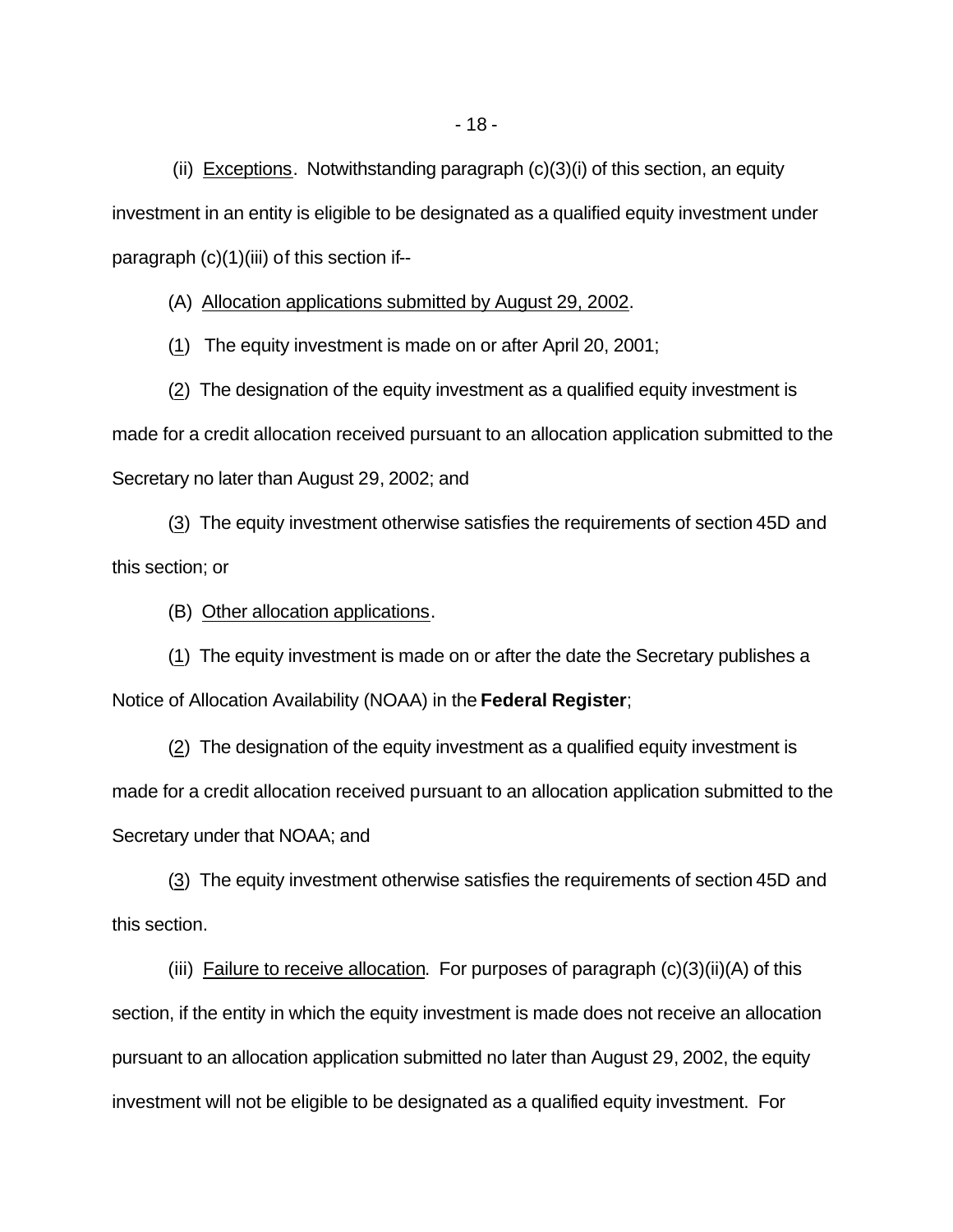purposes of paragraph (c)(3)(ii)(B) of this section, if the entity in which the equity investment is made does not receive an allocation under the NOAA described in paragraph  $(c)(3)(ii)(B)(1)$  of this section, the equity investment will not be eligible to be designated as a qualified equity investment.

(iv) Initial investment date. If an equity investment is designated as a qualified equity investment in accordance with paragraph (c)(3)(ii) of this section, the investment is treated as initially made on the effective date of the allocation agreement between the CDE and the Secretary.

(4) Limitations--(i) In general. The term qualified equity investment does not include--

(A) Any equity investment issued by a CDE more than 5 years after the date the CDE enters into an allocation agreement (as defined in paragraph (c)(3)(i) of this section) with the Secretary; and

(B) Any equity investment by a CDE in another CDE, if the CDE making the investment has received an allocation under section 45D(f)(2).

(ii) Allocation limitation. The maximum amount of equity investments issued by a CDE that may be designated under paragraph (c)(1)(iii) of this section by the CDE may not exceed the portion of the limitation amount allocated to the CDE by the Secretary under section 45D(f)(2).

(5) Substantially all--(i) In general. Except as provided in paragraph  $(c)(5)(v)$  of this section, the term substantially all means at least 85 percent. The substantially-all requirement must be satisfied for each annual period in the 7-year credit period using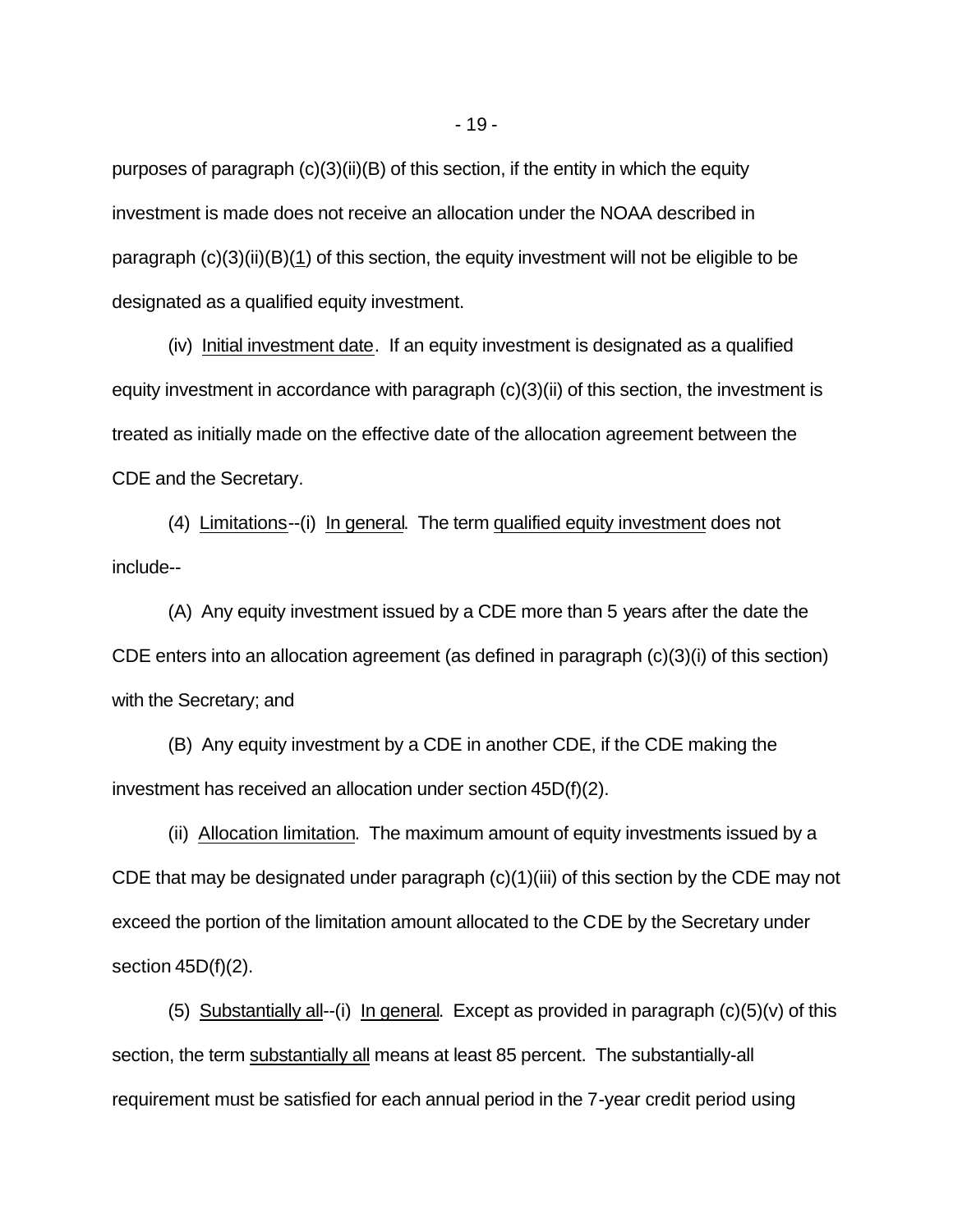either the direct-tracing calculation under paragraph (c)(5)(ii) of this section, or the safe harbor calculation under paragraph (c)(5)(iii) of this section. For the first annual period, the substantially-all requirement is treated as satisfied if either the direct-tracing calculation under paragraph (c)(5)(ii) of this section, or the safe-harbor calculation under paragraph (c)(5)(iii) of this section, is performed on a single testing date and the result of the calculation is at least 85 percent. For each annual period other than the first annual period, the substantially-all requirement is treated as satisfied if either the direct-tracing calculation under paragraph (c)(5)(ii) of this section, or the safe harbor calculation under paragraph (c)(5)(iii) of this section, is performed every six months and the average of the two calculations for the annual period is at least 85 percent. For example, the CDE may choose the same two testing dates for all qualified equity investments regardless of the date each qualified equity investment was initially made under paragraph (b)(2)(i) of this section, provided the testing dates are six months apart. The use of the direct-tracing calculation under paragraph (c)(5)(ii) of this section (or the safe harbor calculation under paragraph (c)(5)(iii) of this section) for an annual period does not preclude the use of the safe harbor calculation under paragraph (c)(5)(iii) of this section (or the direct-tracing calculation under paragraph (c)(5)(ii) of this section) for another annual period, provided that a CDE that switches to a direct-tracing calculation must substantiate that the taxpayer's investment is directly traceable to qualified low-income community investments from the time of the CDE's initial investment in a qualified low-income community investment. For purposes of this paragraph (c)(5)(i), the 7-year credit period means the period of 7 years beginning on the date the qualified equity investment is initially made.

- 20 -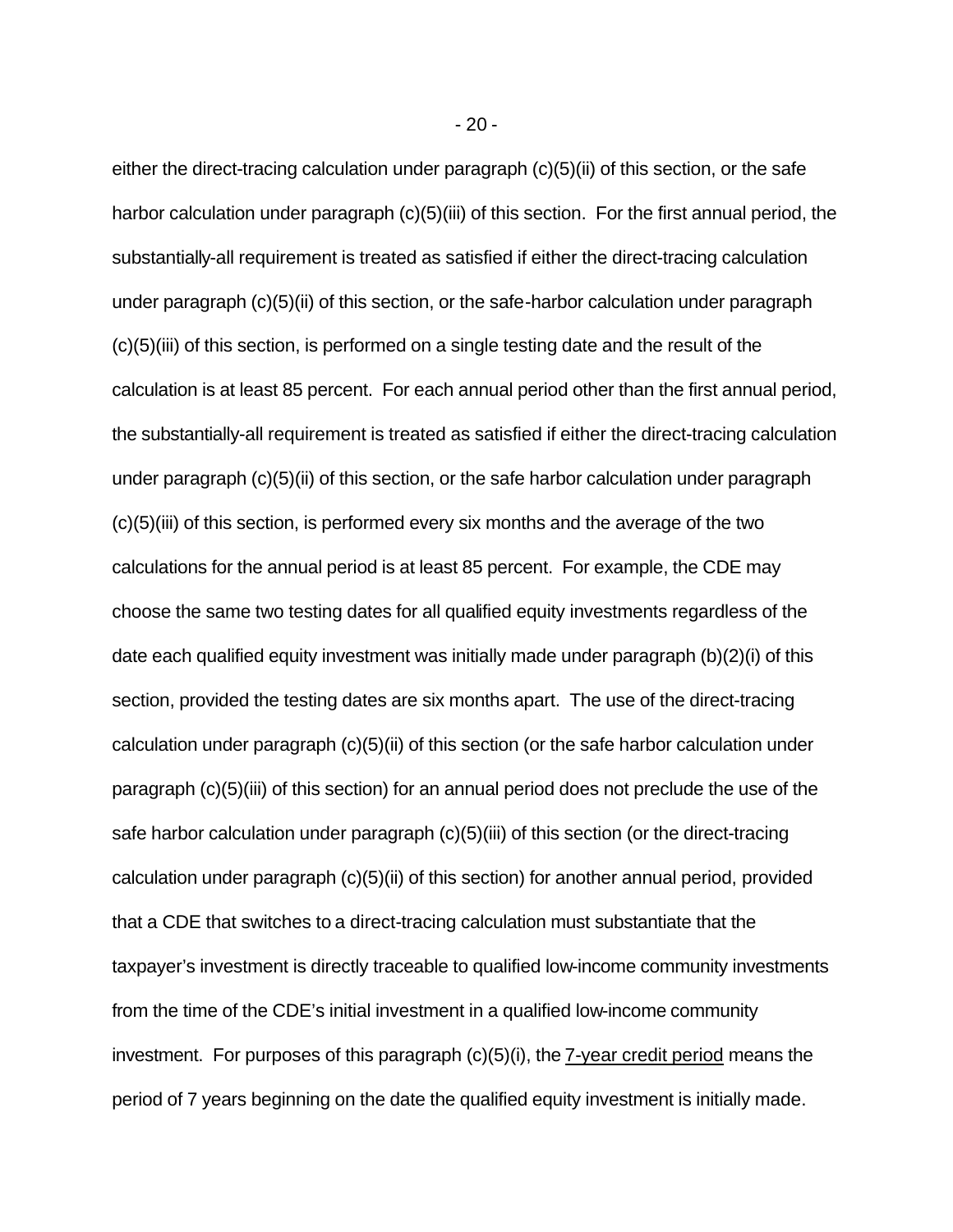See paragraph (c)(6) of this section for circumstances in which a CDE may treat more than one equity investment as a single qualified equity investment.

 (ii) Direct-tracing calculation. The substantially-all requirement is satisfied if at least 85 percent of the taxpayer's investment is directly traceable to qualified low-income community investments as defined in paragraph (d)(1) of this section. The direct-tracing calculation is a fraction the numerator of which is the CDE's aggregate cost basis determined under section 1012 in all of the qualified low-income community investments that are directly traceable to the taxpayer's cash investment, and the denominator of which is the amount of the taxpayer's cash investment under paragraph (b)(4) of this section. For purposes of this paragraph (c)(5)(ii), cost basis includes the cost basis of any qualified low-income community investment that becomes worthless. See paragraph (d)(2) of this section for the treatment of amounts received by a CDE in payment of, or for, capital, equity or principal with respect to a qualified low-income community investment.

(iii) Safe harbor calculation. The substantially-all requirement is satisfied if at least 85 percent of the aggregate gross assets of the CDE are invested in qualified low-income community investments as defined in paragraph (d)(1) of this section. The safe harbor calculation is a fraction the numerator of which is the CDE's aggregate cost basis determined under section 1012 in all of its qualified low-income community investments, and the denominator of which is the CDE's aggregate cost basis determined under section 1012 in all of its assets. For purposes of this paragraph (c)(5)(iii), cost basis includes the cost basis of any qualified low-income community investment that becomes worthless. See paragraph (d)(2) of this section for the treatment of amounts received by a CDE in

- 21 -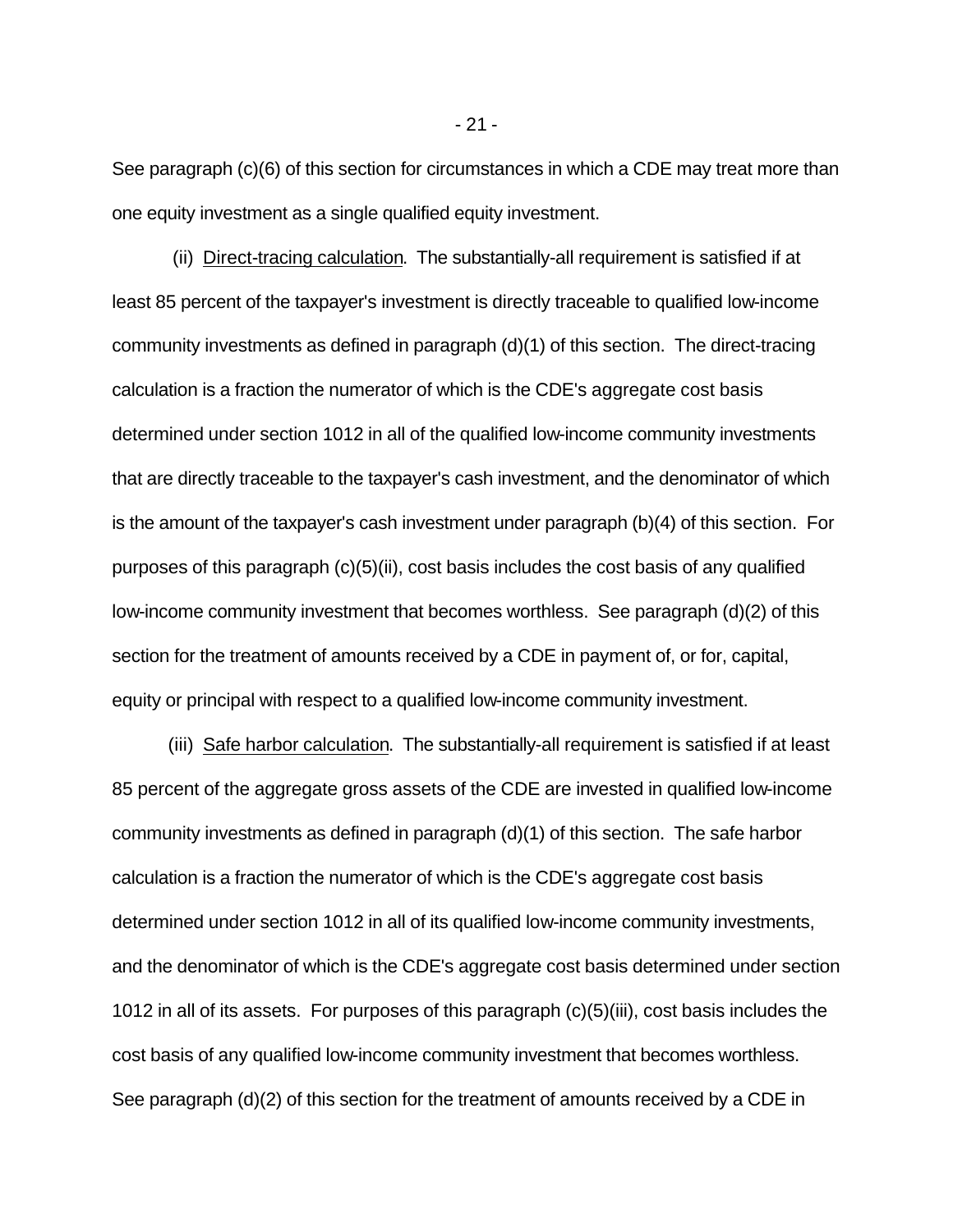payment of, or for, capital, equity or principal with respect to a qualified low-income community investment.

 (iv) Time limit for making investments. The taxpayer's cash investment received by a CDE is treated as invested in a qualified low-income community investment as defined in paragraph (d)(1) of this section only to the extent that the cash is so invested within the 12 month period beginning on the date the cash is paid by the taxpayer (directly or through an underwriter) to the CDE.

(v) Reduced substantially-all percentage. For purposes of the substantially-all

requirement (including the direct-tracing calculation under paragraph (c)(5)(ii) of this

section and the safe harbor calculation under paragraph (c)(5)(iii) of this section),

85 percent is reduced to 75 percent for the seventh year of the 7-year credit period (as

defined in paragraph (c)(5)(i) of this section).

(vi) Examples. The following examples illustrate an application of this

paragraph (c)(5):

Example 1. X is a partnership and a CDE that has received a \$1 million new markets tax credit allocation from the Secretary. On September 1, 2004, X uses a line of credit from a bank to fund a \$1 million loan to Y. The loan is a qualified low-income community investment under paragraph (d)(1) of this section. On September 5, 2004, A pays \$1 million to acquire a capital interest in X. X uses the proceeds of A's equity investment to pay off the \$1 million line of credit that was used to fund the loan to Y. X's aggregate gross assets consist of the \$1 million loan to Y and \$100,000 in other assets. A's equity investment in X does not satisfy the substantially-all requirement under paragraph (c)(5)(i) of this section using the direct-tracing calculation under paragraph (c)(5)(ii) of this section because the cash from A's equity investment is not used to make X's loan to Y. However, A's equity investment in X satisfies the substantially-all requirement using the safe harbor calculation under paragraph (c)(5)(iii) of this section because at least 85 percent of X's aggregate gross assets are invested in qualified low-income community investments.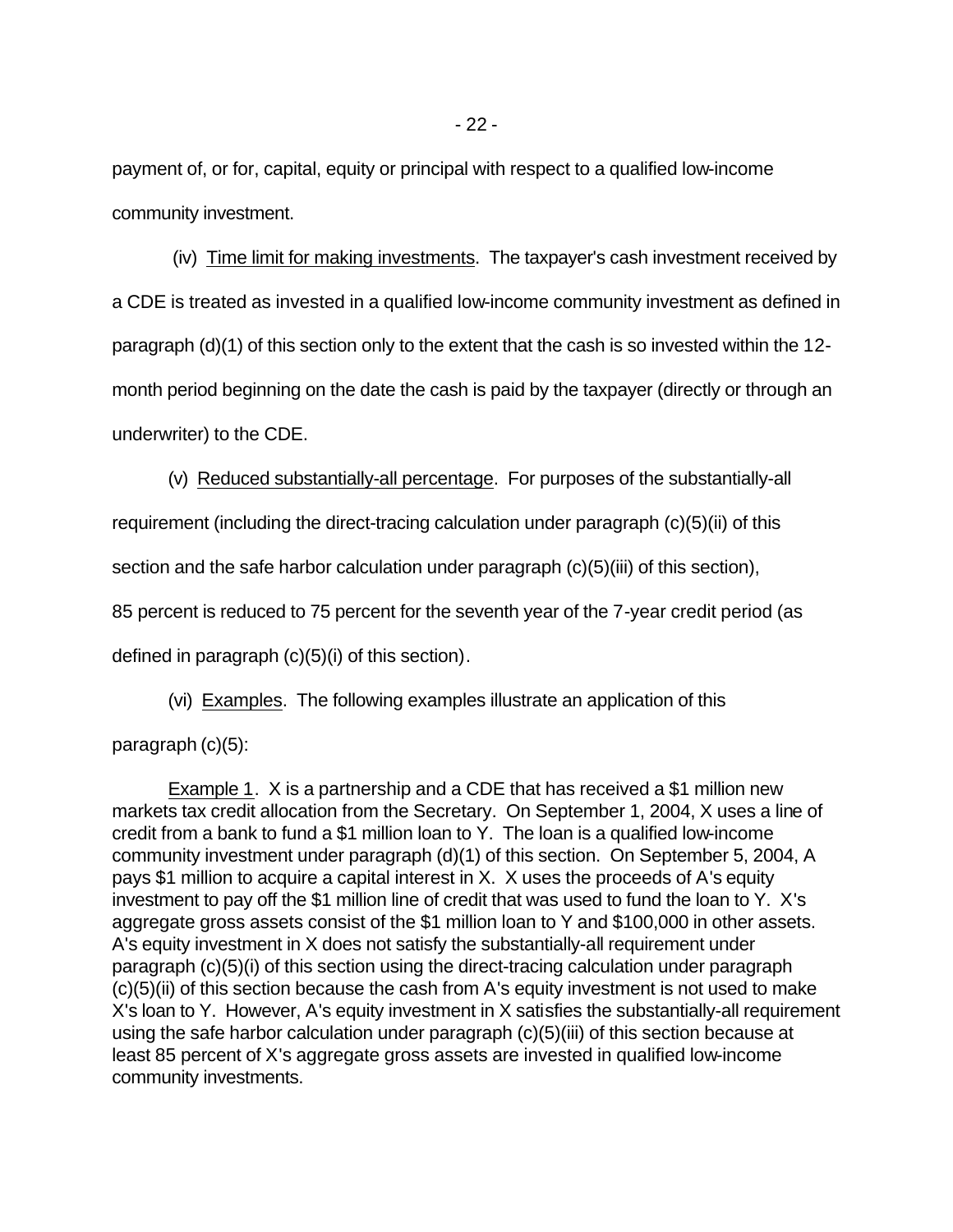Example 2. X is a partnership and a CDE that has received a new markets tax credit allocation from the Secretary. On August 1, 2004, A pays \$100,000 for a capital interest in X. On August 5, 2004, X uses the proceeds of A's equity investment to make an equity investment in Y. X controls Y within the meaning of paragraph (d)(6)(ii)(B) of this section. For the annual period ending July 31, 2005, Y is a qualified active low-income community business (as defined in paragraph (d)(4) of this section). Thus, for that period, A's equity investment satisfies the substantially-all requirement under paragraph (c)(5)(i) of this section using the direct-tracing calculation under paragraph (c)(5)(ii) of this section. For the annual period ending July 31, 2006, Y no longer is a qualified active low-income community business. Thus, for that period, A's equity investment does not satisfy the substantially-all requirement using the direct-tracing calculation. However, during the entire annual period ending July 31, 2006, X's remaining assets are invested in qualified lowincome community investments with an aggregate cost basis of \$900,000. Consequently, for the annual period ending July 31, 2006, at least 85 percent of X's aggregate gross assets are invested in qualified low-income community investments. Thus, for the annual period ending July 31, 2006, A's equity investment satisfies the substantially-all requirement using the safe harbor calculation under paragraph (c)(5)(iii) of this section.

Example 3. X is a partnership and a CDE that has received a new markets tax credit allocation from the Secretary. On August 1, 2004, A and B each pay \$100,000 for a capital interest in X. X does not treat A's and B's equity investments as one qualified equity investment under paragraph (c)(6) of this section. On September 1, 2004, X uses the proceeds of A's equity investment to make an equity investment in Y and X uses the proceeds of B's equity investment to make an equity investment in Z. X has no assets other than its investments in Y and Z. X controls Y and Z within the meaning of paragraph  $(d)(6)(ii)(B)$  of this section. For the annual period ending July 31, 2005, Y and Z are qualified active low-income community businesses (as defined in paragraph (d)(4) of this section). Thus, for the annual period ending July 31, 2005, A's and B's equity investments satisfy the substantially-all requirement under paragraph (c)(5)(i) of this section using either the direct-tracing calculation under paragraph (c)(5)(ii) of this section or the safe harbor calculation under paragraph (c)(5)(iii) of this section. For the annual period ending July 31, 2006, Y, but not Z, is a qualified active low-income community business. Thus, for the annual period ending July 31, 2006--

(1) X does not satisfy the substantially-all requirement using the safe harbor calculation under paragraph (c)(5)(iii) of this section;

(2) A's equity investment satisfies the substantially-all requirement using the directtracing calculation because A's equity investment is directly traceable to Y; and

(3) B's equity investment does not satisfy the substantially-all requirement because B's equity investment is traceable to Z.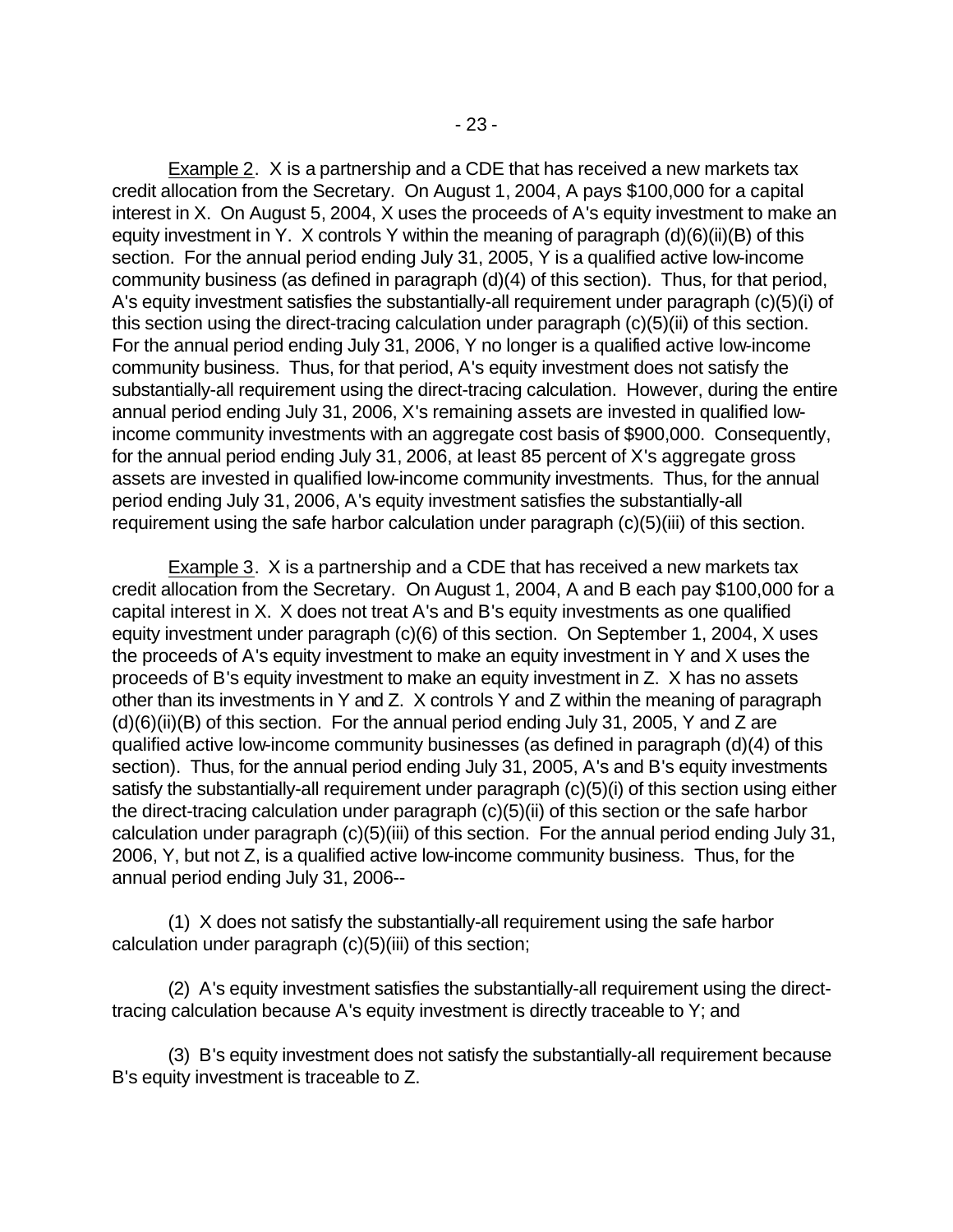Example 4. X is a partnership and a CDE that has received a new markets tax credit allocation from the Secretary. On November 1, 2004, A pays \$100,000 for a capital interest in X. On December 1, 2004, B pays \$100,000 for a capital interest in X. On December 31, 2004, X uses \$85,000 from A's equity investment and \$85,000 from B's equity investment to make a \$170,000 equity investment in Y, a qualified active lowincome community business (as defined in paragraph (d)(4) of this section). X has no assets other than its investment in Y. X determines whether A's and B's equity investments satisfy the substantially-all requirement under paragraph (c)(5)(i) of this section on December 31, 2004. The calculation for A's and B's equity investments is 85 percent using either the direct-tracing calculation under paragraph (c)(5)(ii) of this section or the safe harbor calculation under paragraph (c)(5)(iii) of this section. Therefore, for the annual periods ending October 31, 2005, and November 30, 2005, A's and B's equity investments, respectively, satisfy the substantially-all requirement under paragraph (c)(5)(i) of this section. For the subsequent annual period, X performs its calculations on December 31, 2005, and June 30, 2006. The average of the two calculations on December 31, 2005, and June 30, 2006, is 85 percent using either the direct-tracing calculation under paragraph (c)(5)(ii) of this section or the safe harbor calculation under paragraph (c)(5)(iii) of this section. Therefore, for the annual periods ending October 31, 2006, and November 30, 2006, A's and B's equity investments, respectively, satisfy the substantially-all requirement under paragraph (c)(5)(i) of this section.

(6) Aggregation of equity investments. A CDE may treat any qualified equity

investments issued on the same day as one qualified equity investment. If a CDE

aggregates equity investments under this paragraph (c)(6), the rules in this section shall be

construed in a manner consistent with that treatment.

(7) Subsequent purchasers. A qualified equity investment includes any equity

investment that would (but for paragraph (c)(1)(i) of this section) be a qualified equity

investment in the hands of the taxpayer if the investment was a qualified equity investment

in the hands of a prior holder.

(d) Qualified low-income community investments--(1) In general. The term qualified

low-income community investment means any of the following: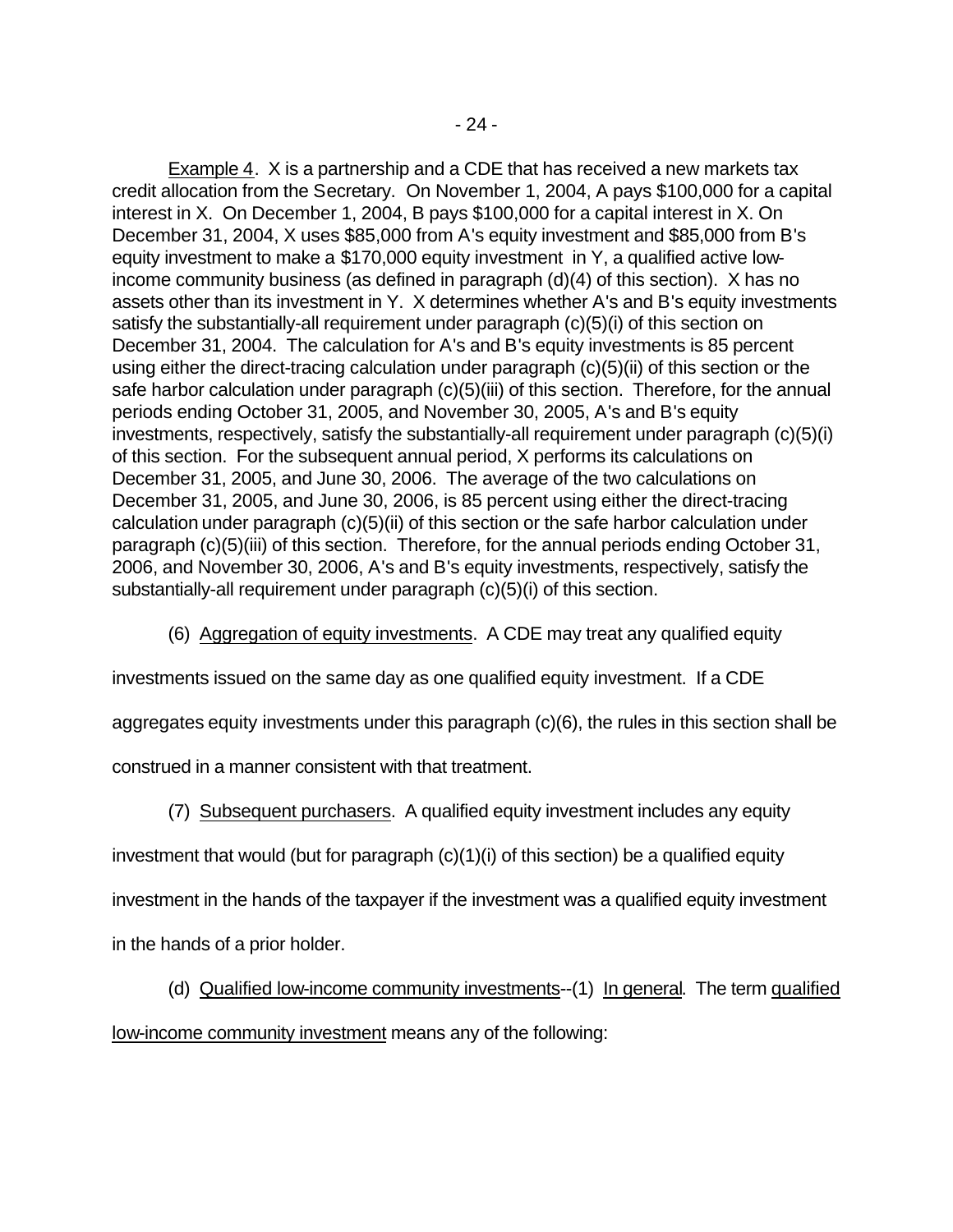(i) Investment in a qualified active low-income community business. Any capital or equity investment in, or loan to, any qualified active low-income community business (as defined in paragraph (d)(4) of this section).

(ii) Purchase of certain loans from CDEs--(A) In general. The purchase by a CDE (the ultimate CDE) from another CDE (whether or not that CDE has received an allocation from the Secretary under section  $45D(f)(2)$  of any loan made by such entity that is a qualified low-income community investment. A loan purchased by the ultimate CDE from another CDE is a qualified low-income community investment if it qualifies as a qualified low-income community investment either--

(1) At the time the loan was made; or

(2) At the time the ultimate CDE purchases the loan.

(B) Certain loans made before CDE certification. For purposes of

paragraph (d)(1)(ii)(A) of this section, a loan by an entity is treated as made by a CDE, notwithstanding that the entity was not a CDE at the time it made the loan, if the entity is a CDE at the time it sells the loan.

(C) Intermediary CDEs. For purposes of paragraph (d)(1)(ii)(A) of this section, the purchase of a loan by the ultimate CDE from a CDE that did not make the loan (the second CDE) is treated as a purchase of the loan by the ultimate CDE from the CDE that made the loan (the originating CDE) if--

(1) The second CDE purchased the loan from the originating CDE (or from another CDE); and

(2) Each entity that sold the loan was a CDE at the time it sold the loan.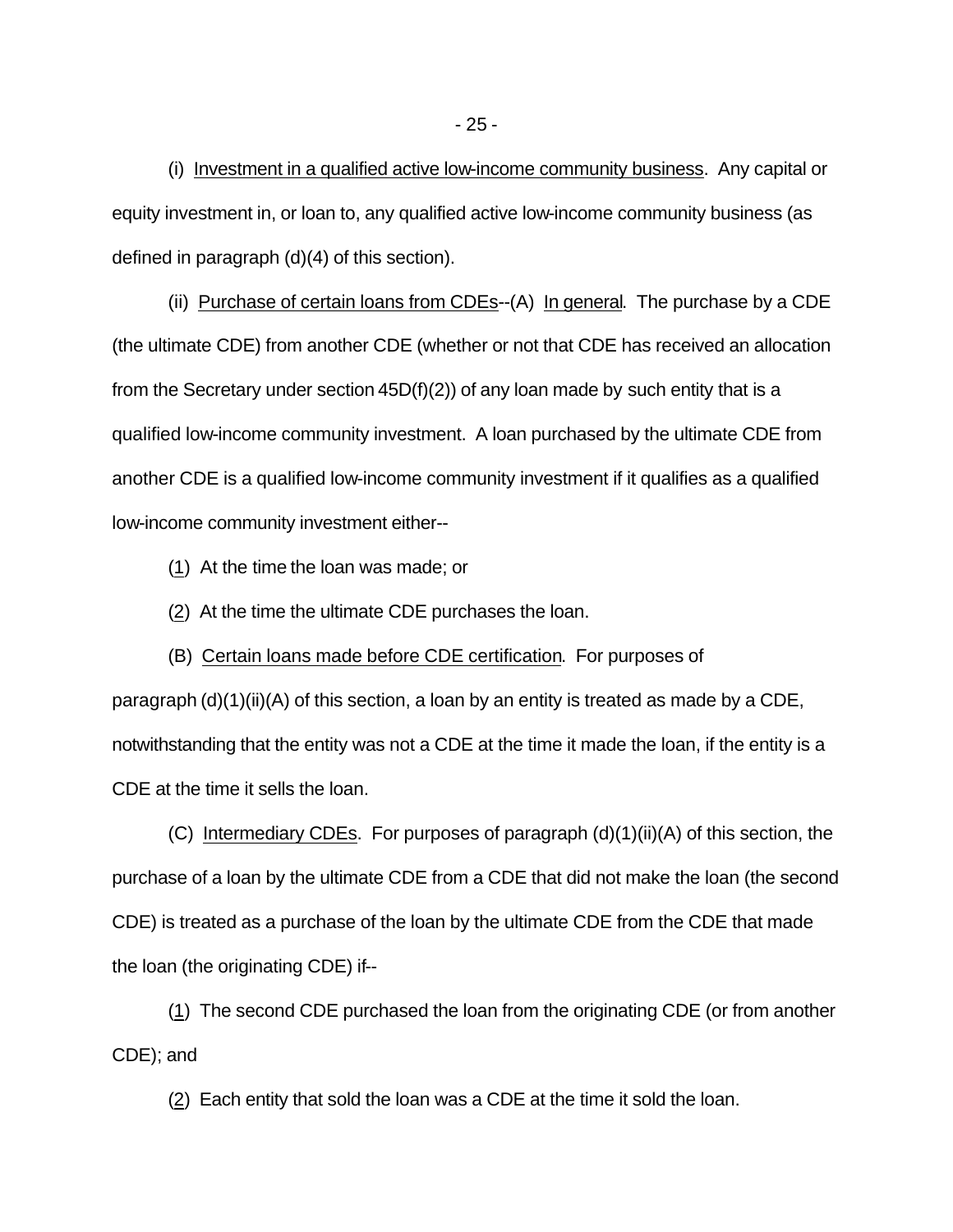(D) Examples. The following examples illustrate an application of this

paragraph (d)(1)(ii):

Example 1. X is a partnership and a CDE that has received a new markets tax credit allocation from the Secretary. Y, a corporation, made a \$500,000 loan to Z in 1999. In January of 2004, Y is certified as a CDE. On September 1, 2004, X purchases the loan from Y. At the time X purchases the loan, Z is a qualified active low-income community business under paragraph (d)(4)(i) of this section. Accordingly, the loan purchased by X from Y is a qualified low-income community investment under paragraphs (d)(1)(ii)(A) and (B) of this section.

Example 2. The facts are the same as in Example 1 except that on February 1, 2004, Y sells the loan to W and on September 1, 2004, W sells the loan to X. W is a CDE. Under paragraph (d)(1)(ii)(C) of this section, X's purchase of the loan from W is treated as the purchase of the loan from Y. Accordingly, the loan purchased by X from W is a qualified low-income community investment under paragraphs (d)(1)(ii)(A) and (C) of this section.

Example 3. The facts are the same as in Example 2 except that W is not a CDE. Because W was not a CDE at the time it sold the loan to X, the purchase of the loan by X from W is not a qualified low-income community investment under paragraphs (d)(1)(ii)(A) and (C) of this section.

(iii) Financial counseling and other services. Financial counseling and other

services (as defined in paragraph (d)(7) of this section) provided to any qualified active

low-income community business, or to any residents of a low-income community (as

defined in section 45D(e)).

(iv) Investments in other CDEs--(A) In general. Any equity investment in, or loan to,

any CDE (the second CDE) by a CDE (the primary CDE), but only to the extent that the

second CDE uses the proceeds of the investment or loan--

(1) In a manner--

(i) That is described in paragraph  $(d)(1)(i)$  or (iii) of this section; and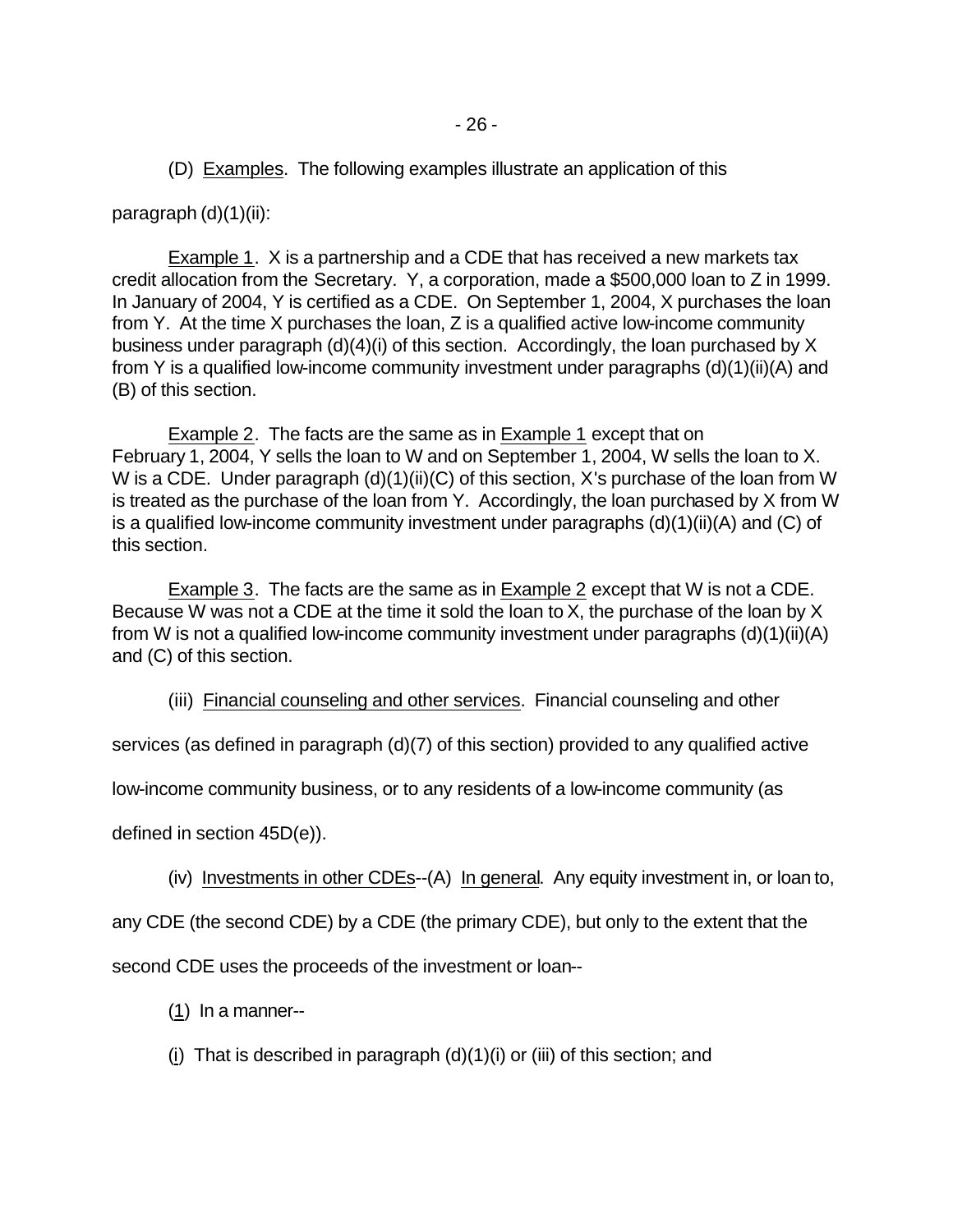(ii) That would constitute a qualified low-income community investment if it were made directly by the primary CDE;

(2) To make an equity investment in, or loan to, a third CDE that uses such

proceeds in a manner described in paragraph  $(d)(1)(iv)(A)(1)$  of this section; or

(3) To make an equity investment in, or loan to, a third CDE that uses such

proceeds to make an equity investment in, or loan to, a fourth CDE that uses such

proceeds in a manner described in paragraph  $(d)(1)(iv)(A)(1)$  of this section.

(B) Examples. The following examples illustrate an application of paragraph

 $(d)(1)(iv)(A)$  of this section:

Example 1. X is a partnership and a CDE that has received a new markets tax credit allocation from the Secretary. On September 1, 2004, X uses \$975,000 to make an equity investment in Y. Y is a corporation and a CDE. On October 1, 2004, Y uses \$950,000 from X's equity investment to make a loan to Z. Z is a qualified active lowincome community business under paragraph (d)(4)(i) of this section. Of X's equity investment in Y, \$950,000 is a qualified low-income community investment under paragraph  $(d)(1)(iv)(A)(1)$  of this section.

Example 2. W is a partnership and a CDE that has received a new markets tax credit allocation from the Secretary. On September 1, 2004, W uses \$975,000 to make an equity investment in X. On October 1, 2004, X uses \$950,000 from W's equity investment to make an equity investment in Y. X and Y are corporations and CDEs. On October 5, 2004, Y uses \$925,000 from X's equity investment to make a loan to Z. Z is a qualified active low-income community business under paragraph (d)(4)(i) of this section. Of W's equity investment in X, \$925,000 is a qualified low-income community investment under paragraph (d)(1)(iv)(A)(2) of this section because X uses proceeds of W's equity investment to make an equity investment in Y, which uses \$925,000 of the proceeds in a manner described in paragraph (d)(1)(iv)(A)(1) of this section.

Example 3. U is a partnership and a CDE that has received a new markets tax credit allocation from the Secretary. On September 1, 2004, U uses \$975,000 to make an equity investment in V. On October 1, 2004, V uses \$950,000 from U's equity investment to make an equity investment in W. On October 5, 2004, W uses \$925,000 from V's equity investment to make an equity investment in X. On November 1, 2004, X uses \$900,000 from W's equity investment to make an equity investment in Y. V, W, X, and Y are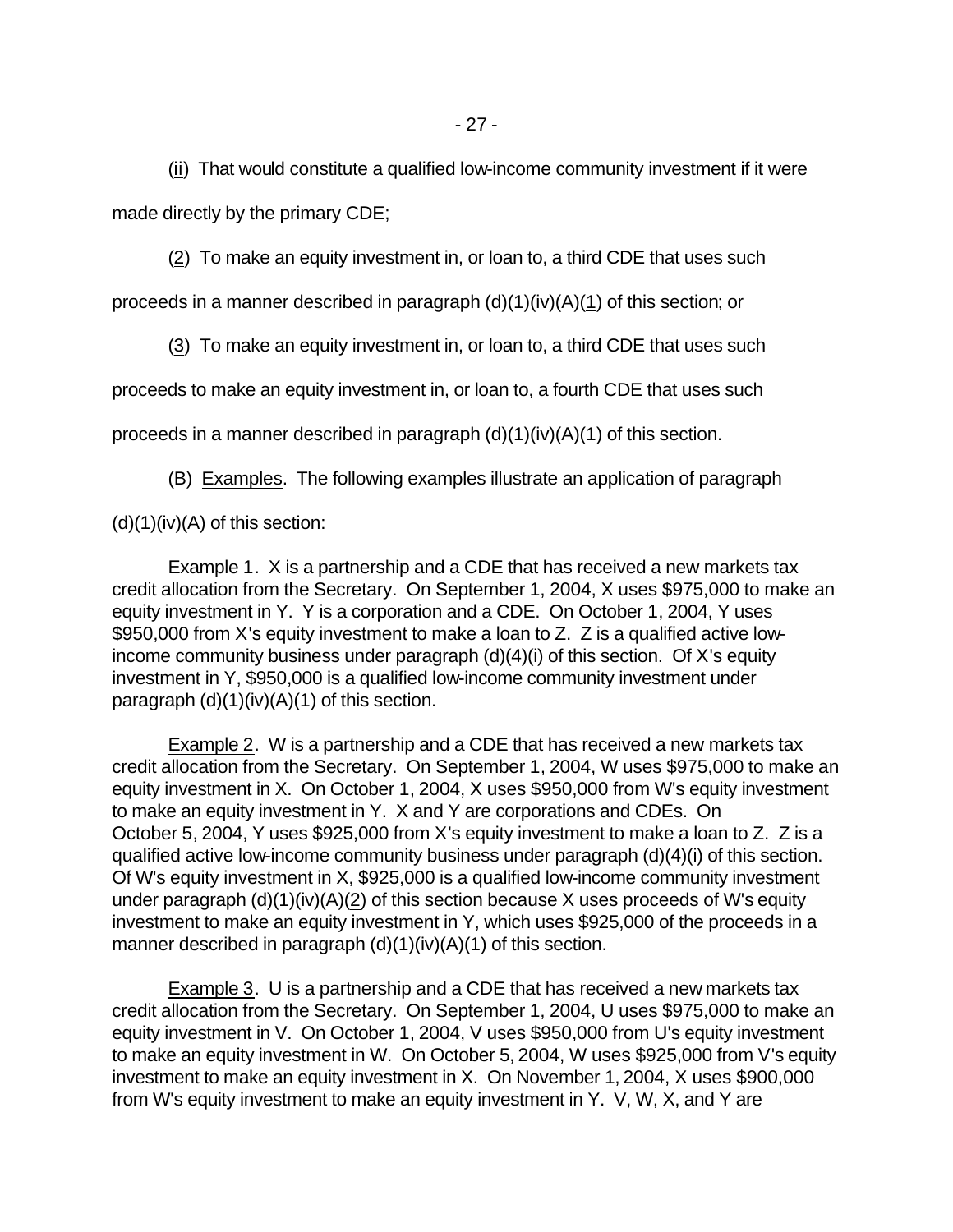corporations and CDEs. On November 5, 2004, Y uses \$875,000 from X's equity investment to make a loan to Z. Z is a qualified active low-income community business under paragraph (d)(4)(i) of this section. U's equity investment in V is not a qualified lowincome community investment because X does not use proceeds of W's equity investment in a manner described in paragraph  $(d)(1)(iv)(A)(1)$  of this section.

 (2) Payments of, or for, capital, equity or principal--(i) In general. Except as otherwise provided in this paragraph (d)(2), amounts received by a CDE in payment of, or for, capital, equity or principal with respect to a qualified low-income community investment must be reinvested by the CDE in a qualified low-income community investment no later than 12 months from the date of receipt to be treated as continuously invested in a qualified low-income community investment. If the amounts received by the CDE are equal to or greater than the cost basis of the original qualified low-income community investment (or applicable portion thereof), and the CDE reinvests, in accordance with this paragraph (d)(2)(i), an amount at least equal to such original cost basis, then an amount equal to such original cost basis will be treated as continuously invested in a qualified low-income community investment. In addition, if the amounts received by the CDE are equal to or greater than the cost basis of the original qualified low-income community investment (or applicable portion thereof), and the CDE reinvests, in accordance with this paragraph (d)(2)(i), an amount less than such original cost basis, then only the amount so reinvested will be treated as continuously invested in a qualified low-income community investment. If the amounts received by the CDE are less than the cost basis of the original qualified lowincome community investment (or applicable portion thereof), and the CDE reinvests an amount in accordance with this paragraph (d)(2)(i), then the amount treated as continuously invested in a qualified low-income community investment will equal the excess (if any) of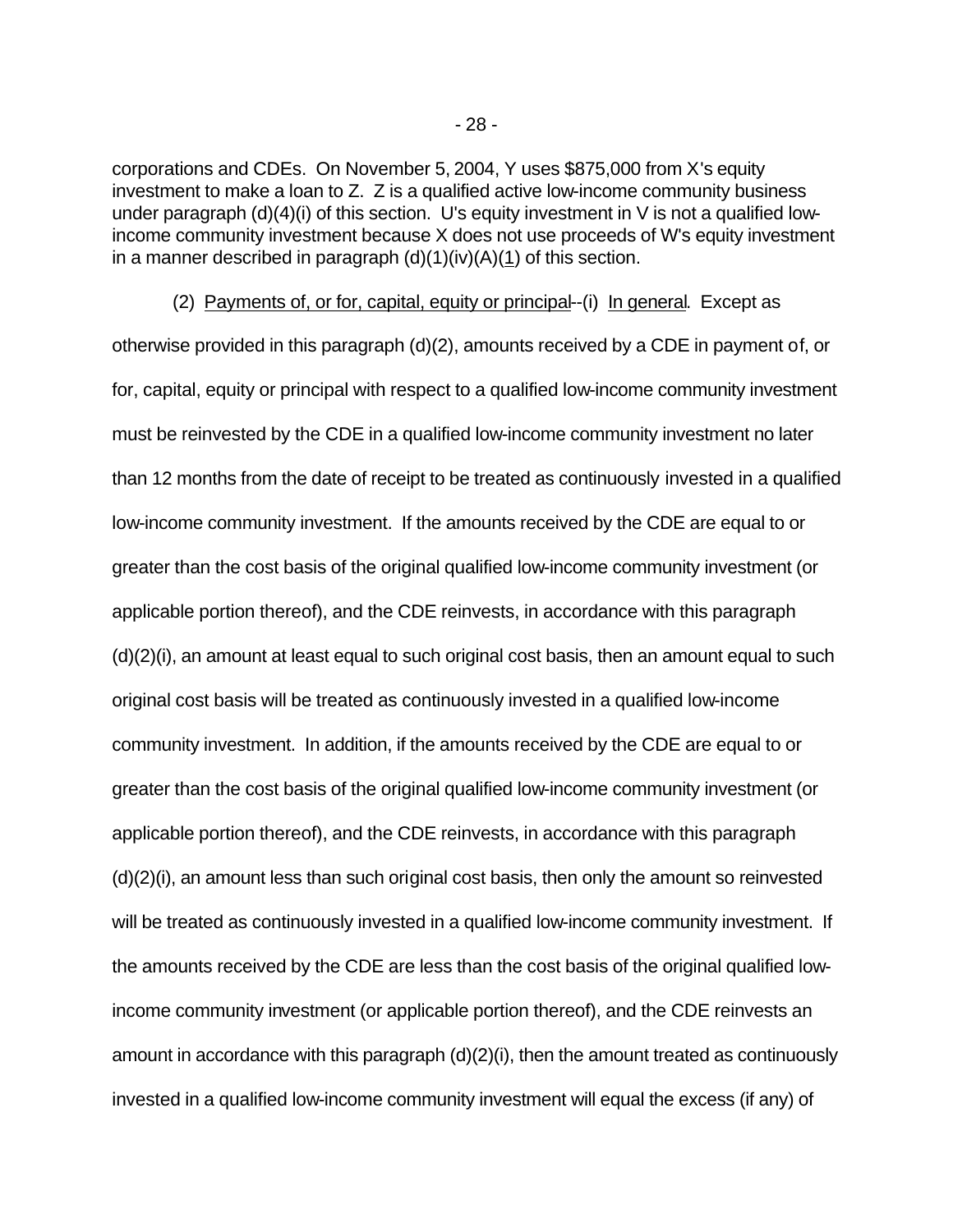such original cost basis over the amounts received by the CDE that are not so reinvested. Amounts received by a CDE in payment of, or for, capital, equity or principal with respect to a qualified low-income community investment during the seventh year of the 7-year credit period (as defined in paragraph (c)(5)(i) of this section) do not have to be reinvested by the CDE in a qualified low-income community investment in order to be treated as continuously invested in a qualified low-income community investment.

(ii) Subsequent reinvestments. In applying paragraph  $(d)(2)(i)$  of this section to subsequent reinvestments, the original cost basis is reduced by the amount (if any) by which the original cost basis exceeds the amount determined to be continuously invested in a qualified low-income community investment.

 (iii) Special rule for loans. Periodic amounts received during a calendar year as repayment of principal on a loan that is a qualified low-income community investment are treated as continuously invested in a qualified low-income community investment if the amounts are reinvested in another qualified low-income community investment by the end of the following calendar year.

(iv) Example. The application of paragraphs  $(d)(2)(i)$  and (ii) of this section is illustrated by the following example:

Example. On April 1, 2003, A, B, and C each pay \$100,000 to acquire a capital interest in X, a partnership. X is a CDE that has received a new markets tax credit allocation from the Secretary. X treats the 3 partnership interests as one qualified equity investment under paragraph (c)(6) of this section. In August 2003, X uses the \$300,000 to make a qualified low-income community investment under paragraph (d)(1) of this section. In August 2005, the qualified low-income community investment is redeemed for \$250,000. In February 2006, X reinvests \$230,000 of the \$250,000 in a second qualified low-income community investment and uses the remaining \$20,000 for operating expenses. Under paragraph (d)(2)(i) of this section, \$280,000 of the proceeds of the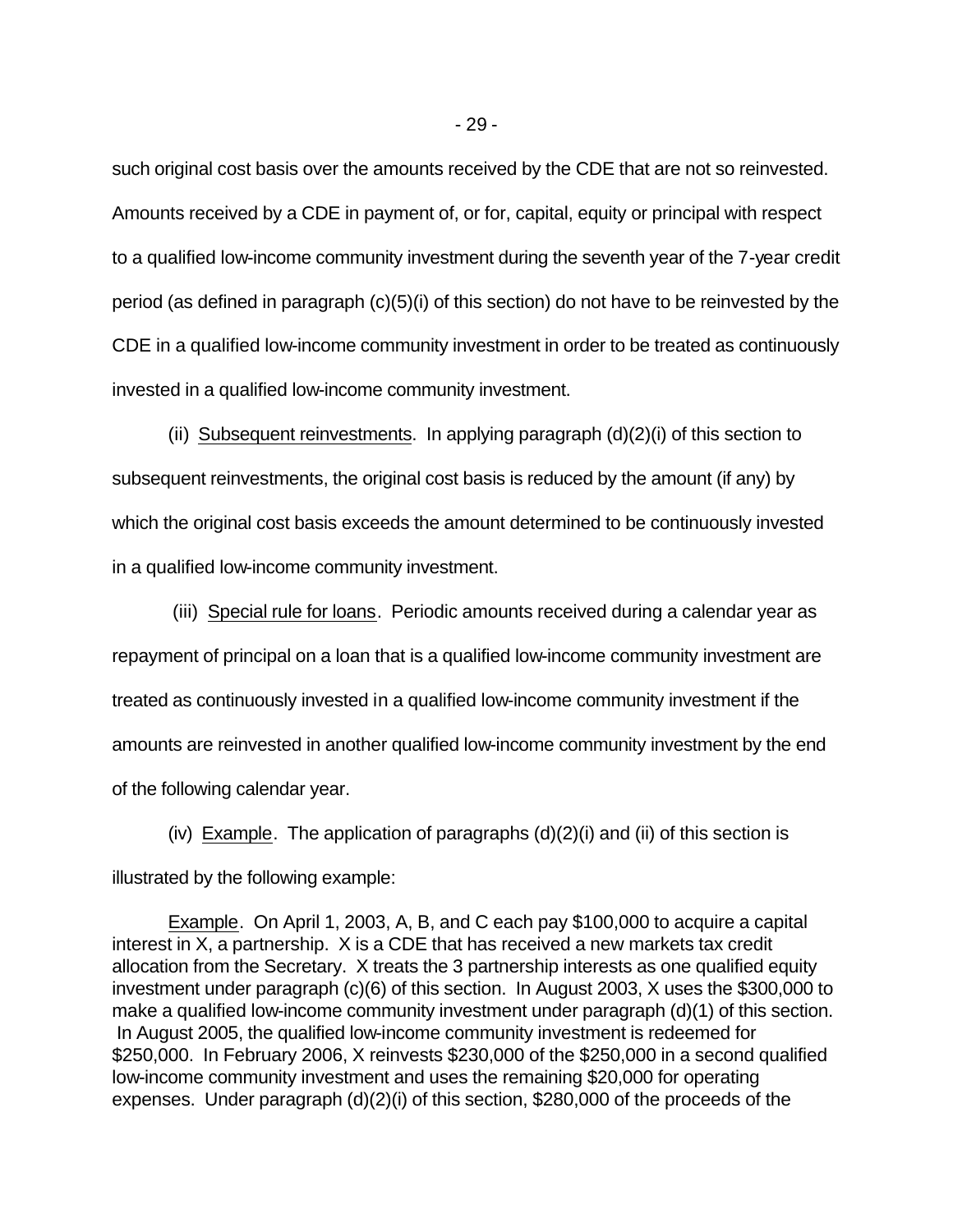qualified equity investment is treated as continuously invested in a qualified low-income community investment. In December 2008, X sells the second qualified low-income community investment and receives \$400,000. In March 2009, X reinvests \$320,000 of the \$400,000 in a third qualified low-income community investment. Under paragraphs (d)(2)(i) and (ii) of this section, \$280,000 of the proceeds of the qualified equity investment is treated as continuously invested in a qualified low-income community investment (\$40,000 is treated as invested in another qualified low-income community investment in March 2009).

(3) Special rule for reserves. Reserves (not in excess of 5 percent of the taxpayer's cash investment under paragraph (b)(4) of this section) maintained by the CDE for loan losses or for additional investments in existing qualified low-income community investments are treated as invested in a qualified low-income community investment under paragraph (d)(1) of this section. Reserves include fees paid to third parties to protect against loss of all or a portion of the principal of, or interest on, a loan that is a qualified low-income community investment.

(4) Qualified active low-income community business--(i) In general. The term qualified active low-income community business means, with respect to any taxable year, a corporation (including a nonprofit corporation) or a partnership engaged in the active conduct of a qualified business (as defined in paragraph (d)(5) of this section), if the requirements in paragraphs  $(d)(4)(i)(A)$ ,  $(B)$ ,  $(C)$ ,  $(D)$ , and  $(E)$  of this section are met. Solely for purposes of this section, a nonprofit corporation will be deemed to be engaged in the active conduct of a trade or business if it is engaged in an activity that furthers its purpose as a nonprofit corporation.

(A) Gross-income requirement. At least 50 percent of the total gross income of such entity is derived from the active conduct of a qualified business (as defined in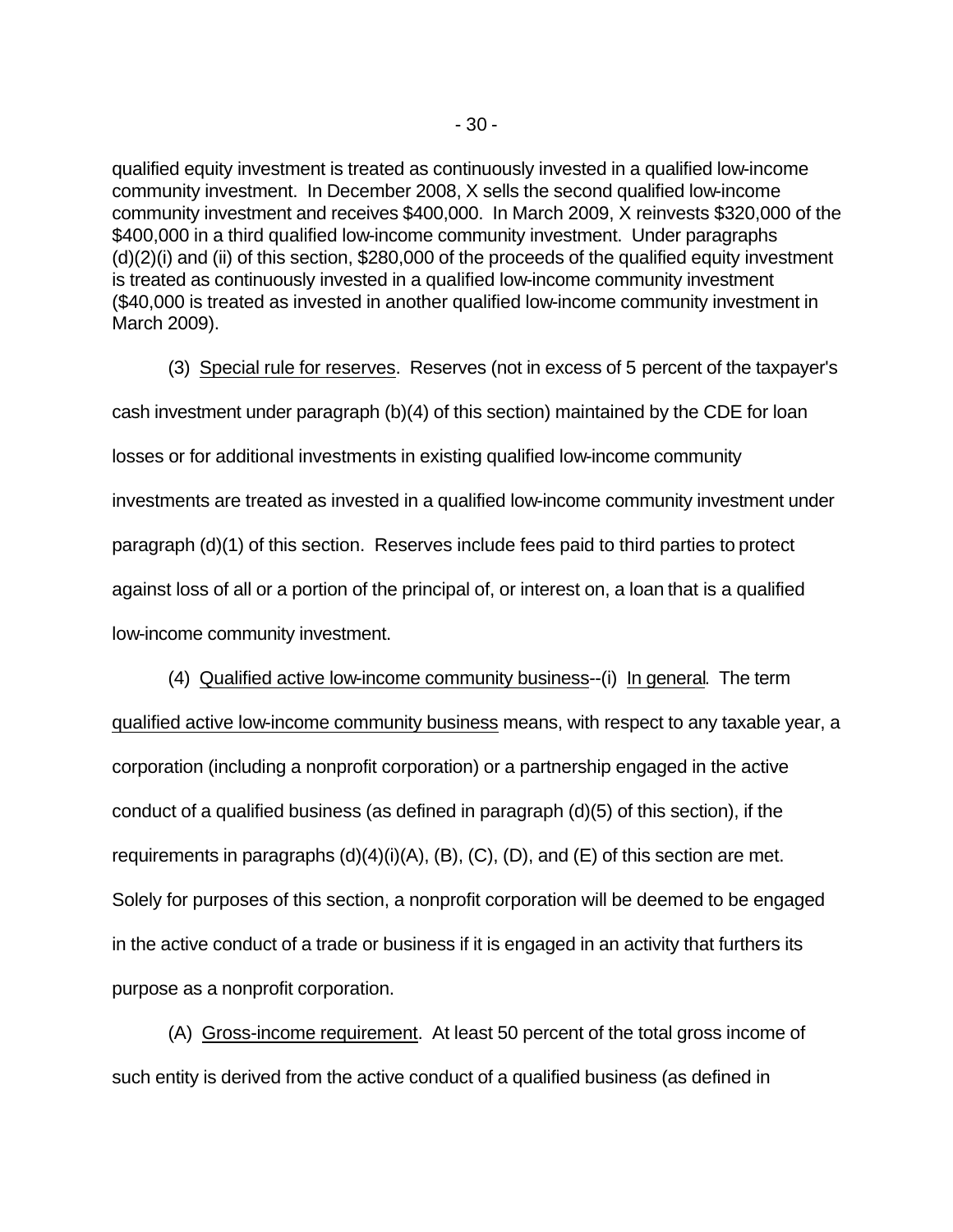paragraph (d)(5) of this section) within any low-income community (as defined in section 45D(e)). An entity is deemed to satisfy this paragraph  $(d)(4)(i)(A)$  if the entity meets the requirements of either paragraph  $(d)(4)(i)(B)$  or  $(C)$  of this section, if "50 percent" is applied instead of 40 percent. In addition, an entity may satisfy this paragraph  $(d)(4)(i)(A)$  based on all the facts and circumstances. See paragraph  $(d)(4)(iv)$ of this section for certain circumstances in which an entity will be treated as engaged in the active conduct of a trade or business.

(B) Use of tangible property--(1) In general. At least 40 percent of the use of the tangible property of such entity (whether owned or leased) is within any low-income community. This percentage is determined based on a fraction the numerator of which is the average value of the tangible property owned or leased by the entity and used by the entity during the taxable year in a low-income community and the denominator of which is the average value of the tangible property owned or leased by the entity and used by the entity during the taxable year. Property owned by the entity is valued at its cost basis as determined under section 1012. Property leased by the entity is valued at a reasonable amount established by the entity.

(2) Example. The application of paragraph  $(d)(4)(i)(B)(1)$  of this section is illustrated by the following example:

Example. X is a corporation engaged in the business of moving and hauling scrap metal. X operates its business from a building and an adjoining parking lot that X owns. The building and the parking lot are located in a low-income community (as defined in section 45D(e)). X's cost basis under section 1012 for the building and parking lot is \$200,000. During the taxable year, X operates its business 10 hours a day, 6 days a week. X owns and uses 40 trucks in its business, which, on average, are used 6 hours a day outside a low-income community and 4 hours a day inside a low-income community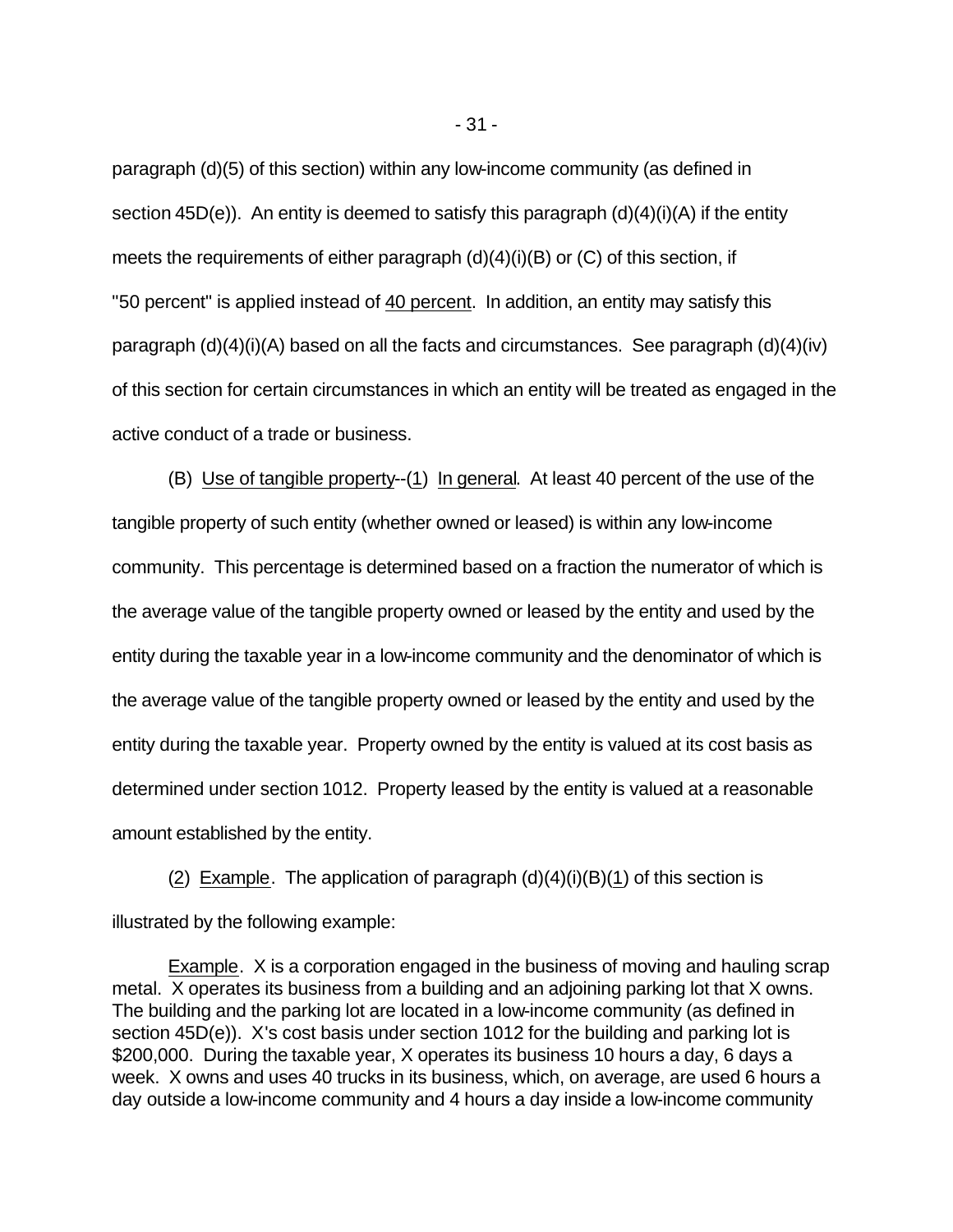(including time in the parking lot). The cost basis under section 1012 of each truck is \$25,000. During non-business hours, the trucks are parked in the lot. Only X's 10-hour business days are used in calculating the use of tangible property percentage under paragraph (d)(4)(i)(B)(1) of this section. Thus, the numerator of the tangible property calculation is \$600,000 (4/10 of \$1,000,000 (the \$25,000 cost basis of each truck times 40 trucks) plus \$200,000 (the cost basis of the building and parking lot)) and the denominator is \$1,200,000 (the total cost basis of the trucks, building, and parking lot), resulting in 50 percent of the use of X's tangible property being within a low-income community. Consequently, X satisfies the 40 percent use of tangible property test under paragraph  $(d)(4)(i)(B)(1)$  of this section.

(C) Services performed. At least 40 percent of the services performed for such entity by its employees are performed in a low-income community. This percentage is determined based on a fraction the numerator of which is the total amount paid by the entity for employee services performed in a low-income community during the taxable year and the denominator of which is the total amount paid by the entity for employee services during the taxable year. If the entity has no employees, the entity is deemed to satisfy this paragraph  $(d)(4)(i)(C)$ , and paragraph  $(d)(4)(i)(A)$  of this section, if the entity meets the requirement of paragraph (d)(4)(i)(B) of this section if "85 percent" is applied instead of 40 percent.

(D) Collectibles. Less than 5 percent of the average of the aggregate unadjusted bases of the property of such entity is attributable to collectibles (as defined in section 408(m)(2)) other than collectibles that are held primarily for sale to customers in the ordinary course of business.

(E) Nonqualified financial property--(1) In general. Less than 5 percent of the average of the aggregate unadjusted bases of the property of such entity is attributable to nonqualified financial property. For purposes the preceding sentence, the term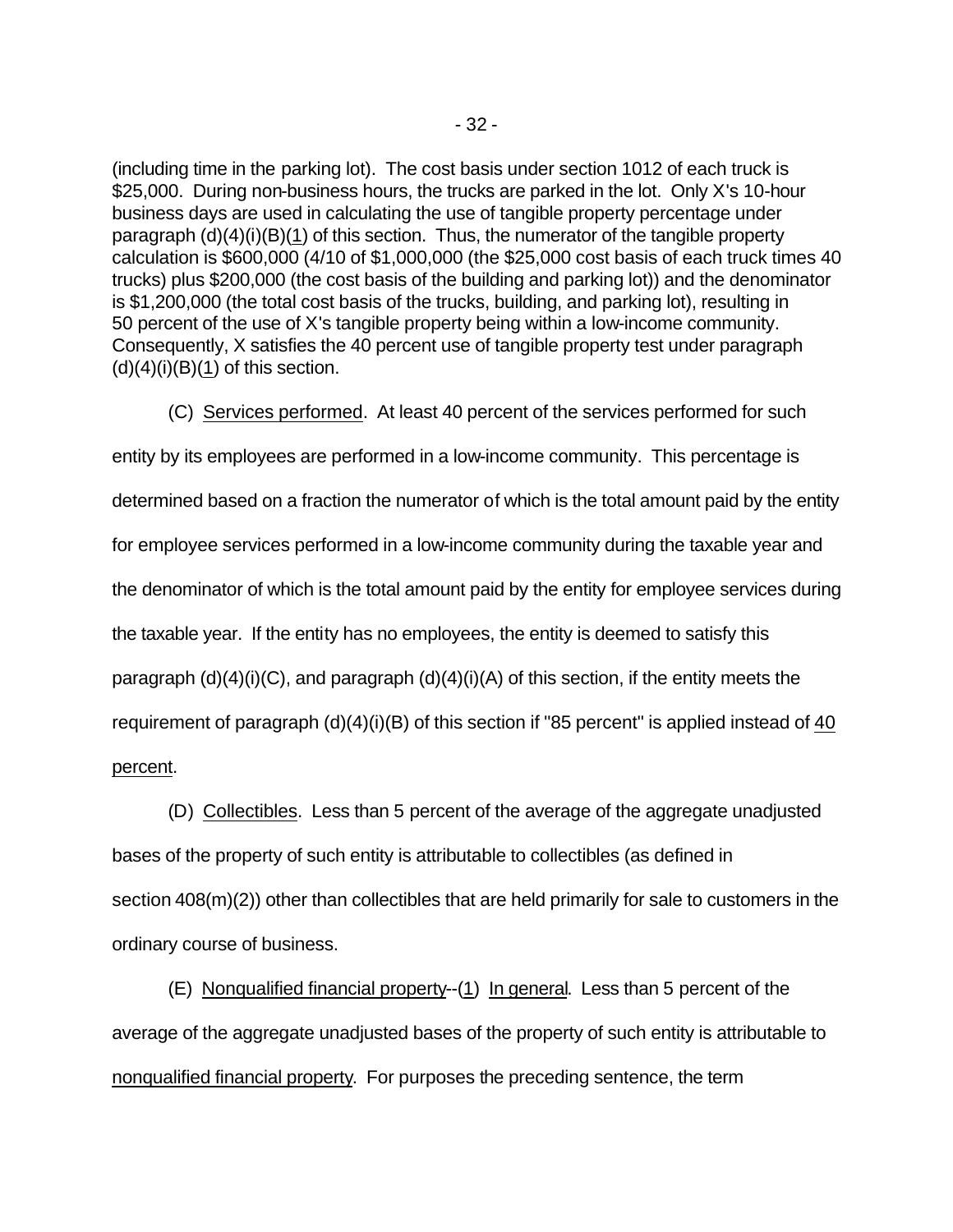nonqualified financial property means debt, stock, partnership interests, options, futures contracts, forward contracts, warrants, notional principal contracts, annuities, and other similar property except that such term does not include--

(i) Reasonable amounts of working capital held in cash, cash equivalents, or debt instruments with a term of 18 months or less (because the definition of nonqualified financial property includes debt instruments with a term in excess of 18 months, banks, credit unions, and other financial institutions are generally excluded from the definition of a qualified active low-income community business); or

(ii) Debt instruments described in section 1221(a)(4).

(2) Construction of real property. For purposes of paragraph  $(d)(4)(i)(E)(1)(i)$  of this section, the proceeds of a capital or equity investment or loan by a CDE that will be expended for construction of real property within 12 months after the date the investment or loan is made are treated as a reasonable amount of working capital.

(ii) Proprietorships. Any business carried on by an individual as a proprietor is a qualified active low-income community business if the business would meet the requirements of paragraph (d)(4)(i) of this section if the business were incorporated.

(iii) Portions of business--(A) In general. A CDE may treat any trade or business (or portion thereof) as a qualified active low-income community business if the trade or business (or portion thereof) would meet the requirements of paragraph (d)(4)(i) of this section if the trade or business (or portion thereof) were separately incorporated and a complete and separate set of books and records is maintained for that trade or business (or portion thereof). However, the CDE's capital or equity investment or loan is not a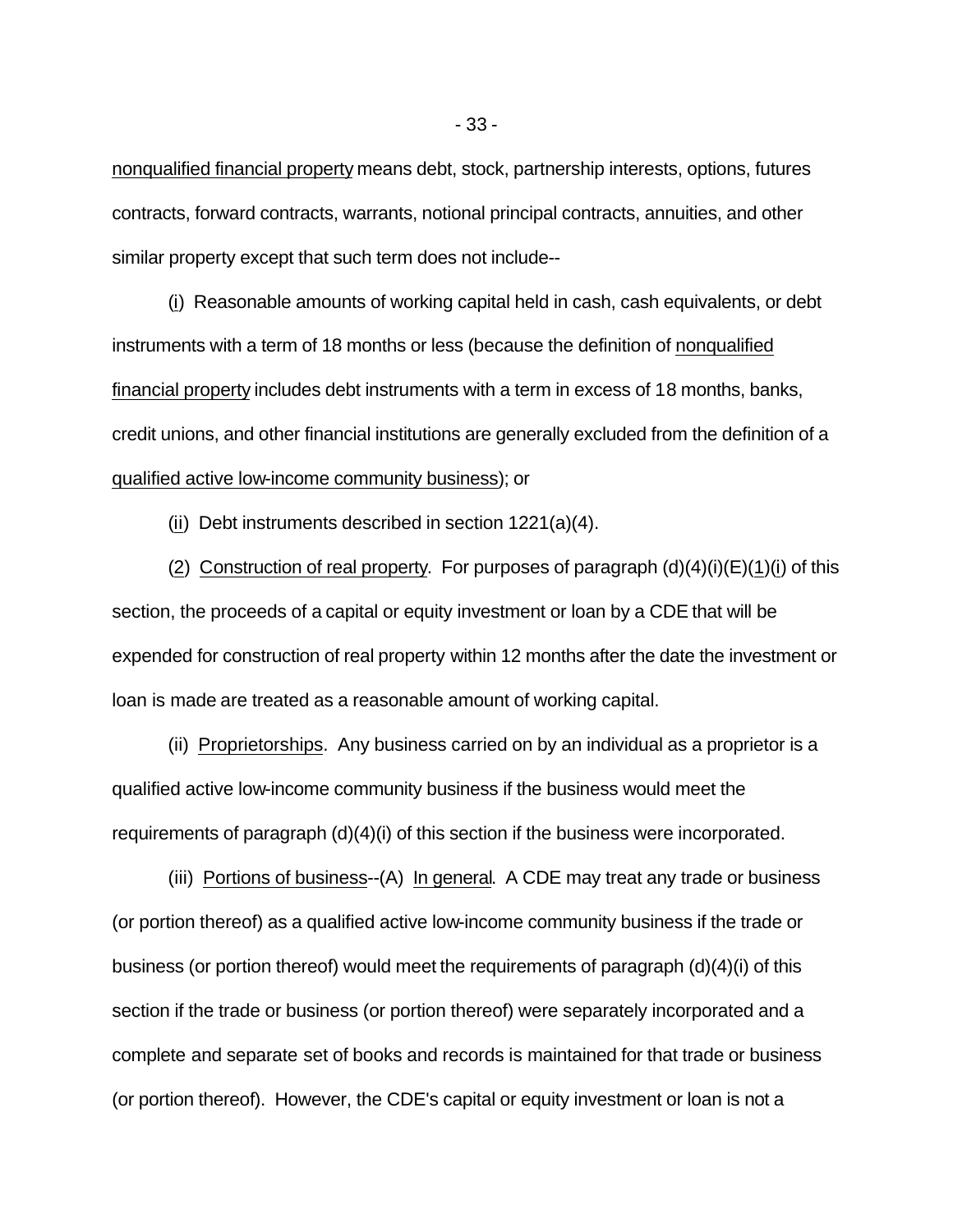qualified low-income community investment under paragraph (d)(1)(i) of this section to the extent the proceeds of the investment or loan are not used for the trade or business (or portion thereof) that is treated as a qualified active low-income community business under this paragraph  $(d)(4)(iii)(A)$ .

(B) Examples. The following examples illustrate an application of paragraph

 $(d)(4)(iii)$  of this section:

Example 1. X is a partnership and a CDE that receives a new markets tax credit allocation from the Secretary. A pays \$1 million for a capital interest in X. Z is a corporation that operates a supermarket that is not in a low-income community (as defined in section 45D(e)). X uses the proceeds of A's equity investment to make a loan to Z that Z will use to construct a new supermarket in a low-income community. Z will maintain a complete and separate set of books and records for the new supermarket. The proceeds of X's loan to Z will be used exclusively for the new supermarket. Assume that Z's new supermarket in the low-income community would meet the requirements to be a qualified active low-income community business under paragraph (d)(4)(i) of this section if it were separately incorporated. Pursuant to paragraph (d)(4)(iii)(A) of this section, X treats Z's new supermarket as the qualified active low-income community business. Accordingly, X's loan to Z is a qualified low-income community investment under paragraph (d)(1)(i) of this section.

Example 2. X is a partnership and a CDE that receives a new markets tax credit allocation from the Secretary. A pays \$1 million for a capital interest in X. Z is a corporation that operates a liquor store in a low-income community (as defined in section 45D(e)). A liquor store is not a qualified business under paragraph (d)(5)(iii)(B) of this section. X uses the proceeds of A's equity investment to make a loan to Z that Z will use to construct a restaurant next to the liquor store. Z will maintain a complete and separate set of books and records for the new restaurant. The proceeds of X's loan to Z will be used exclusively for the new restaurant. Assume that Z's restaurant would meet the requirements to be a qualified active low-income community business under paragraph (d)(4)(i) of this section if it were separately incorporated. Pursuant to paragraph (d)(4)(iii) of this section, X treats Z's restaurant as the qualified active low-income community business. Accordingly, X's loan to Z is a qualified low-income community investment under paragraph (d)(1)(i) of this section.

Example 3. X is a partnership and a CDE that receives a new markets tax credit allocation from the Secretary. A pays \$1 million for a capital interest in X. Z is a corporation that operates an insurance company in a low-income community (as defined in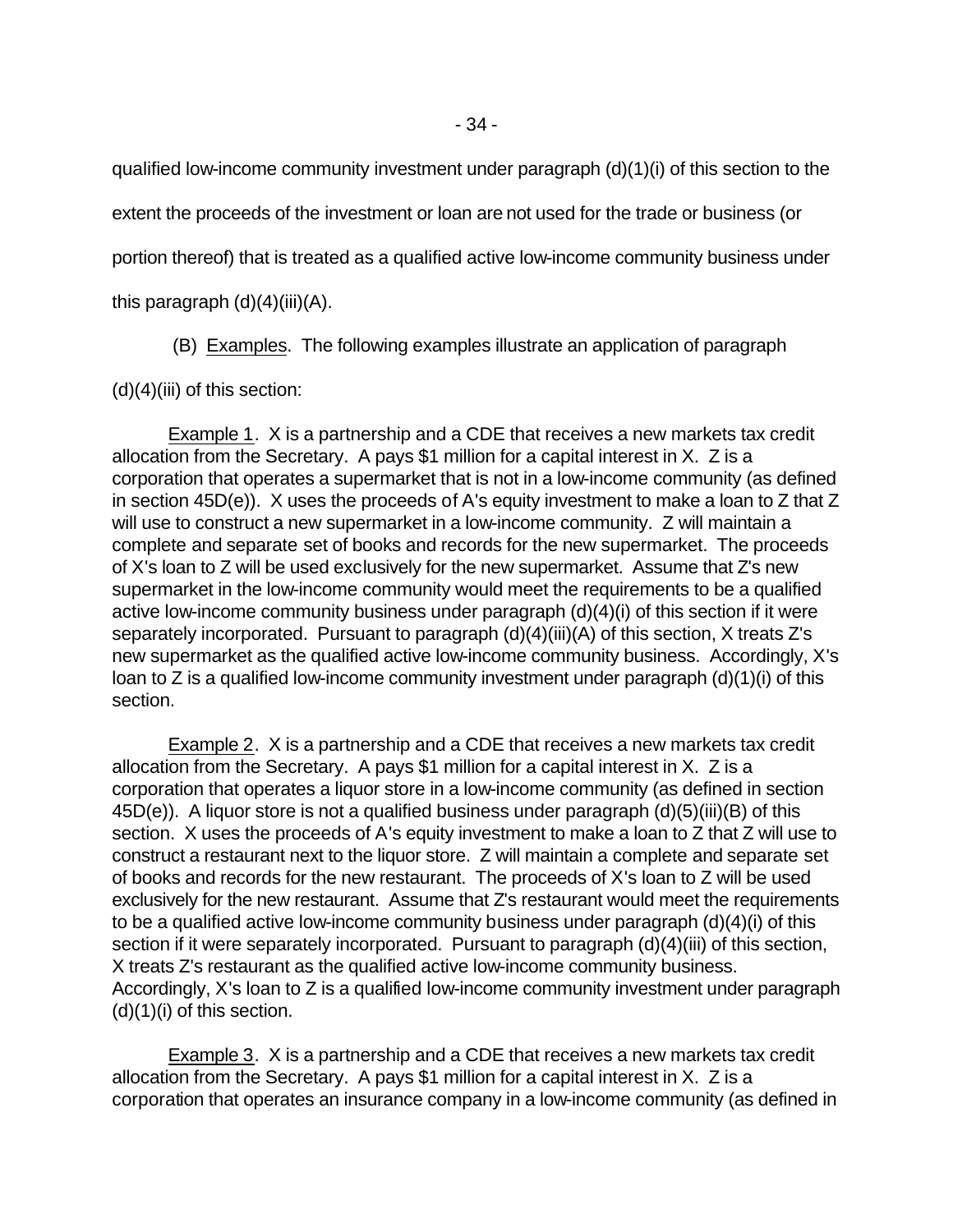section 45D(e)). Five percent or more of the average of the aggregate unadjusted bases of Z's property is attributable to nonqualified financial property under paragraph (d)(4)(i)(E) of this section. Z's insurance operations include different operating units including a claims processing unit. X uses the proceeds of A's equity investment to make a loan to Z for use in Z's claims processing operations. Z will maintain a complete and separate set of books and records for the claims processing unit. The proceeds of X's loan to Z will be used exclusively for the claims processing unit. Assume that Z's claims processing unit would meet the requirements to be a qualified active low-income community business under paragraph (d)(4)(i) of this section if it were separately incorporated. Pursuant to paragraph  $(d)(4)(iii)$  of this section, X treats Z's claims processing unit as the qualified active lowincome community business. Accordingly, X's loan to Z is a qualified low-income community investment under paragraph (d)(1)(i) of this section.

(iv) Active conduct of a trade or business--(A) Special rule. For purposes of

paragraph (d)(4)(i) of this section, an entity will be treated as engaged in the active conduct

of a trade or business if, at the time the CDE makes a capital or equity investment in, or

loan to, the entity, the CDE reasonably expects that the entity will generate revenues (or, in

the case of a nonprofit corporation, engage in an activity that furthers its purpose as a

nonprofit corporation) within 3 years after the date the investment or loan is made.

(B) Example. The application of paragraph (d)(4)(iv)(A) of this section is illustrated

by the following example:

Example. X is a partnership and a CDE that receives a new markets tax credit allocation from the Secretary on July 1, 2004. X makes a ten-year loan to Y. Y is a newly formed entity that will own and operate a shopping center to be constructed in a lowincome community. Y has no revenues but X reasonably expects that Y will generate revenues beginning in December 2005. Under paragraph (d)(4)(iv)(A) of this section, Y is treated as engaged in the active conduct of a trade or business for purposes of paragraph (d)(4)(i) of this section.

(5) Qualified business--(i) In general. Except as otherwise provided in this

paragraph (d)(5), the term qualified business means any trade or business. There is no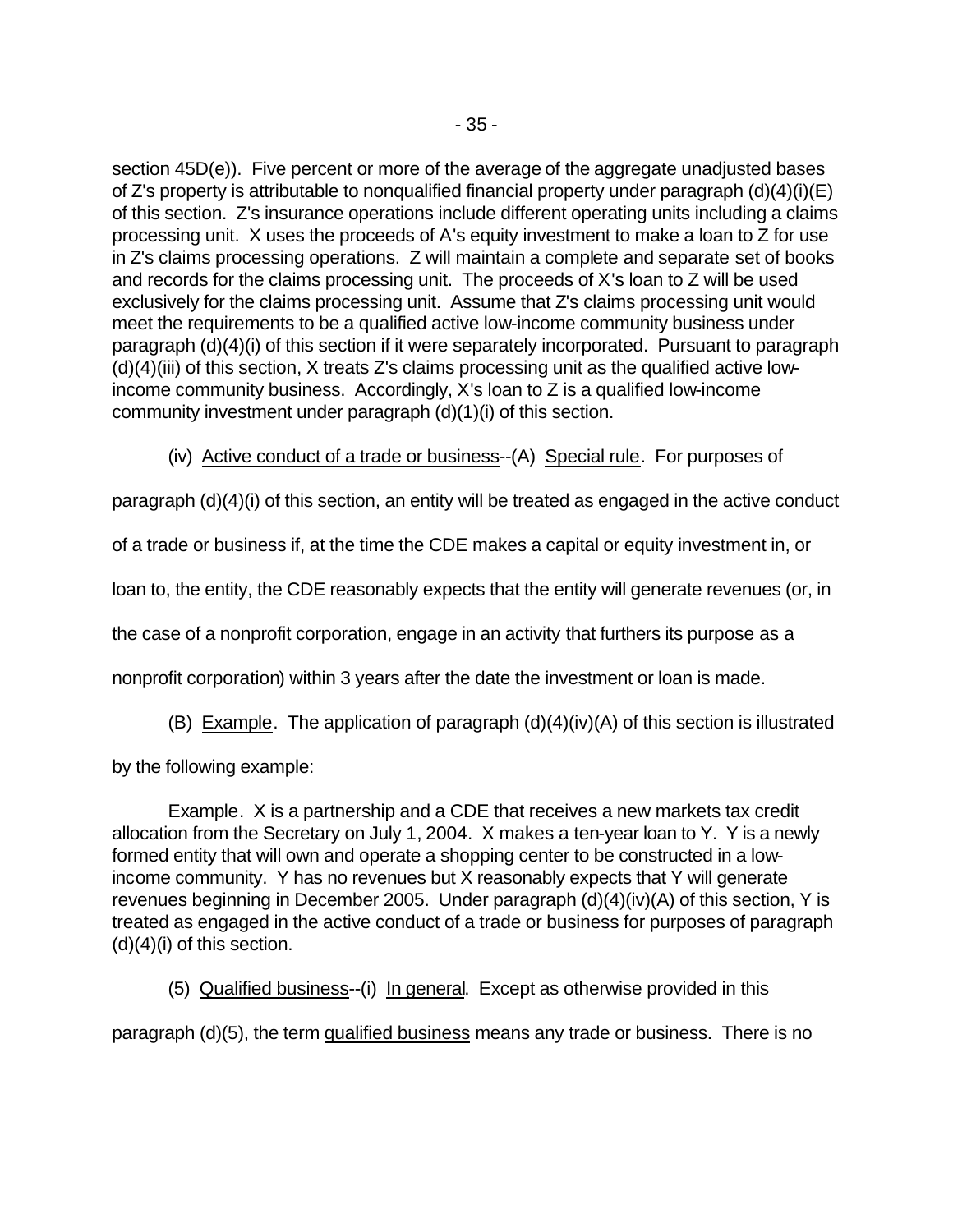requirement that employees of a qualified business be residents of a low-income community.

(ii) Rental of real property. The rental to others of real property located in any lowincome community (as defined in section 45D(e)) is a qualified business if and only if the property is not residential rental property (as defined in section 168(e)(2)(A)) and there are substantial improvements located on the real property. For purposes of the preceding sentence, the term substantial improvements means improvements the cost basis of which equals or exceeds 50 percent of the cost basis of the land on which the improvements are located and the costs of which are incurred after the date the CDE makes the investment or loan. However, a CDE's investment in or loan to a business engaged in the rental of real property is not a qualified low-income community investment under paragraph (d)(1)(i) of this section to the extent any lessee of the real property is not a qualified business under this paragraph (d)(5).

(iii) Exclusions--(A) Trades or businesses involving intangibles. The term qualified business does not include any trade or business consisting predominantly of the development or holding of intangibles for sale or license.

(B) Certain other trades or businesses. The term qualified business does not include any trade or business consisting of the operation of any private or commercial golf course, country club, massage parlor, hot tub facility, suntan facility, racetrack or other facility used for gambling, or any store the principal business of which is the sale of alcoholic beverages for consumption off premises.

- 36 -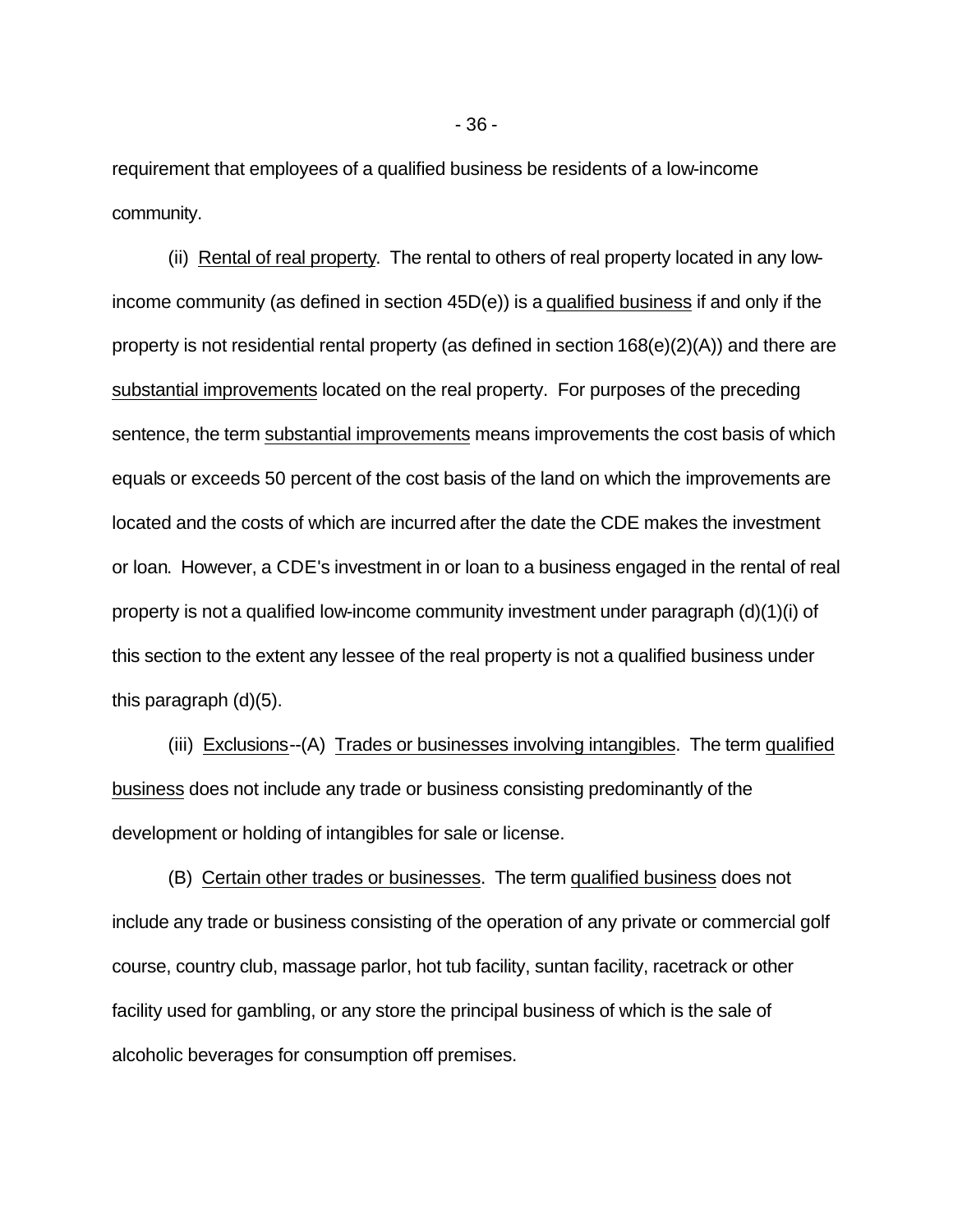(C) Farming. The term qualified business does not include any trade or business the principal activity of which is farming (within the meaning of section 2032A(e)(5)(A) or (B)) if, as of the close of the taxable year of the taxpayer conducting such trade or business, the sum of the aggregate unadjusted bases (or, if greater, the fair market value) of the assets owned by the taxpayer that are used in such a trade or business, and the aggregate value of the assets leased by the taxpayer that are used in such a trade or business, exceeds \$500,000. For purposes of this paragraph (d)(5)(iii)(C), two or more trades or businesses will be treated as a single trade or business under rules similar to the rules of section 52(a) and (b).

(6) Qualifications--(i) In general. Except as provided in paragraph (d)(6)(ii) of this section, an entity is treated as a qualified active low-income community business for the duration of the CDE's investment in the entity if the CDE reasonably expects, at the time the CDE makes the capital or equity investment in, or loan to, the entity, that the entity will satisfy the requirements to be a qualified active low-income community business under paragraph (d)(4)(i) of this section throughout the entire period of the investment or loan.

(ii) Control--(A) In general. If a CDE controls or obtains control of an entity at any time during the 7-year credit period (as defined in paragraph (c)(5)(i) of this section), the entity will be treated as a qualified active low-income community business only if the entity satisfies the requirements of paragraph (d)(4)(i) of this section throughout the entire period the CDE controls the entity.

(B) Definition of control. Control means, with respect to an entity, direct or indirect ownership (based on value) or control (based on voting or management rights) of more

- 37 -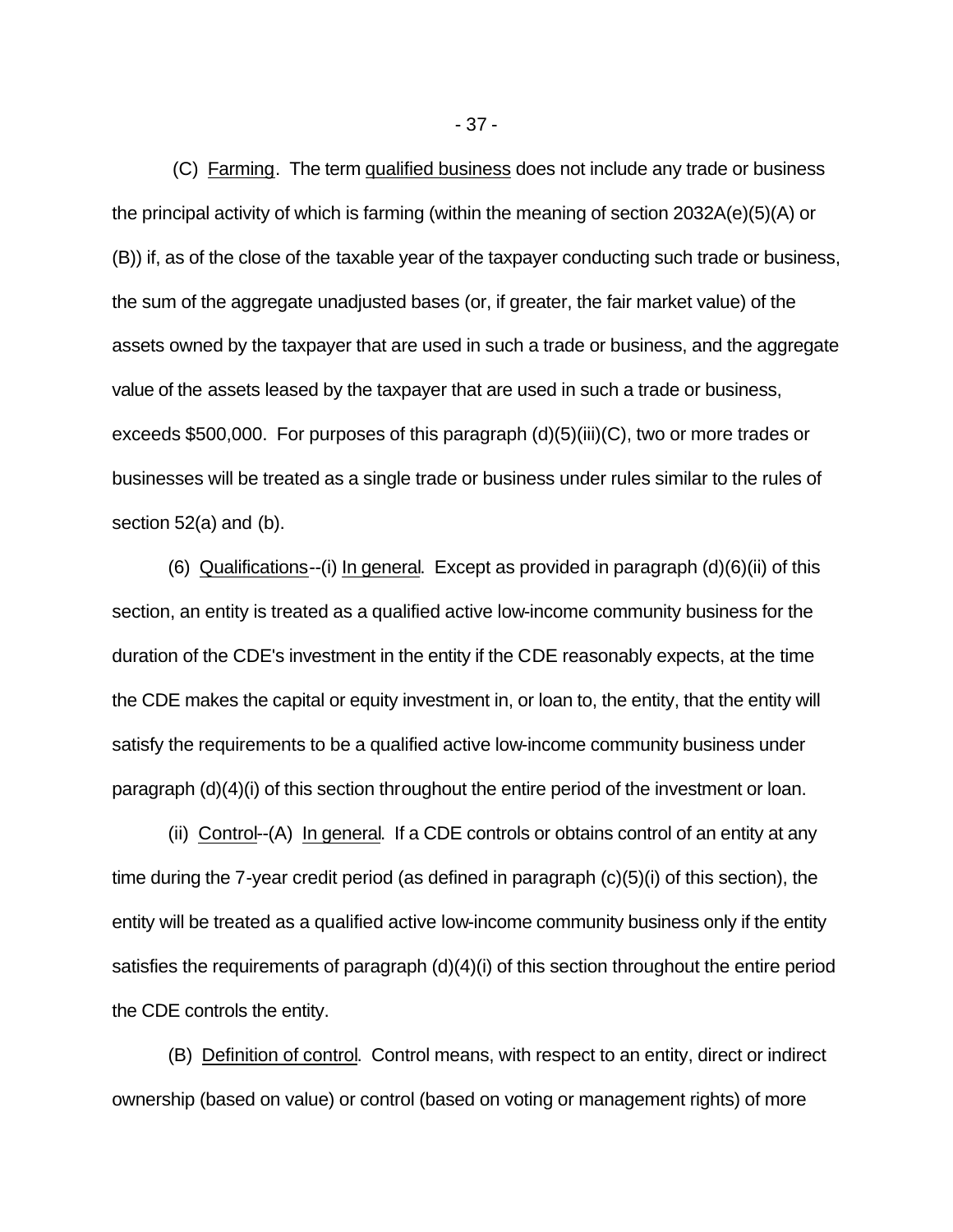than 50 percent of the entity. For purposes of the preceding sentence, the term management rights means the power to influence the management policies or investment decisions of the entity.

(C) Disregard of control. For purposes of paragraph (d)(6)(ii)(A) of this section, the acquisition of control of an entity by a CDE is disregarded during the 12-month period following such acquisition of control (the 12-month period) if--

(1) The CDE's capital or equity investment in, or loan to, the entity met the requirements of paragraph (d)(6)(i) of this section when initially made;

(2) The CDE's acquisition of control of the entity is due to financial difficulties of the entity that were unforeseen at the time the investment or loan described in paragraph  $(d)(6)(ii)(C)(1)$  of this section was made; and

(3) If the acquisition of control occurs before the seventh year of the 7-year credit period (as defined in paragraph (c)(5)(i) of this section), either--

(i) The entity satisfies the requirements of paragraph (d)(4) of this section by the end of the 12-month period; or

(ii) The CDE sells or causes to be redeemed the entire amount of the investment or loan described in paragraph (d)(6)(ii)(C)(1) of this section and, by the end of the 12-month period, reinvests the amount received in respect of the sale or redemption in a qualified low-income community investment under paragraph (d)(1) of this section. For this purpose, the amount treated as continuously invested in a qualified low-income community investment is determined under paragraphs (d)(2)(i) and (ii) of this section.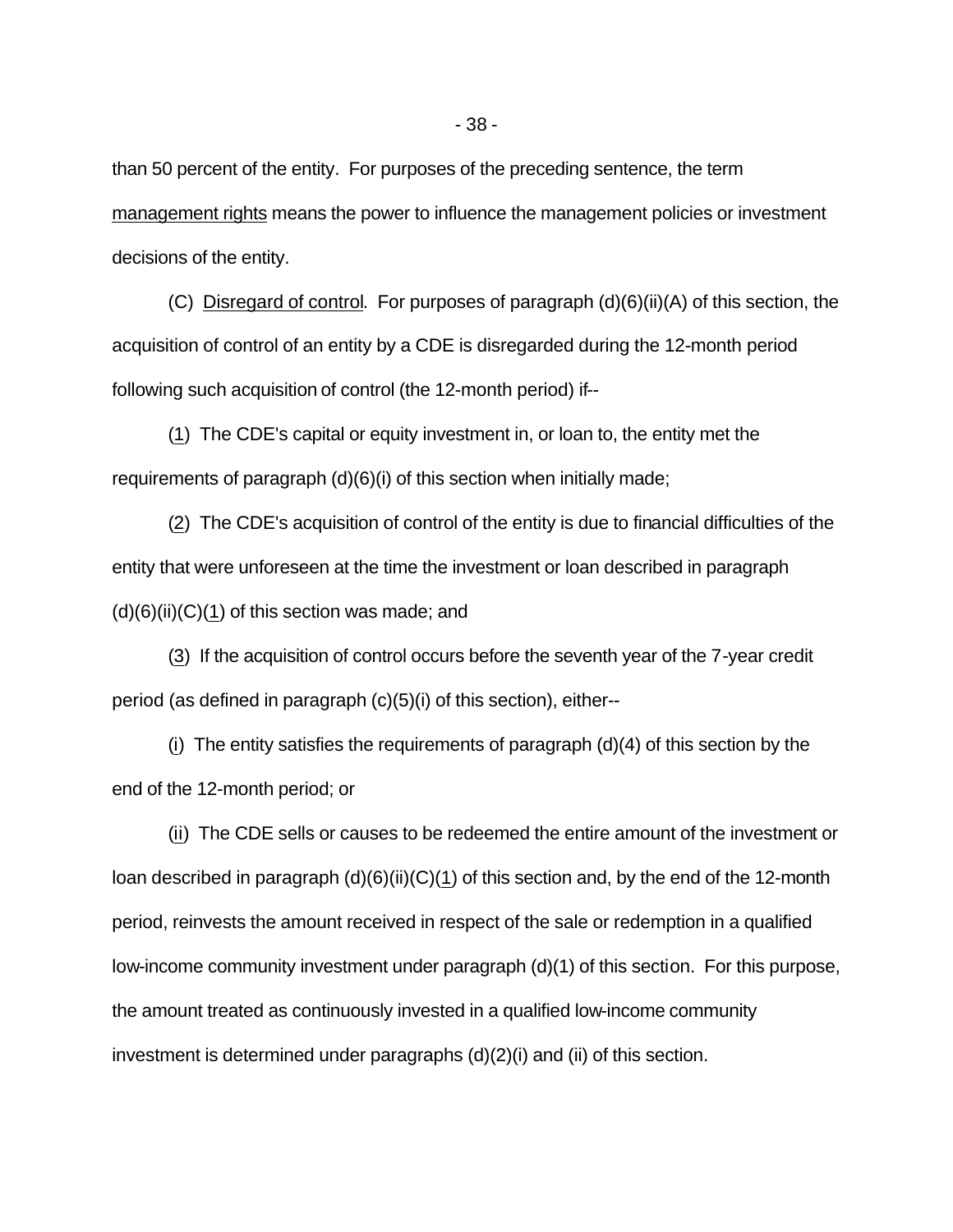(7) Financial counseling and other services. The term financial counseling and other services means advice provided by the CDE relating to the organization or operation of a trade or business.

(8) Special rule for certain loans--(i) In general. For purposes of paragraphs

 $(d)(1)(i)$ , (ii), and (iv) of this section, a loan is treated as made by a CDE to the extent the

CDE purchases the loan from the originator (whether or not the originator is a CDE) within

30 days after the date the originator makes the loan if, at the time the loan is made, there is

a legally enforceable written agreement between the originator and the CDE which--

(A) Requires the CDE to approve the making of the loan either directly or by

imposing specific written loan underwriting criteria; and

(B) Requires the CDE to purchase the loan within 30 days after the date the loan is

made.

(ii) Example. The application of paragraph  $(d)(8)(i)$  of this section is illustrated by

the following example:

Example. (i) X is a partnership and a CDE that has received a new markets tax credit allocation from the Secretary. On October 1, 2004, Y enters into a legally enforceable written agreement with W. Y and W are corporations but only Y is a CDE. The agreement between Y and W provides that Y will purchase loans (or portions thereof) from W within 30 days after the date the loan is made by W, and that Y will approve the making of the loans.

(ii) On November 1, 2004, W makes a \$825,000 loan to Z pursuant to the agreement between Y and W. Z is a qualified active low-income community business under paragraph (d)(4) of this section. On November 15, 2004, Y purchases the loan from W for \$840,000. On December 31, 2004, X purchases the loan from Y for \$850,000.

(iii) Under paragraph  $(d)(8)(i)$  of this section, the loan to Z is treated as made by Y. Y's loan to Z is a qualified low-income community investment under paragraph (d)(1)(i) of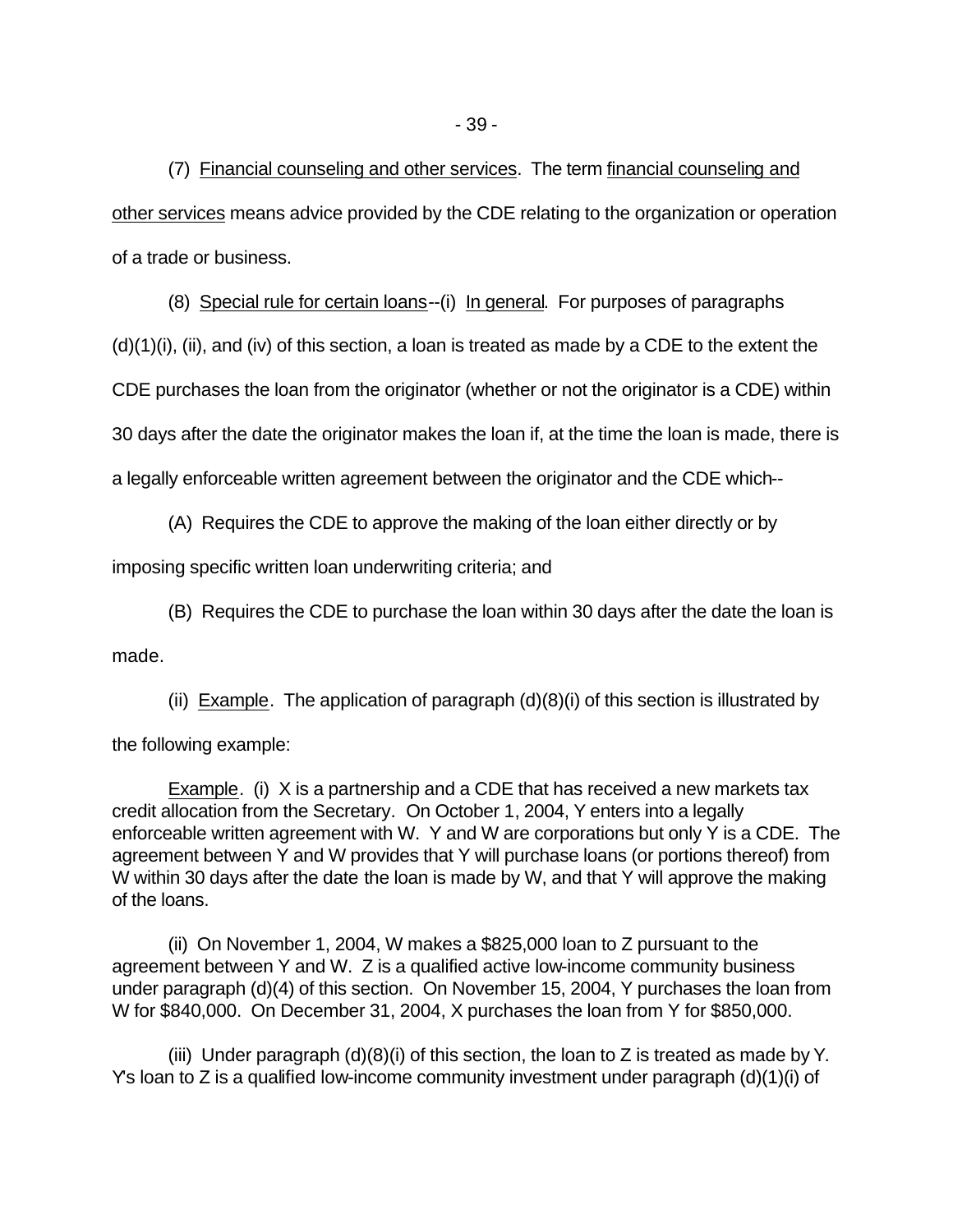this section. Accordingly, under paragraph (d)(1)(ii)(A) of this section, X's purchase of the loan from Y is a qualified low-income community investment in the amount of \$850,000.

(e) Recapture--(1) In general. If, at any time during the 7-year period beginning on the date of the original issue of a qualified equity investment in a CDE, there is a recapture event under paragraph (e)(2) of this section with respect to such investment, then the tax imposed by Chapter 1 of the Internal Revenue Code for the taxable year in which the recapture event occurs is increased by the credit recapture amount under section  $45D(g)(2)$ . A recapture event under paragraph (e)(2) of this section requires recapture of credits allowed to the taxpayer who purchased the equity investment from the CDE at its original issue and to all subsequent holders of that investment.

(2) Recapture event. There is a recapture event with respect to an equity investment in a CDE if--

(i) The entity ceases to be a CDE;

(ii) The proceeds of the investment cease to be used in a manner that satisfies the substantially-all requirement of paragraph (c)(1)(ii) of this section; or

(iii) The investment is redeemed or otherwise cashed out by the CDE.

(3) Redemption--(i) Equity investment in a C corporation. For purposes of paragraph (e)(2)(iii) of this section, an equity investment in a CDE that is treated as a C corporation for Federal tax purposes is redeemed when section 302(a) applies to amounts received by the equity holder. An equity investment is treated as cashed out when section 301(c)(2) or section 301(c)(3) applies to amounts received by the equity holder.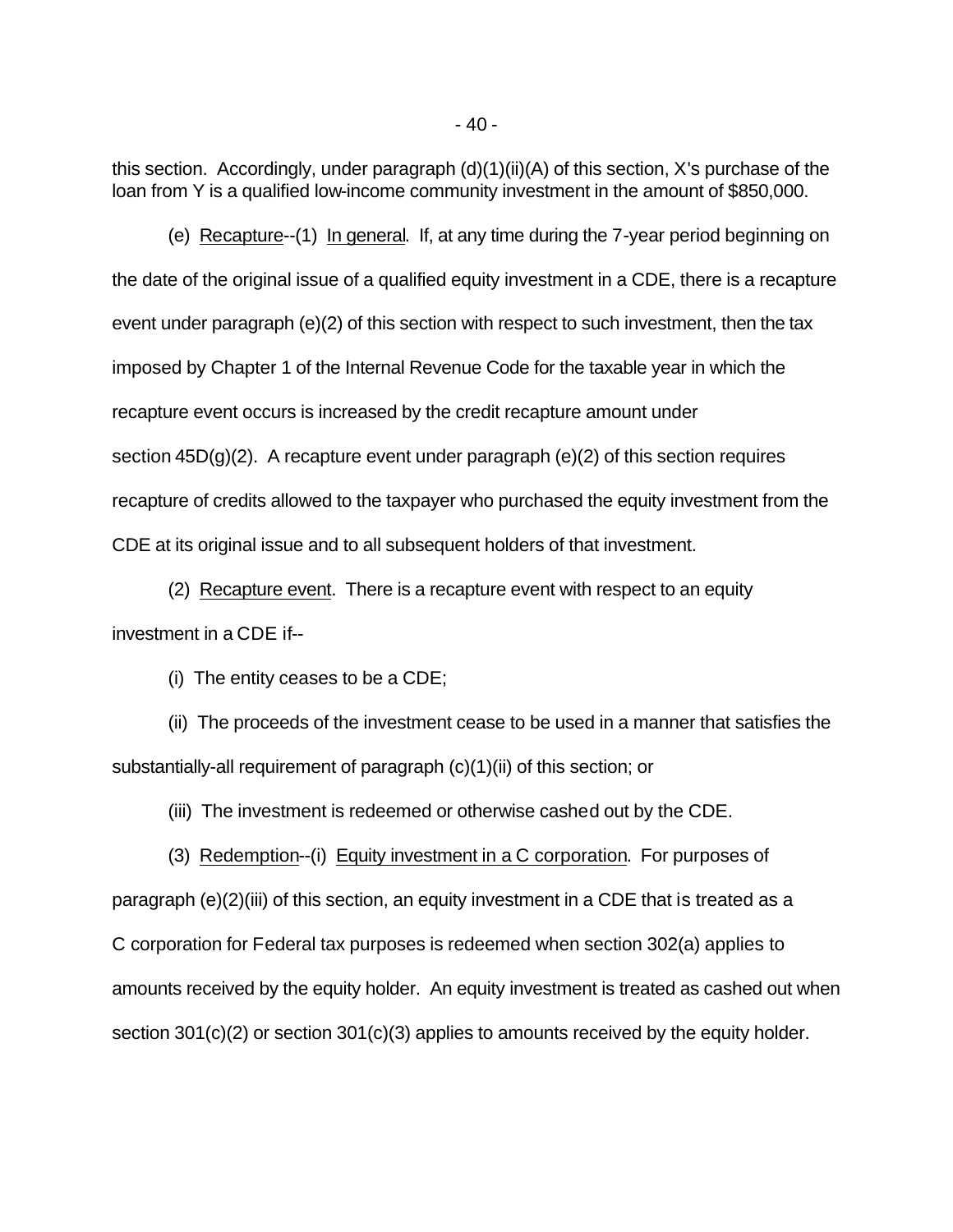An equity investment is not treated as cashed out when only section 301(c)(1) applies to amounts received by the equity holder.

(ii) Equity investment in an S corporation. For purposes of paragraph (e)(2)(iii) of this section, an equity investment in a CDE that is an S corporation is redeemed when section 302(a) applies to amounts received by the equity holder. An equity investment in an S corporation is treated as cashed out when a distribution to a shareholder described in section 1368(a) exceeds the accumulated adjustments account determined under §1.1368-2 and any accumulated earnings and profits of the S corporation.

(iii) Capital interest in a partnership. In the case of an equity investment that is a capital interest in a CDE that is a partnership for Federal tax purposes, a pro rata cash distribution by the CDE to its partners based on each partner's capital interest in the CDE during the taxable year will not be treated as a redemption for purposes of paragraph (e)(2)(iii) of this section if the distribution does not exceed the CDE's operating income for the taxable year. In addition, a non-pro rata de minimis cash distribution by a CDE to a partner or partners during the taxable year will not be treated as a redemption. A non-pro rata de minimis cash distribution may not exceed the lesser of 5 percent of the CDE's operating income for that taxable year or 10 percent of the partner's capital interest in the CDE. For purposes of this paragraph (e)(3)(iii), with respect to any taxable year, operating income is the sum of:

(A) The CDE's taxable income as determined under section 703, except that--

 $(1)$  The items described in section 703 $(a)(1)$  shall be aggregated with the nonseparately stated tax items of the partnership; and

- 41 -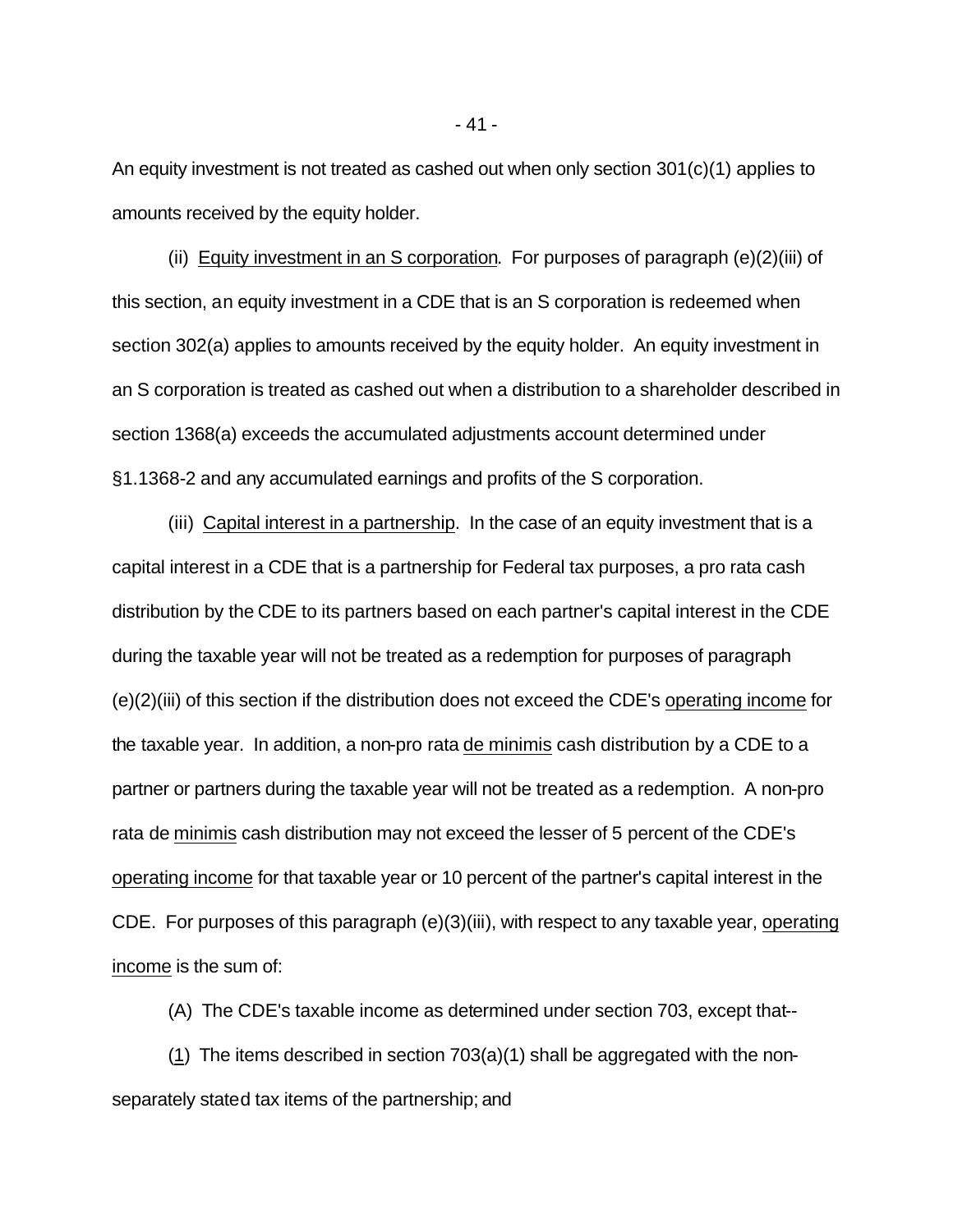(2) Any gain resulting from the sale of a capital asset under section 1221(a) or section 1231 property shall not be included in taxable income;

(B) Deductions under section 165, but only to the extent the losses were realized from qualified low-income community investments under paragraph (d)(1) of this section;

(C) Deductions under sections 167 and 168, including the additional first-year depreciation under section 168(k);

(D) Start-up expenditures amortized under section 195; and

(E) Organizational expenses amortized under section 709.

(4) Bankruptcy. Bankruptcy of a CDE is not a recapture event.

(5) Waiver of requirement or extension of time--(i) In general. The Commissioner may waive a requirement or extend a deadline if such waiver or extension does not materially frustrate the purposes of section 45D and this section.

 (ii) Manner for requesting a waiver or extension. A CDE that believes it has good cause for a waiver or an extension may request relief from the Commissioner in a ruling request. The request should set forth all the relevant facts and include a detailed explanation describing the event or events relating to the request for a waiver or an extension. For further information on the application procedure for a ruling, see Rev. Proc. 2005-1 (2005-1 I.R.B. 1) or its successor revenue procedure (see §601.601(d)(2) of this chapter).

(iii) Terms and conditions. The granting of a waiver or an extension to a CDE under this section may require adjustments of the CDE's requirements under section 45D and this section as may be appropriate.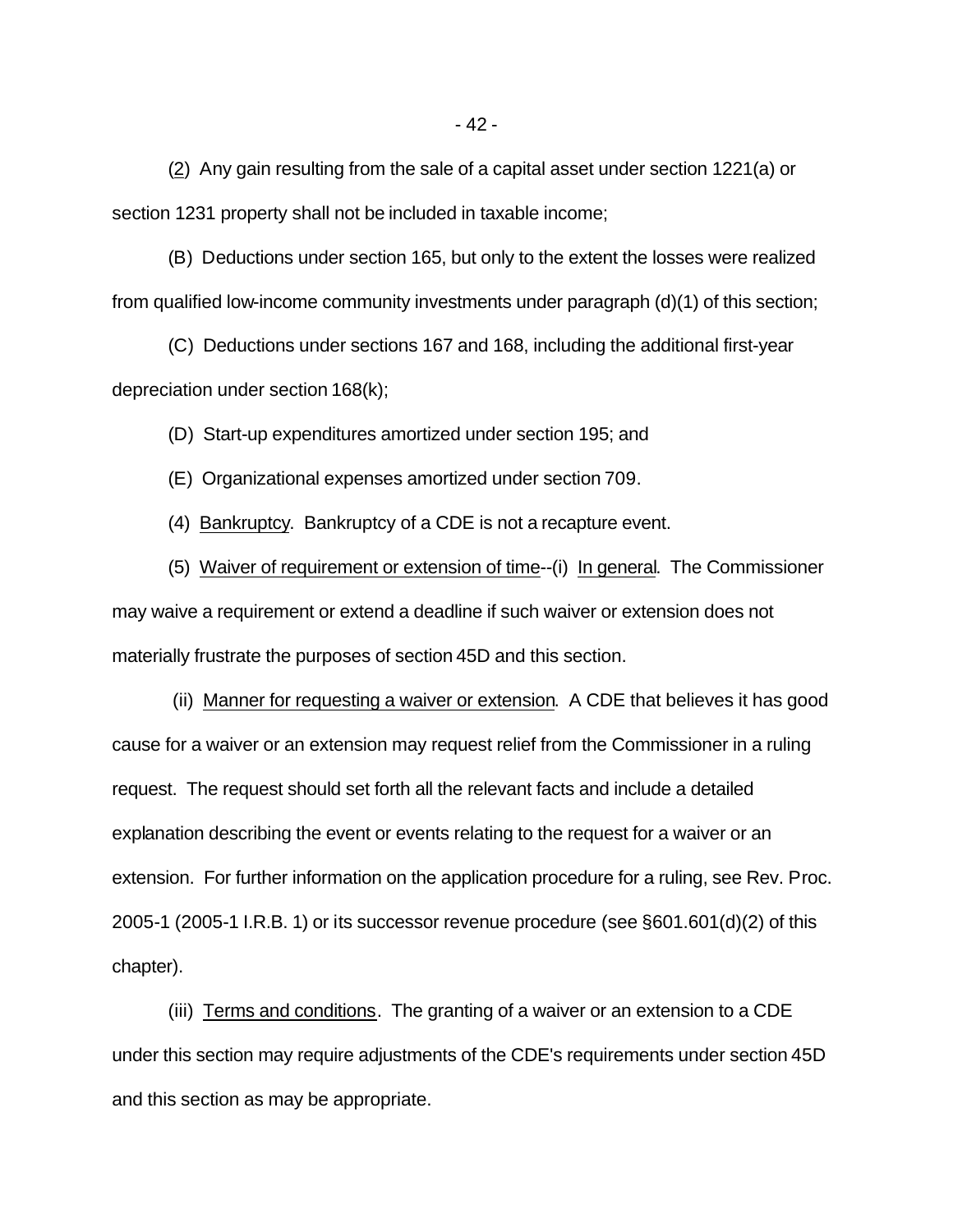(6) Cure period. If a qualified equity investment fails the substantially-all

requirement under paragraph (c)(5)(i) of this section, the failure is not a recapture event

under paragraph (e)(2)(ii) of this section if the CDE corrects the failure within 6 months

after the date the CDE becomes aware (or reasonably should have become aware) of the

failure. Only one correction is permitted for each qualified equity investment during the 7-

year credit period under this paragraph (e)(6).

(7) Example. The application of this paragraph (e) is illustrated by the following

example:

Example. In 2003, A and B acquire separate qualified equity investments in X, a partnership. X is a CDE that has received a new markets tax credit allocation from the Secretary. X uses the proceeds of A's qualified equity investment to make a qualified lowincome community investment in Y, and X uses the proceeds of B's qualified equity investment to make a qualified low-income community investment in Z. Y and Z are not CDEs. X controls both Y and Z within the meaning of paragraph (d)(6)(ii)(B) of this section. In 2003, Y and Z are qualified active low-income community businesses. In 2007, Y, but not Z, is a qualified active low-income community business and X does not satisfy the substantially-all requirement using the safe harbor calculation under paragraph (c)(5)(iii) of this section. A's equity investment satisfies the substantially-all requirement of paragraph  $(c)(1)(ii)$  of this section using the direct-tracing calculation of paragraph  $(c)(5)(ii)$  of this section because A's equity investment is traceable to Y. However, B's equity investment fails the substantially-all requirement using the direct-tracing calculation because B's equity investment is traceable to Z. Therefore, under paragraph (e)(2)(ii) of this section, there is a recapture event for B's equity investment (but not A's equity investment).

(f) Basis reduction--(1) In general. A taxpayer's basis in a qualified equity

investment is reduced by the amount of any new markets tax credit determined under

paragraph (b)(1) of this section with respect to the investment. A basis reduction occurs on

each credit allowance date under paragraph (b)(2) of this section. This paragraph (f) does

not apply for purposes of sections 1202, 1400B, and 1400F.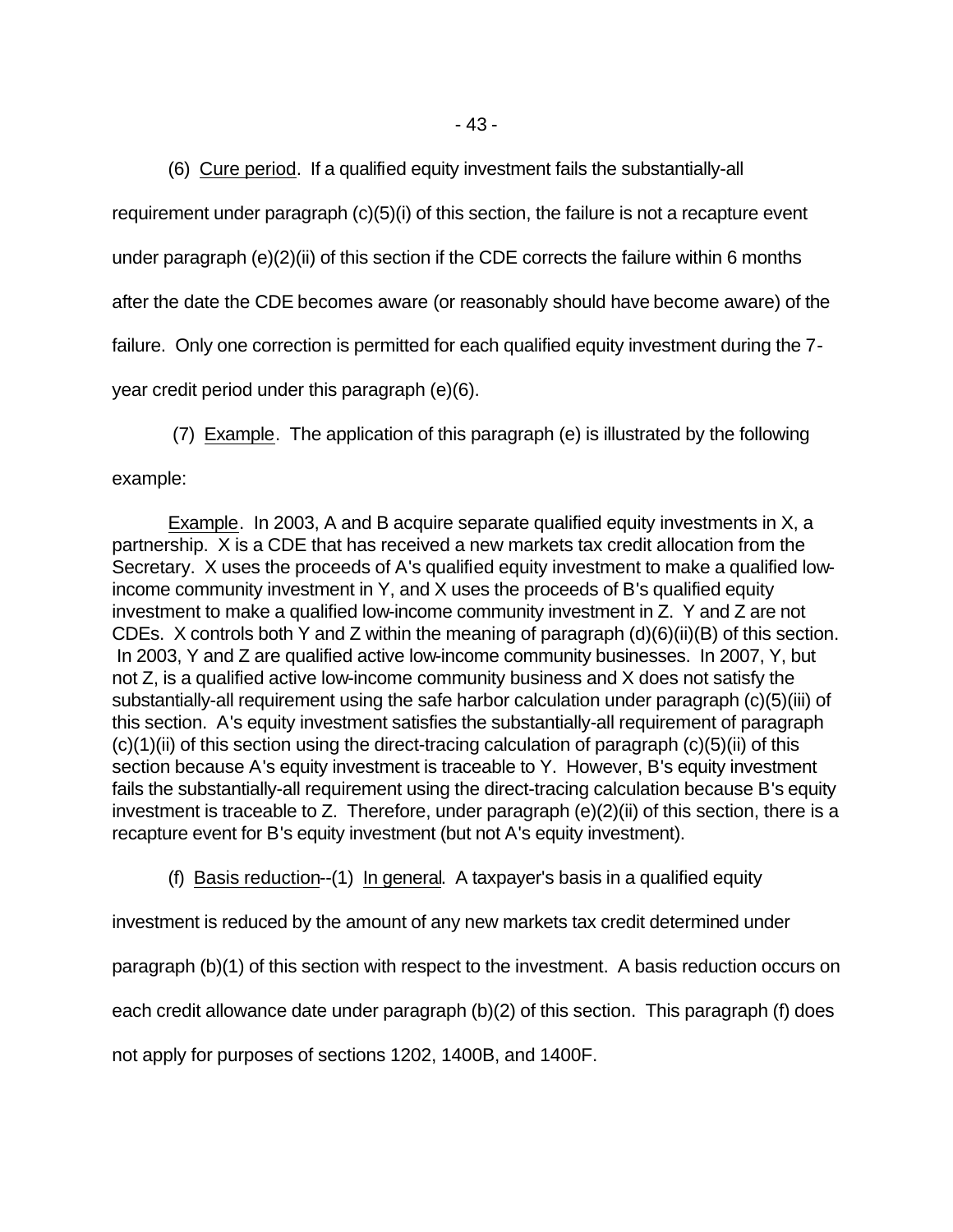(2) Adjustment in basis of interest in partnership or S corporation. The adjusted basis of either a partner's interest in a partnership, or stock in an S corporation, must be appropriately adjusted to take into account adjustments made under paragraph (f)(1) of this section in the basis of a qualified equity investment held by the partnership or S corporation (as the case may be).

(g) Other rules--(1) Anti-abuse. If a principal purpose of a transaction or a series of transactions is to achieve a result that is inconsistent with the purposes of section 45D and this section, the Commissioner may treat the transaction or series of transactions as causing a recapture event under paragraph (e)(2) of this section.

(2) Reporting requirements--(i) Notification by CDE to taxpayer--(A) Allowance of new markets tax credit. A CDE must provide notice to any taxpayer who acquires a qualified equity investment in the CDE at its original issue that the equity investment is a qualified equity investment entitling the taxpayer to claim the new markets tax credit. The notice must be provided by the CDE to the taxpayer no later than 60 days after the date the taxpayer makes the investment in the CDE. The notice must contain the amount paid to the CDE for the qualified equity investment at its original issue and the taxpayer identification number of the CDE.

 (B) Recapture event. If, at any time during the 7-year period beginning on the date of the original issue of a qualified equity investment in a CDE, there is a recapture event under paragraph (e)(2) of this section with respect to such investment, the CDE must provide notice to each holder, including all prior holders, of the investment that a recapture

- 44 -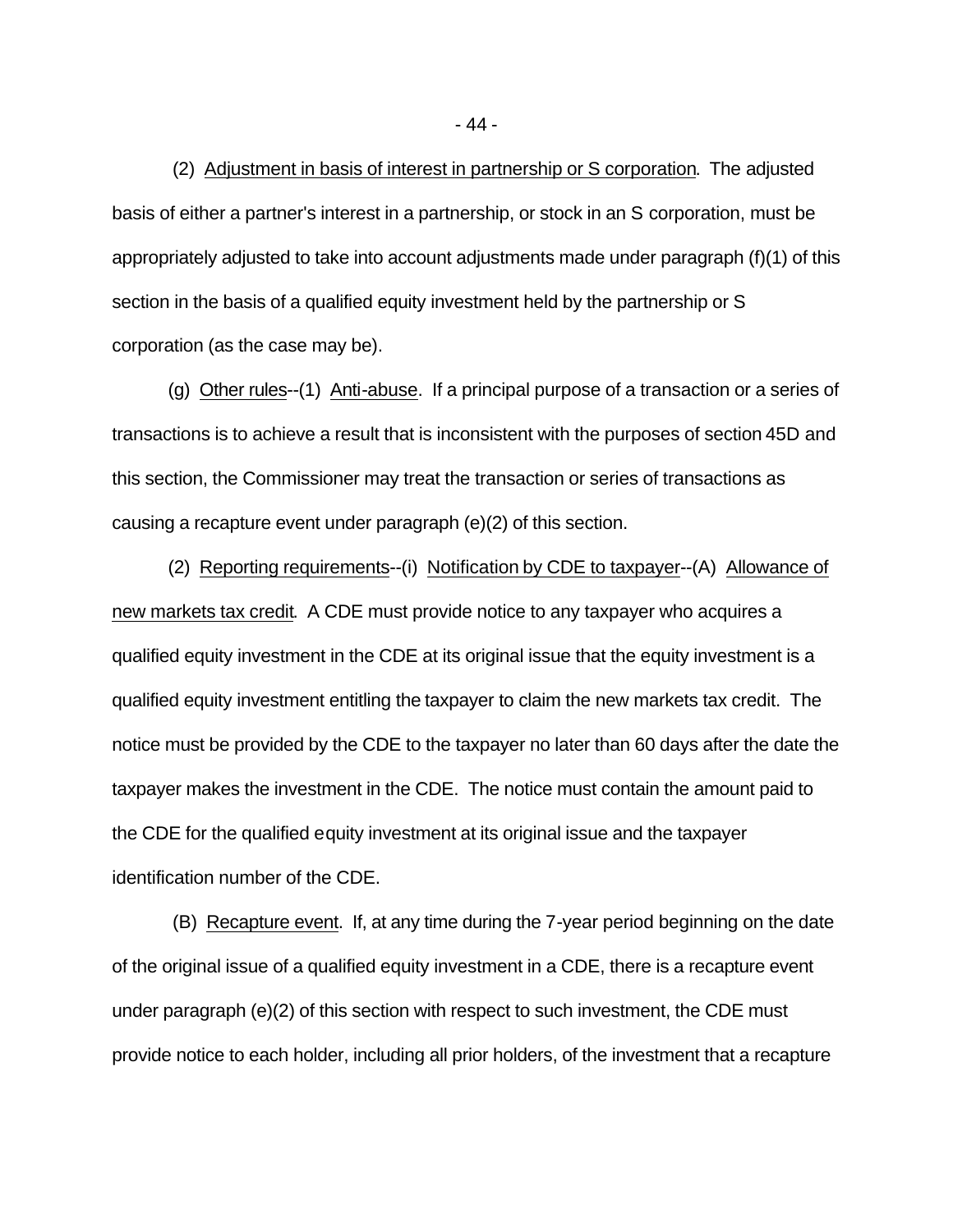event has occurred. The notice must be provided by the CDE no later than 60 days after the date the CDE becomes aware of the recapture event.

(ii) CDE reporting requirements to Secretary. Each CDE must comply with such reporting requirements to the Secretary as the Secretary may prescribe.

(iii) Manner of claiming new markets tax credit. A taxpayer may claim the new markets tax credit for each applicable taxable year by completing Form 8874, "New Markets Credit," and by filing Form 8874 with the taxpayer's Federal income tax return.

(iv) Reporting recapture tax. If there is a recapture event with respect to a taxpayer's equity investment in a CDE, the taxpayer must include the credit recapture amount under section 45D(g)(2) on the line for recapture taxes on the taxpayer's Federal income tax return for the taxable year in which the recapture event under paragraph (e)(2) of this section occurs (or on the line for total tax, if there is no such line for recapture taxes) and write NMCR (new markets credit recapture) next to the entry space.

(3) Other Federal tax benefits--(i) In general. Except as provided in paragraph  $(g)(3)(ii)$  of this section, the availability of Federal tax benefits does not limit the availability of the new markets tax credit. Federal tax benefits that do not limit the availability of the new markets tax credit include, for example:

(A) The rehabilitation credit under section 47;

(B) All deductions under sections 167 and 168, including the additional first-year depreciation under section 168(k), and the expense deduction for certain depreciable property under section 179; and

- 45 -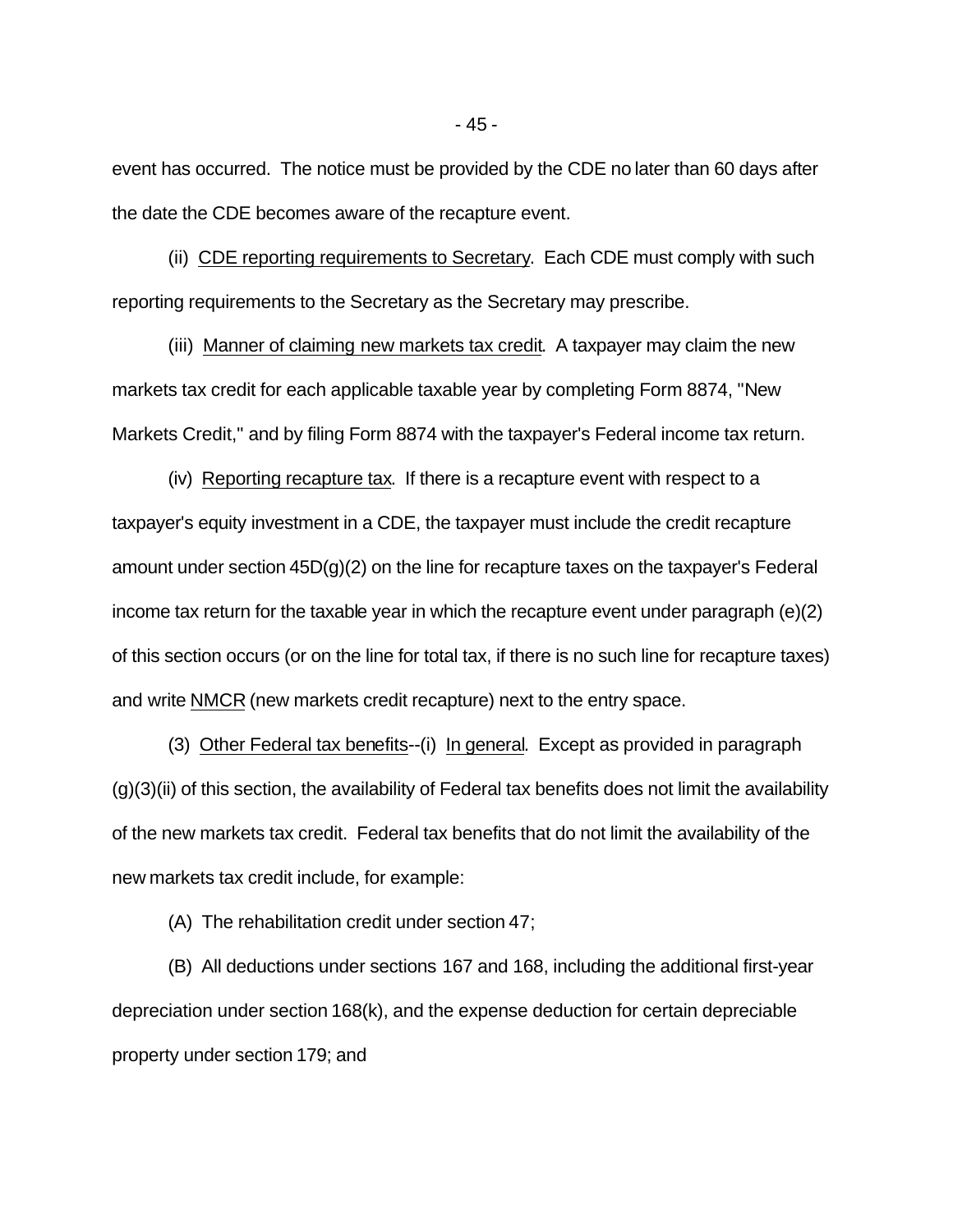(C) All tax benefits relating to certain designated areas such as empowerment zones and enterprise communities under sections 1391 through 1397D, the District of Columbia Enterprise Zone under sections 1400 through 1400B, renewal communities under sections 1400E through 1400J, and the New York Liberty Zone under section 1400L.

(ii) Low-income housing credit. If a CDE makes a capital or equity investment or a loan with respect to a qualified low-income building under section 42, the investment or loan is not a qualified low-income community investment under paragraph (d)(1) of this section to the extent the building's eligible basis under section 42(d) is financed by the proceeds of the investment or loan.

(4) Bankruptcy of CDE. The bankruptcy of a CDE does not preclude a taxpayer from continuing to claim the new markets tax credit on the remaining credit allowance dates under paragraph (b)(2) of this section.

(h) Effective dates--(1) In general. Except as provided in paragraph (h)(2) of this section, this section applies on or after December 22, 2004, and may be applied by taxpayers before December 22, 2004. The provisions that apply before December 22, 2004, are contained in §1.45D-1T (see 26 CFR part 1 revised as of April 1, 2003, and April 1, 2004).

(2) Exception for certain provisions. Paragraph  $(d)(5)(ii)$  of this section as it relates to the definition of the term substantial improvements and the requirement that each lessee must be a qualified business applies to qualified low-income community investments made on or after February 22, 2005.

### **§1.45D-1T [Removed]**

- 46 -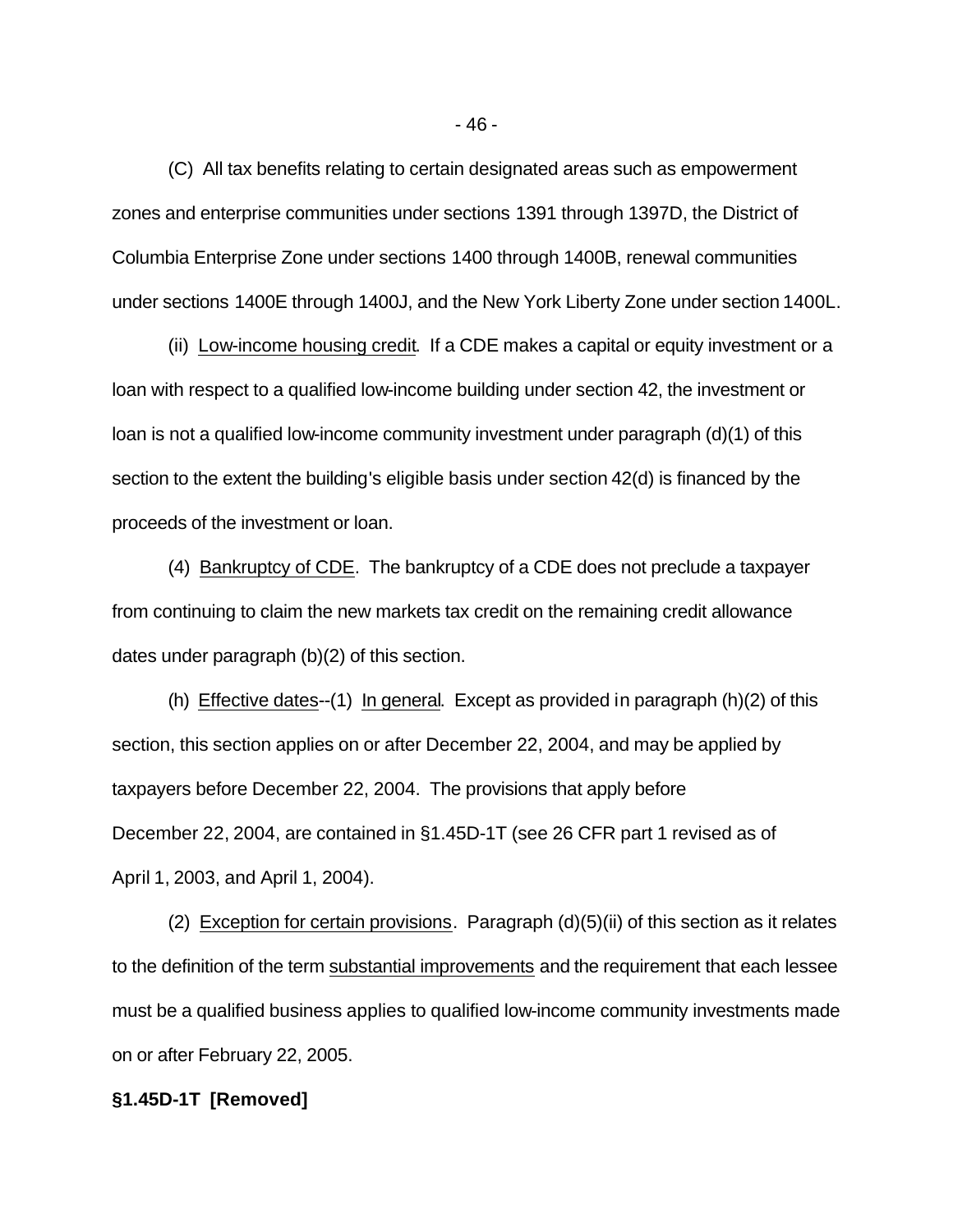Par. 3 Section 1.45D-1T is removed.